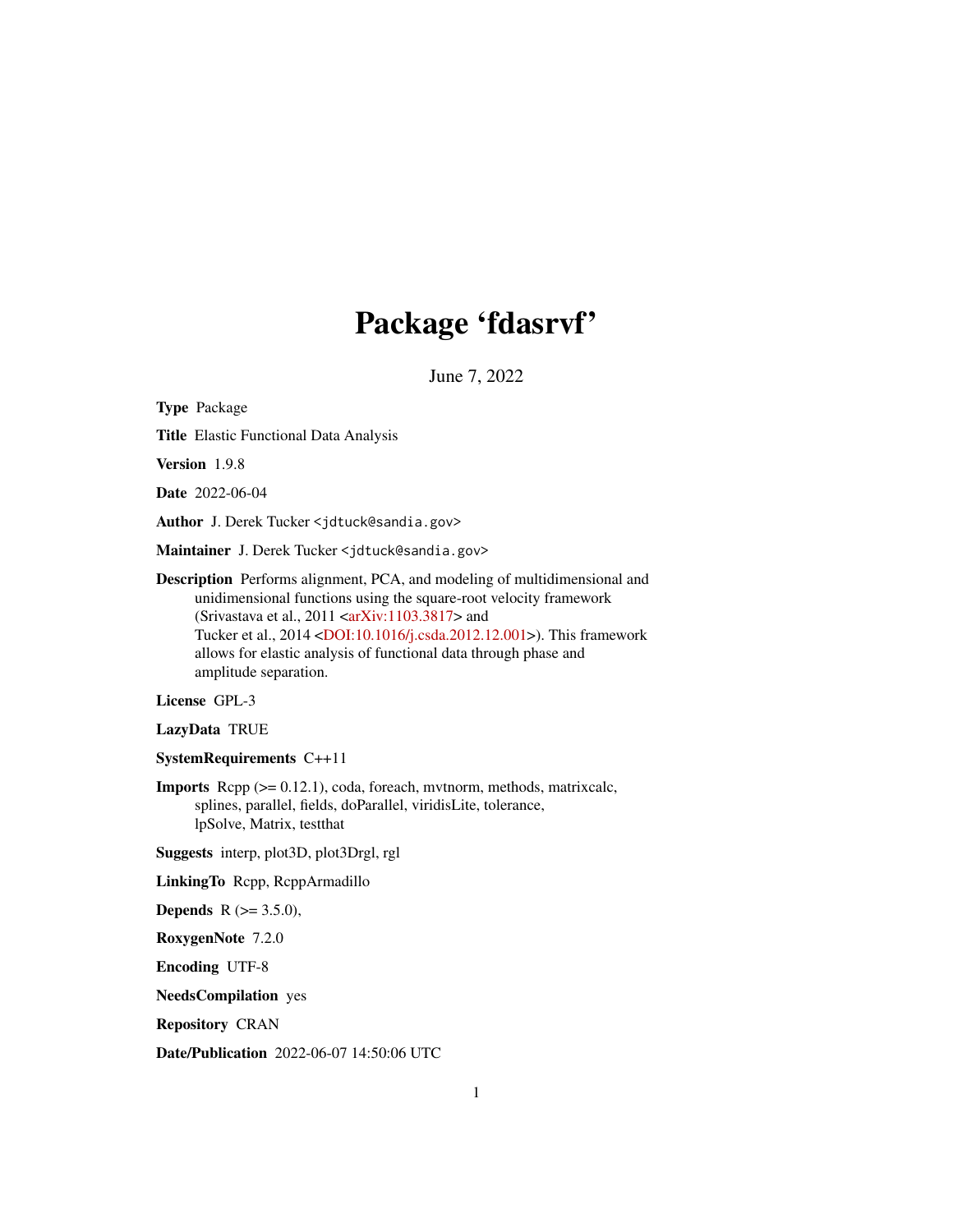# R topics documented:

| 3                                                                                                               |
|-----------------------------------------------------------------------------------------------------------------|
| 5                                                                                                               |
| 6                                                                                                               |
| 6                                                                                                               |
| $\overline{7}$                                                                                                  |
| 8                                                                                                               |
| 9                                                                                                               |
| 9                                                                                                               |
| 11                                                                                                              |
| 12                                                                                                              |
| 13                                                                                                              |
| 14                                                                                                              |
| 14                                                                                                              |
| 15                                                                                                              |
| 16                                                                                                              |
| 17                                                                                                              |
| 18                                                                                                              |
| 20                                                                                                              |
| 21                                                                                                              |
| 22                                                                                                              |
|                                                                                                                 |
|                                                                                                                 |
| 25                                                                                                              |
| 26                                                                                                              |
|                                                                                                                 |
|                                                                                                                 |
| 29                                                                                                              |
|                                                                                                                 |
|                                                                                                                 |
| 31                                                                                                              |
| 31                                                                                                              |
| 32                                                                                                              |
|                                                                                                                 |
| 34                                                                                                              |
| 36                                                                                                              |
| 37                                                                                                              |
| 38                                                                                                              |
| pair_align_functions<br>39                                                                                      |
| 40                                                                                                              |
| $pair\_align\_functions\_expomap \dots \dots \dots \dots \dots \dots \dots \dots \dots \dots \dots \dots$<br>42 |
| 44                                                                                                              |
| 45                                                                                                              |
| 46                                                                                                              |
| predict.lpcr<br>47                                                                                              |
| predict.mlpcr<br>47                                                                                             |
| 48                                                                                                              |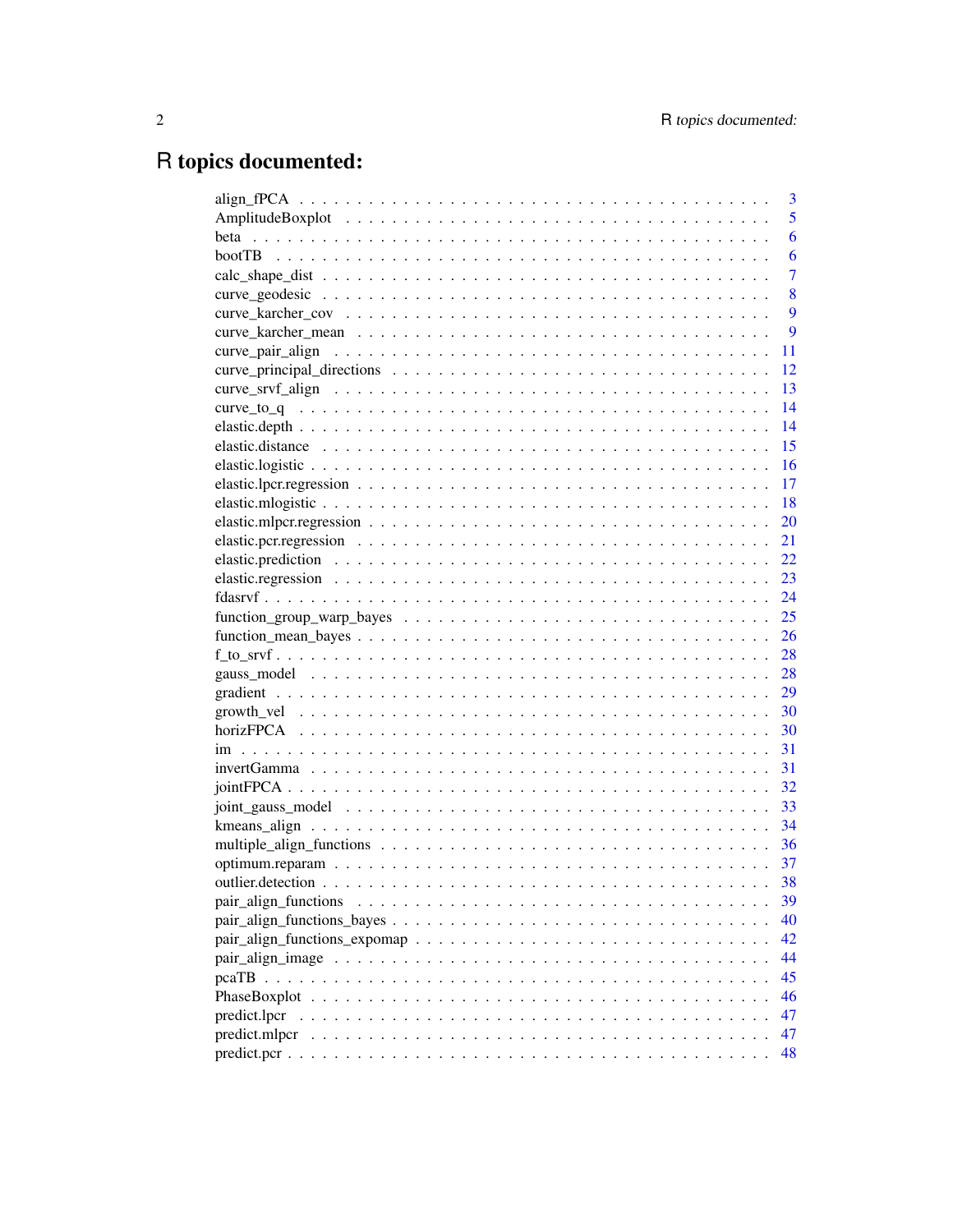<span id="page-2-0"></span>

| Index | 64 |
|-------|----|

align\_fPCA *Group-wise function alignment and PCA Extractions*

### Description

This function aligns a collection of functions while extracting principal components.

### Usage

```
align_fPCA(
  f,
  time,
 num\_comp = 3,
 showplot = T,
  smooth_data = FALSE,
  sparam = 25,
 parallel = FALSE,
 cores = 8,MaxItr = 51,
  lambda = 0\mathcal{L}
```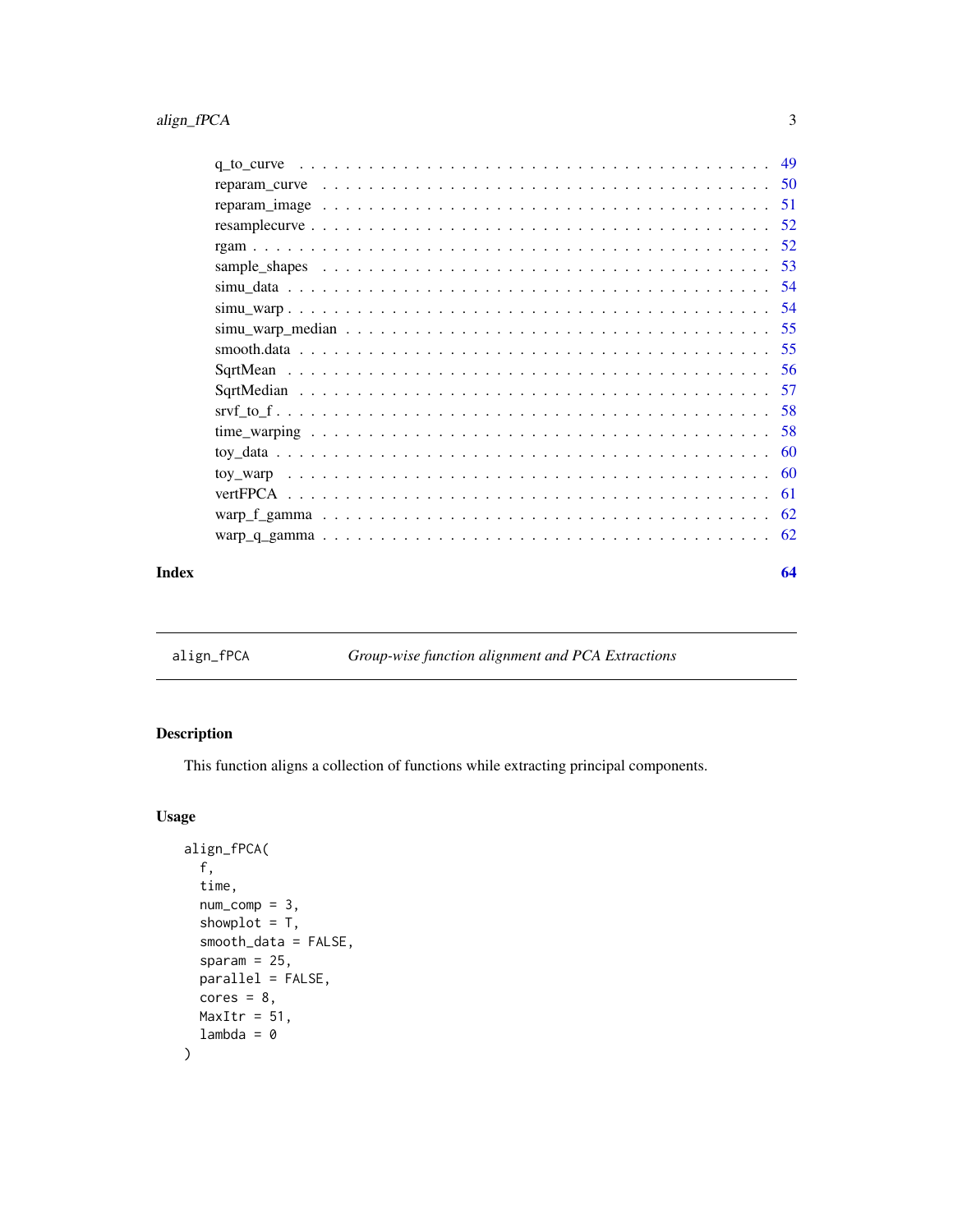### <span id="page-3-0"></span>Arguments

| $\mathsf{f}$ | matrix $(N \times M)$ of M functions with N samples        |
|--------------|------------------------------------------------------------|
| time         | vector of size $N$ describing the sample points            |
| num_comp     | number of principal components to extract (default $= 3$ ) |
| showplot     | shows plots of functions (default $= T$ )                  |
| smooth_data  | smooth data using box filter (default $=$ F)               |
| sparam       | number of times to apply box filter (default $= 25$ )      |
| parallel     | enable parallel mode using foreach and doParallel package  |
| cores        | set number of cores to use with doParallel (default = 2)   |
| MaxItr       | maximum number of iterations                               |
| lambda       | controls the elasticity (default = $0$ )                   |

### Value

Returns a list containing

| f0     | original functions                                                      |
|--------|-------------------------------------------------------------------------|
| fn     | aligned functions - matrix $(N \times M)$ of M functions with N samples |
| qn     | aligned srvfs - similar structure to fn                                 |
| q0     | original srvfs - similar structure to fn                                |
| mqn    | srvf mean - vector of length $N$                                        |
| gam    | warping functions - vector of length $N$                                |
| Dx     | cost function                                                           |
| vfpca  | list containing                                                         |
| q_pca  | srvf principal directions                                               |
| f_pca  | f principal directions                                                  |
| latent | latent values                                                           |
| coef   | coefficients                                                            |
| U      | eigenvectors                                                            |

#### References

Tucker, J. D., Wu, W., Srivastava, A., Generative Models for Function Data using Phase and Amplitude Separation, Computational Statistics and Data Analysis (2012), 10.1016/j.csda.2012.12.001.

### Examples

```
## Not run:
data("simu_data")
out = align_fPCA(simu_data$f,simu_data$time)
```
## End(Not run)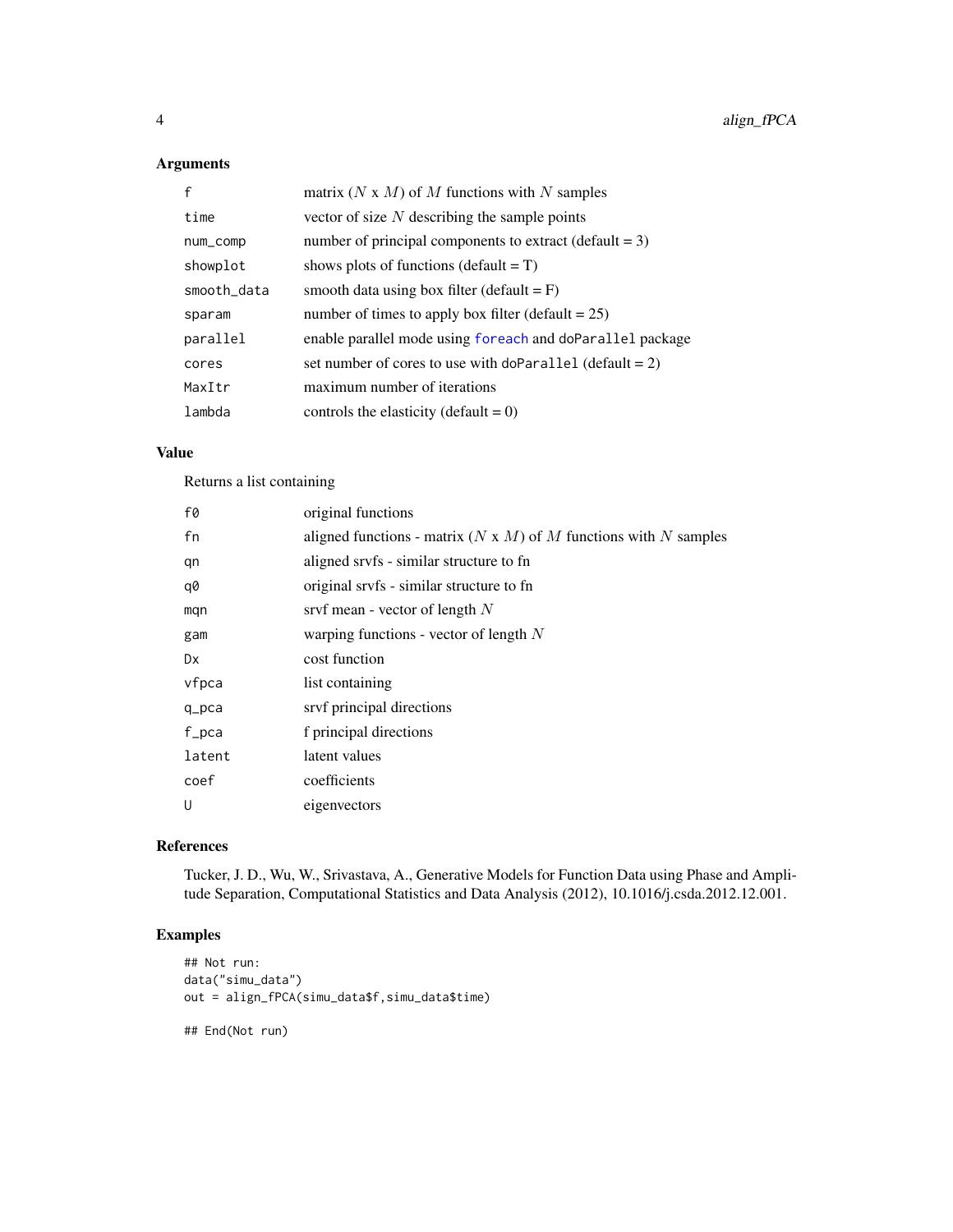### <span id="page-4-0"></span>Description

This function constructs the amplitude boxplot

#### Usage

```
AmplitudeBoxplot(warp_median, alpha = 0.05, ka = 1, showplot = TRUE)
```
### Arguments

| warp_median | fdawarp object from time_warping of aligned data using the median |
|-------------|-------------------------------------------------------------------|
| alpha       | quantile value (default= $.05$ , i.e., $95\%$ )                   |
| ka          | scalar for outlier cutoff (default=1)                             |
| showplot    | shows plots of functions (default $= T$ )                         |

### Value

Returns a ampbox object containing

| median_y      | median function                |
|---------------|--------------------------------|
| Q1            | First quartile                 |
| Q3            | Second quartile                |
| 01a           | First quantile based on alpha  |
| 03a           | Second quantile based on alpha |
| minn          | minimum extreme function       |
| maxx          | maximum extreme function       |
| outlier_index | indexes of outlier functions   |
| fmedian       | median function                |

#### References

Xie, W., S. Kurtek, K. Bharath, and Y. Sun (2016). "A Geometric Approach to Visualization of Variability in Functional Data." Journal of the American Statistical Association in press: 1-34.

```
data("simu_warp_median")
out <- AmplitudeBoxplot(simu_warp_median, showplot=FALSE)
```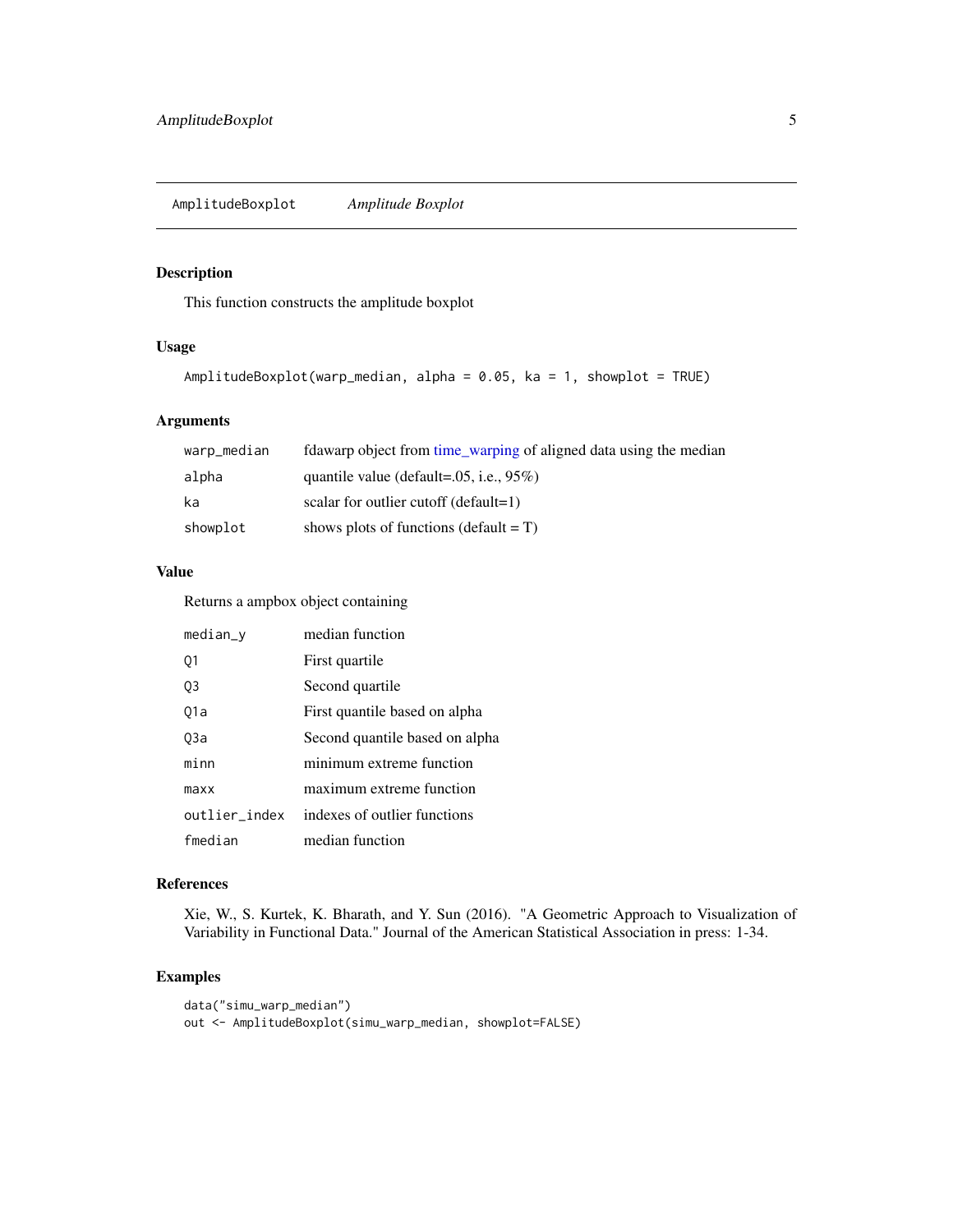<span id="page-5-0"></span>

### Description

Contains the MPEG7 curve data set which is 20 curves in 65 classes. The array is structured with dimension (2,100,65,20)

### Usage

data("mpeg7")

#### Format

an array of shape (2,100,65,20)

bootTB *Tolerance Bound Calculation using Bootstrap Sampling*

### Description

This function computes tolerance bounds for functional data containing phase and amplitude variation using bootstrap sampling

#### Usage

bootTB(f, time,  $a = 0.05$ ,  $p = 0.99$ ,  $B = 500$ ,  $no = 5$ ,  $parallel = T$ )

### Arguments

|          | matrix of functions                                     |
|----------|---------------------------------------------------------|
| time     | vector describing time sampling                         |
| a        | confidence level of tolerance bound (default $= 0.05$ ) |
| р        | coverage level of tolerance bound ( $default = 0.99$ )  |
| B        | number of bootstrap samples (default $= 500$ )          |
| no       | number of principal components (default $= 5$ )         |
| parallel | enable parallel processing $(detault = T)$              |

### Value

Returns a list containing

| amp | amplitude tolerance bounds |
|-----|----------------------------|
| ph  | phase tolerance bounds     |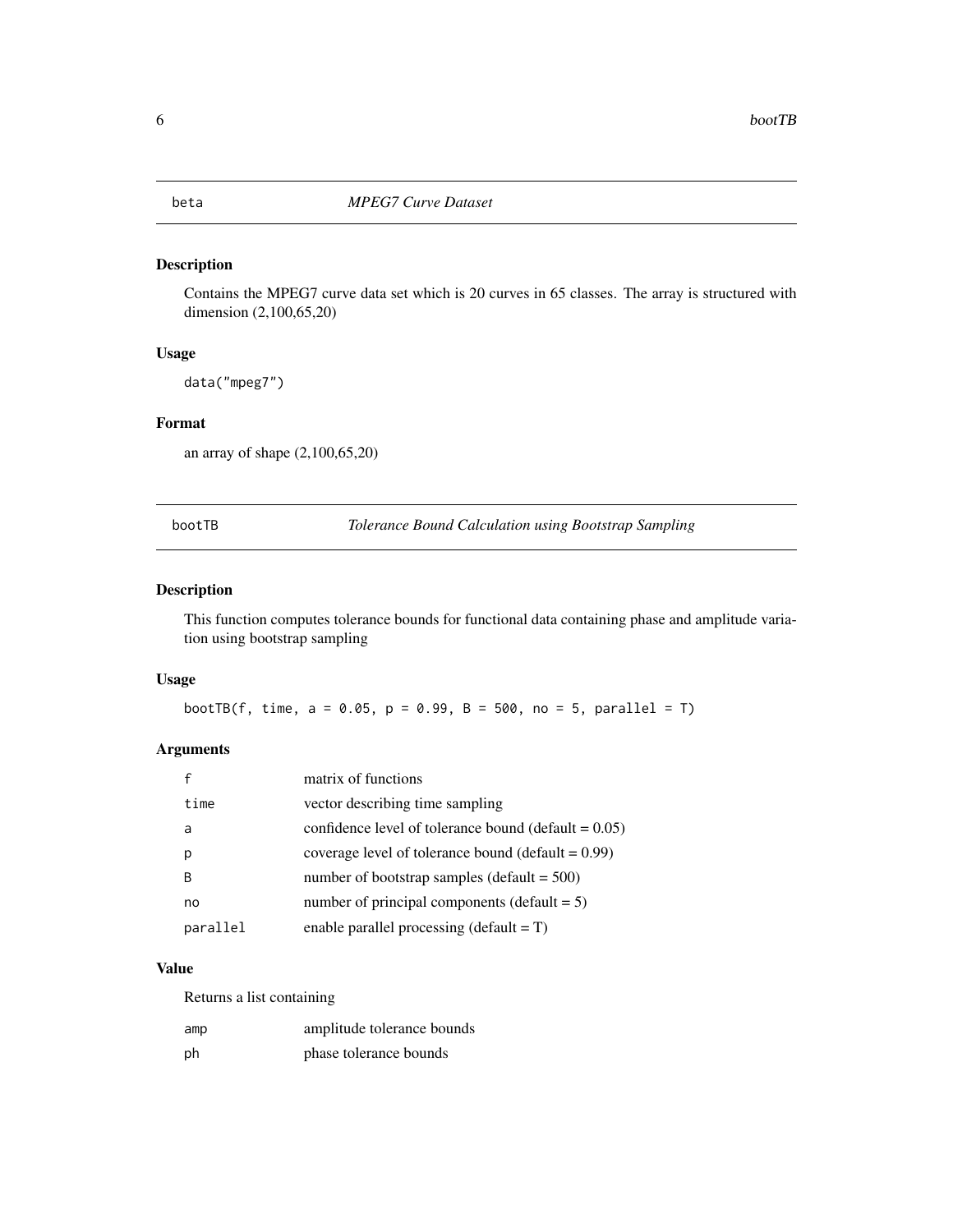<span id="page-6-0"></span>calc\_shape\_dist 7

#### References

J. D. Tucker, J. R. Lewis, C. King, and S. Kurtek, "A Geometric Approach for Computing Tolerance Bounds for Elastic Functional Data," Journal of Applied Statistics, 10.1080/02664763.2019.1645818, 2019.

Tucker, J. D., Wu, W., Srivastava, A., Generative Models for Function Data using Phase and Amplitude Separation, Computational Statistics and Data Analysis (2012), 10.1016/j.csda.2012.12.001.

Jung, S. L. a. S. (2016). "Combined Analysis of Amplitude and Phase Variations in Functional Data." arXiv:1603.01775 [stat.ME].

#### Examples

```
## Not run:
 data("simu_data")
 out1 = bootTB(simu_data$f,simu_data$time)
```

```
## End(Not run)
```
calc\_shape\_dist *Elastic Shape Distance*

#### Description

Calculate elastic shape distance between two curves beta1 and beta2

#### Usage

```
calc\_shape\_dist(beta1, beta2, mode = "0", scale = F)
```
#### **Arguments**

| beta1 | array describing curve $1(n,T)$   |
|-------|-----------------------------------|
| beta2 | array describing curve            |
| mode  | Open ("O") or Closed ("C") curves |
| scale | Include scale (default $=F$ )     |

### Value

Returns a list containing

| d  | geodesic distance |
|----|-------------------|
| dx | phase distance    |

### References

Srivastava, A., Klassen, E., Joshi, S., Jermyn, I., (2011). Shape analysis of elastic curves in euclidean spaces. Pattern Analysis and Machine Intelligence, IEEE Transactions on 33 (7), 1415- 1428.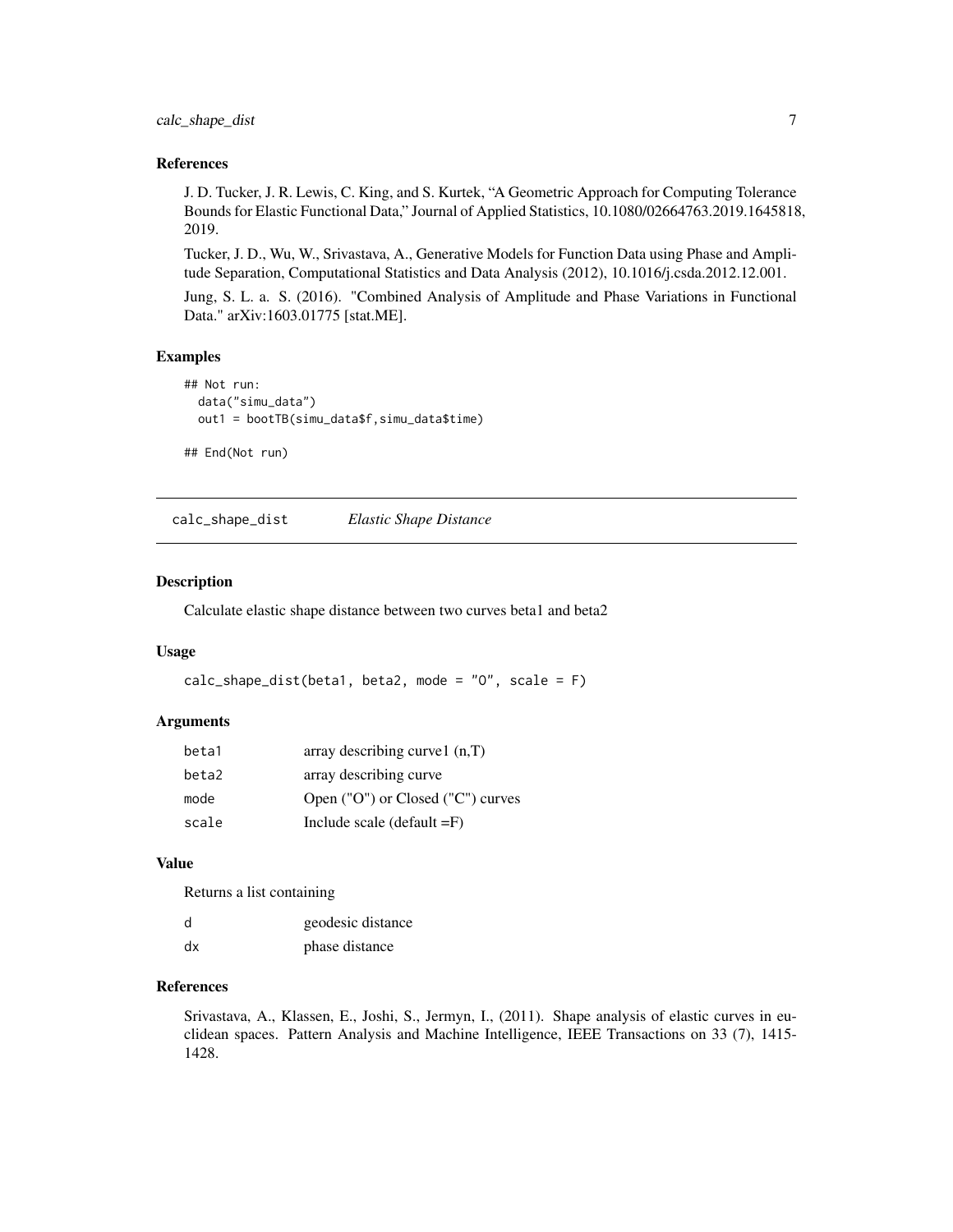### Examples

```
data("mpeg7")
out = calc_shape_dist(beta[,,1,1],beta[,,1,4])
```
curve\_geodesic *Form geodesic between two curves*

### Description

Form geodesic between two curves using Elastic Method

#### Usage

```
curve_geodesic(beta1, beta2, k = 5)
```
### Arguments

| beta1 | array describing curve $1(n,T)$             |
|-------|---------------------------------------------|
| beta2 | array describing curve $2(n,T)$             |
| k     | number of curves along geodesic (default 5) |

### Value

a list containing

| geod   | curves along geodesic $(n,T,k)$ |
|--------|---------------------------------|
| geod_q | srvf's along geodesic           |

#### References

Srivastava, A., Klassen, E., Joshi, S., Jermyn, I., (2011). Shape analysis of elastic curves in euclidean spaces. Pattern Analysis and Machine Intelligence, IEEE Transactions on 33 (7), 1415- 1428.

```
data("mpeg7")
out = curve_geodesic(beta[,,1,1], beta[,,1,5])
```
<span id="page-7-0"></span>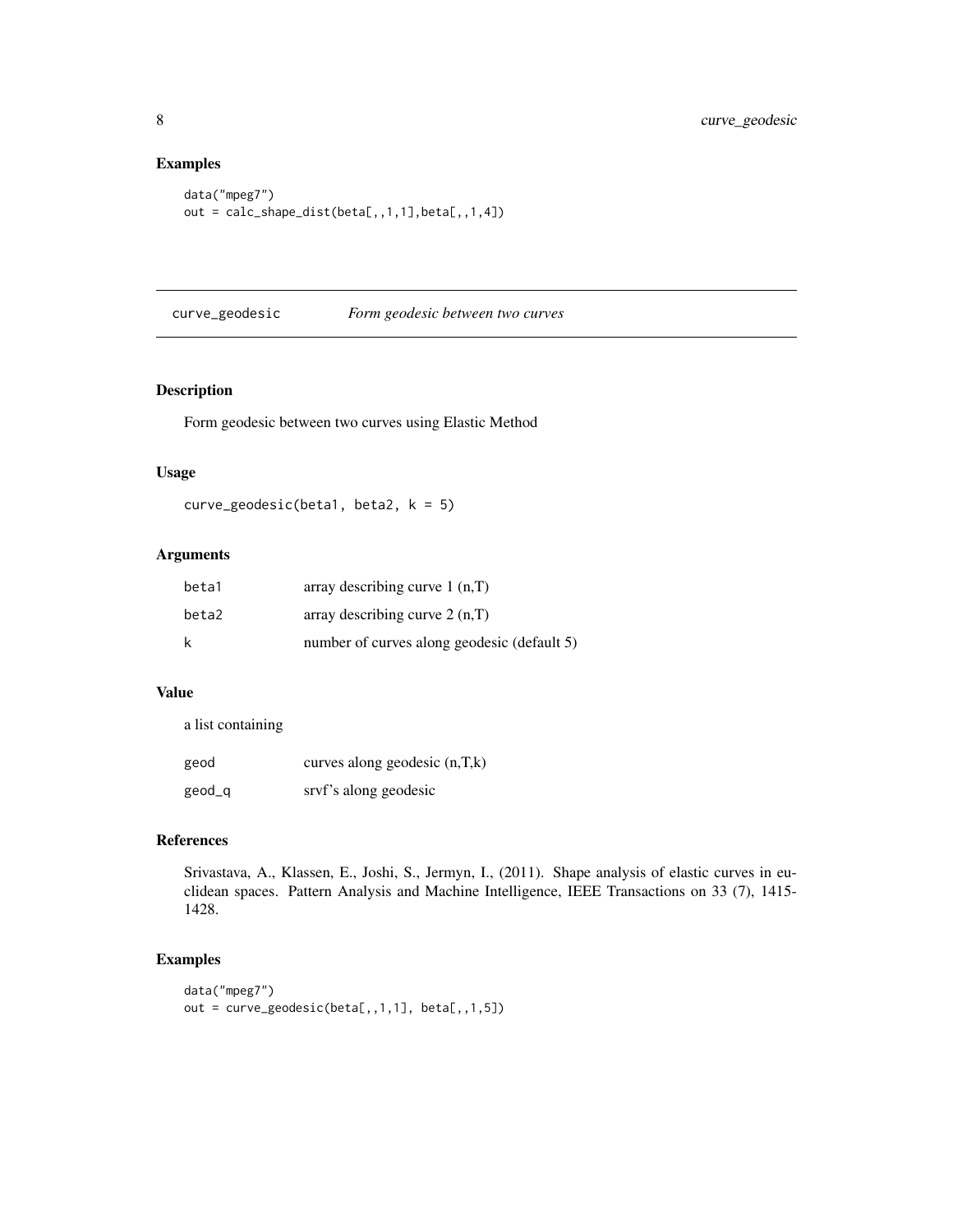### <span id="page-8-0"></span>Description

Calculate Karcher Covariance of a set of curves

#### Usage

```
curve_karcher_cov(v, len = NA)
```
### Arguments

| <sup>V</sup> | array $(n,T,N)$ for N number of shooting vectors |
|--------------|--------------------------------------------------|
| len          | lengths of curves (default=NA)                   |

### Value

K covariance matrix

### References

Srivastava, A., Klassen, E., Joshi, S., Jermyn, I., (2011). Shape analysis of elastic curves in euclidean spaces. Pattern Analysis and Machine Intelligence, IEEE Transactions on 33 (7), 1415- 1428.

#### Examples

```
data("mpeg7")
out = curve_karcher_mean(beta[,,1,1:2], maxit=2) # note: use more shapes, small for speed
K = curve_karcher_cov(out$v)
```
curve\_karcher\_mean *Karcher Mean of Curves*

### Description

Calculates Karcher mean or median of a collection of curves using the elastic square-root velocity (srvf) framework.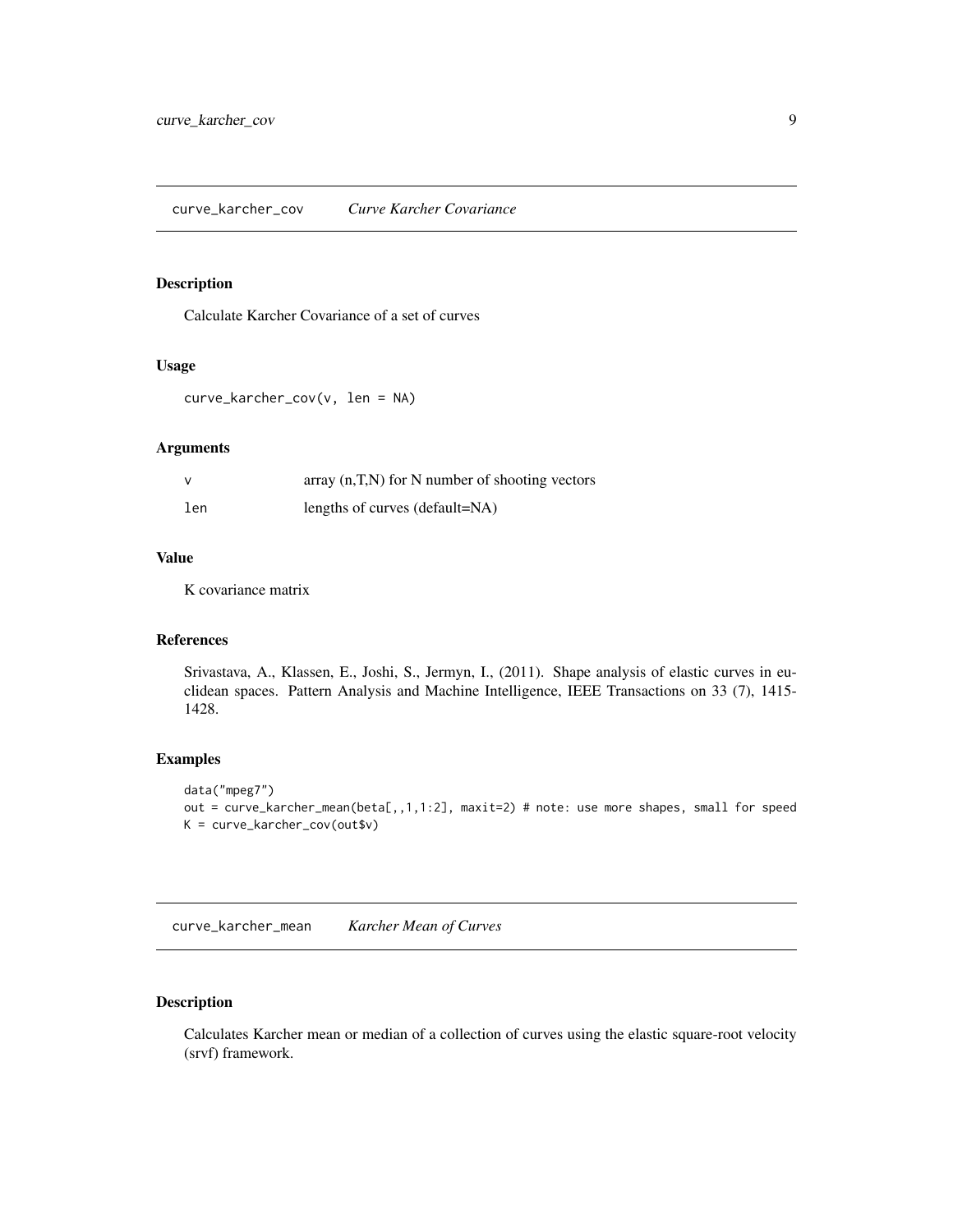## Usage

```
curve_karcher_mean(
 beta,
 mode = "0",rotated = T,
 scale = F,
 maxit = 20,
 ms = "mean")
```
### Arguments

| beta    | array $(n,T,N)$ for N number of curves                                                                                    |
|---------|---------------------------------------------------------------------------------------------------------------------------|
| mode    | Open ("O") or Closed ("C") curves                                                                                         |
| rotated | Optimize over rotation (default $= T$ )                                                                                   |
| scale   | Include scale (default $=$ F)                                                                                             |
| maxit   | maximum number of iterations                                                                                              |
| ms      | string defining whether the Karcher mean ("mean") or Karcher median ("me-<br>$dian'$ ) is returned ( $default = "mean'$ ) |

### Value

Returns a list containing

| mu           | mean srvf                                            |
|--------------|------------------------------------------------------|
| beta         | centered data                                        |
| betamean     | mean or median curve                                 |
| type         | string indicating whether mean or median is returned |
| $\vee$       | shooting vectors                                     |
| q            | array of sryfs                                       |
| gam          | array of warping functions                           |
| cent         | centers of original curves                           |
| len          | length of curves                                     |
| $len_q$      | length of sryfs                                      |
| mean_scale   | mean length                                          |
| mean_scale_q | mean length srvf                                     |
| F            | energy                                               |
| qun          | cost function                                        |

### References

Srivastava, A., Klassen, E., Joshi, S., Jermyn, I., (2011). Shape analysis of elastic curves in euclidean spaces. Pattern Analysis and Machine Intelligence, IEEE Transactions on 33 (7), 1415- 1428.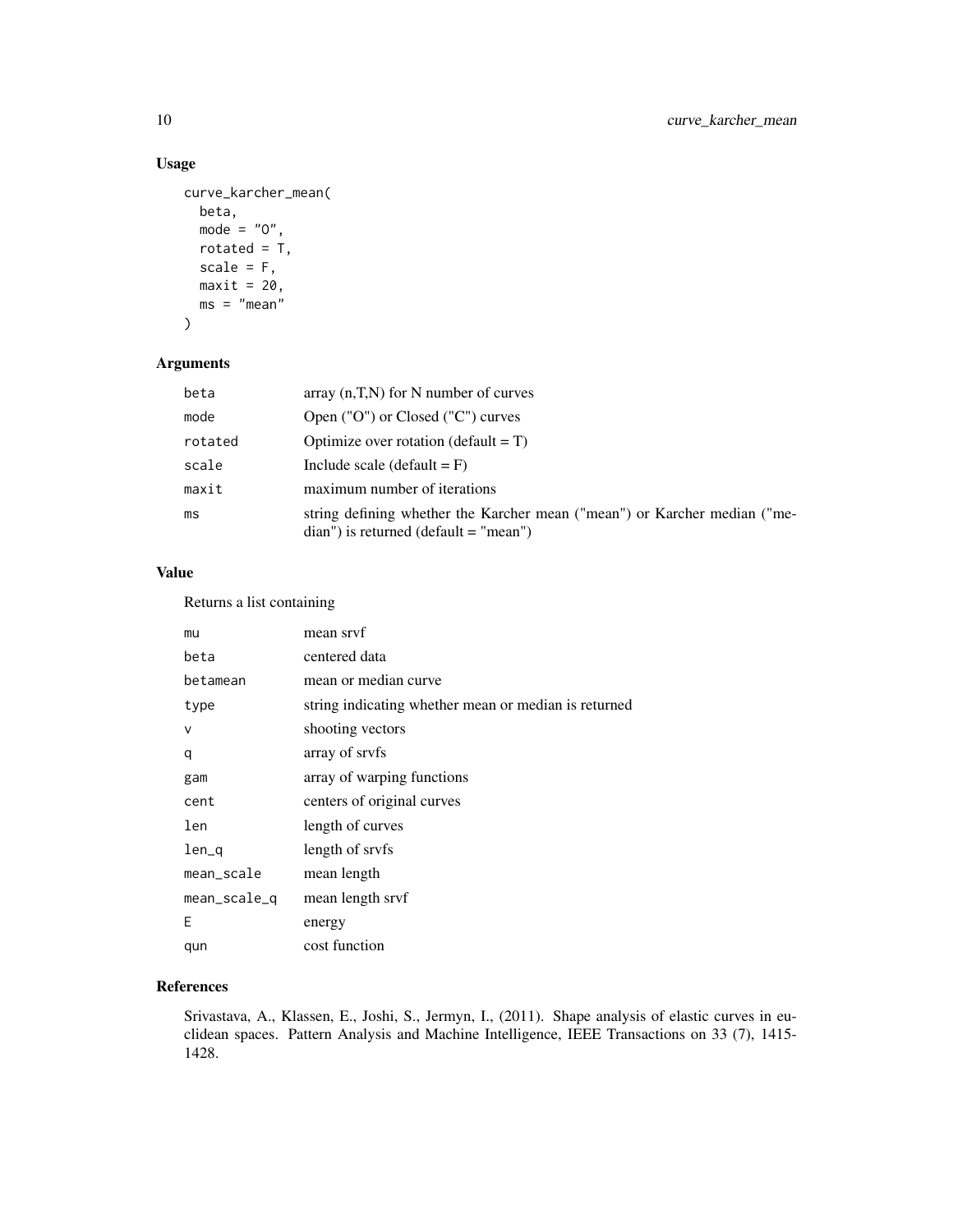<span id="page-10-0"></span>curve\_pair\_align 11

### Examples

```
data("mpeg7")
out = curve_karcher_mean(beta[,,1,1:2],maxit=2) # note: use more shapes, small for speed
```
curve\_pair\_align *Pairwise align two curves*

#### Description

This function aligns to curves using Elastic Framework

### Usage

curve\_pair\_align(beta1, beta2)

### Arguments

| beta1 | array describing curve $1(n,T)$ |
|-------|---------------------------------|
| beta2 | array describing curve $2(n,T)$ |

### Value

a list containing

| beta2n | aligned curve 2 to 1 |
|--------|----------------------|
| q2n    | aligned srvf 2 to 1  |
| gam    | warping function     |
| q1     | sryf of curve 1      |

#### References

Srivastava, A., Klassen, E., Joshi, S., Jermyn, I., (2011). Shape analysis of elastic curves in euclidean spaces. Pattern Analysis and Machine Intelligence, IEEE Transactions on 33 (7), 1415- 1428.

```
data("mpeg7")
out = curve_pair_align(beta[,,1,1], beta[,,1,5])
```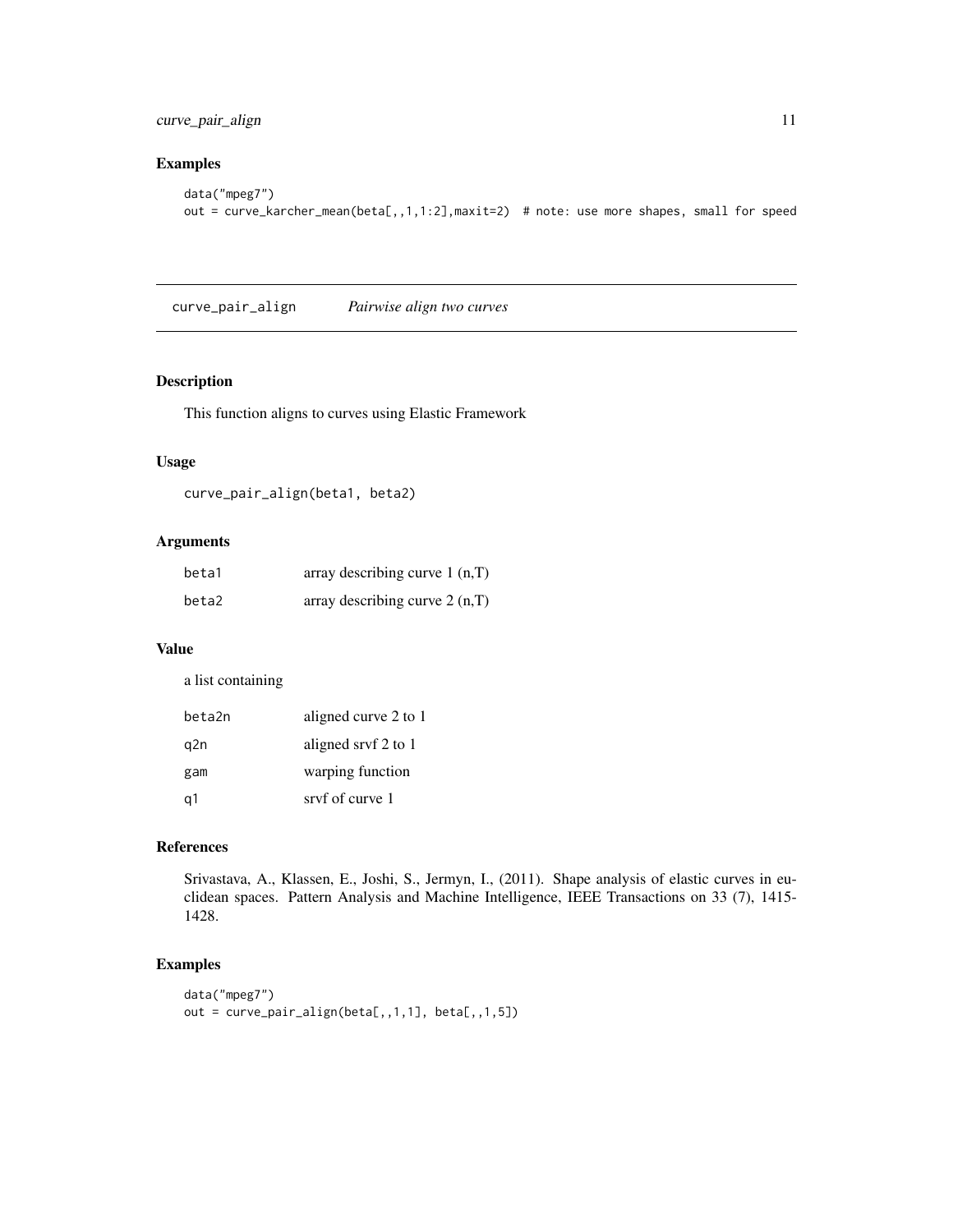<span id="page-11-0"></span>curve\_principal\_directions

*Curve PCA*

#### Description

Calculate principal directions of a set of curves

#### Usage

```
curve_principal_directions(v, K, mu, len = NA, no = 3, N = 5, mode = "0")
```
### Arguments

| $\mathsf{v}$ | $\alpha$ array $(n, T, N1)$ of shooting vectors   |
|--------------|---------------------------------------------------|
| К            | array $(n\text{*}T,n\text{*}T)$ covariance matrix |
| mu           | array $(n,T)$ of mean srvf                        |
| len          | length of original curves (default NA)            |
| no           | number of components                              |
| N            | number of samples on each side of mean            |
| mode         | Open ("O") or Closed ("C") curves                 |

#### Value

Returns a list containing

| S    | singular values        |
|------|------------------------|
| U    | singular vectors       |
| coef | principal coefficients |
| pd   | principal directions   |

#### References

Srivastava, A., Klassen, E., Joshi, S., Jermyn, I., (2011). Shape analysis of elastic curves in euclidean spaces. Pattern Analysis and Machine Intelligence, IEEE Transactions on 33 (7), 1415- 1428.

```
data("mpeg7")
out = curve_karcher_mean(beta[,,1,1:2], maxit=2) # note: use more shapes, small for speed
K = curve_karcher_cov(out$v)
out = curve_principal_directions(out$v, K, out$mu)
```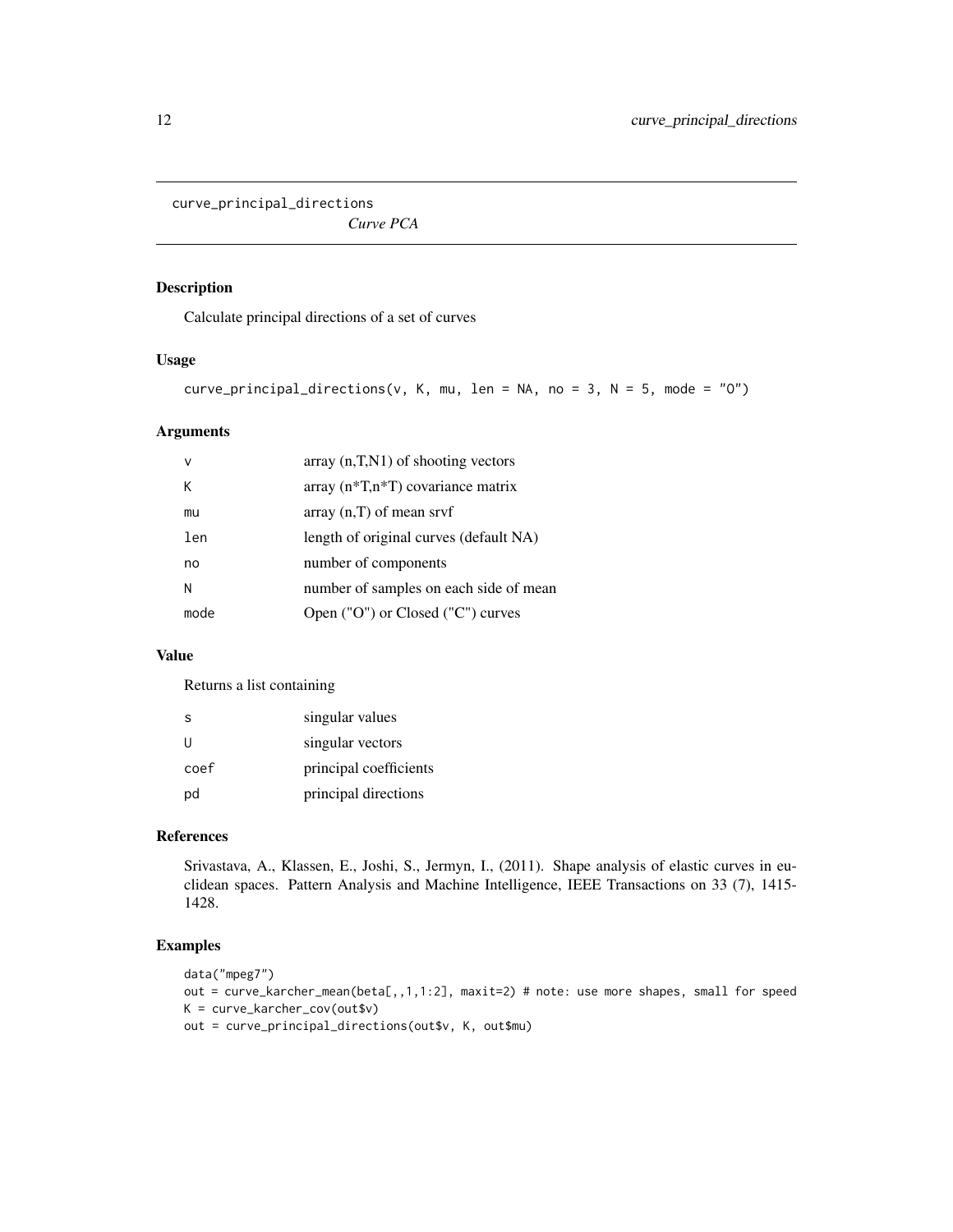<span id="page-12-0"></span>curve\_srvf\_align *Align Curves*

#### Description

Aligns a collection of curves using the elastic square-root velocity (srvf) framework.

### Usage

```
curve_srvf_align(
 beta,
 mode = "0",rotated = T,
 scale = F,
 maxit = 20,
 ms = "mean")
```
#### Arguments

| beta    | array $(n,T,N)$ for N number of curves                                    |
|---------|---------------------------------------------------------------------------|
| mode    | Open ("O") or Closed ("C") curves                                         |
| rotated | Optimize over rotation (default $= T$ )                                   |
| scale   | Include scale (default = $F$ )                                            |
| maxit   | maximum number of iterations                                              |
| ms      | string defining whether the Karcher mean ("mean") or Karcher median ("me- |
|         | $dian'$ ) is returned (default = "mean")                                  |

### Value

Returns a list containing

| betan    | aligned curves |
|----------|----------------|
| gn       | aligned srvfs  |
| betamean | mean curve     |
| q_mu     | mean SRVFs     |

### References

Srivastava, A., Klassen, E., Joshi, S., Jermyn, I., (2011). Shape analysis of elastic curves in euclidean spaces. Pattern Analysis and Machine Intelligence, IEEE Transactions on 33 (7), 1415- 1428.

```
data("mpeg7")
out = curve_srvf_align(beta[,,1,1:2],maxit=2) # note: use more shapes, small for speed
```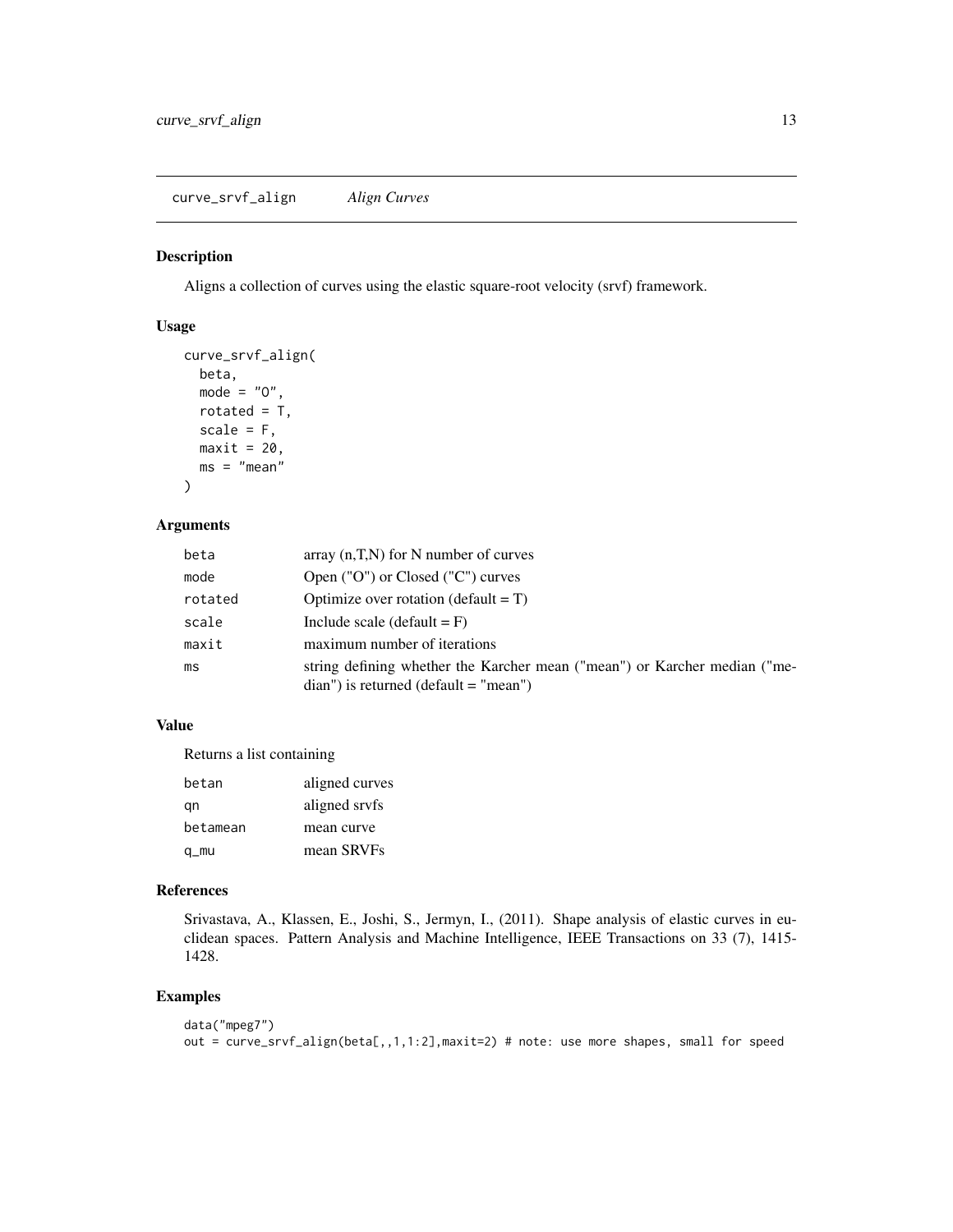<span id="page-13-0"></span>

#### Description

This function converts curves to SRVF

#### Usage

curve\_to\_q(beta)

#### Arguments

beta array describing curve (n,T)

#### Value

q array describing srvf

### References

Srivastava, A., Klassen, E., Joshi, S., Jermyn, I., (2011). Shape analysis of elastic curves in euclidean spaces. Pattern Analysis and Machine Intelligence, IEEE Transactions on 33 (7), 1415- 1428.

### Examples

data("mpeg7")  $q = curve_to_q(beta[,1,1,1])$ \$q

elastic.depth *Calculates elastic depth*

#### Description

This functions calculates the elastic depth between set of functions

#### Usage

```
elastic.depth(f, time, lambda = 0, parallel = FALSE)
```
### Arguments

|          | matrix of N function of M time points (MxN)  |
|----------|----------------------------------------------|
| time     | sample points of functions                   |
| lambda   | controls amount of warping (default = $0$ )  |
| parallel | run computation in parallel (default = $T$ ) |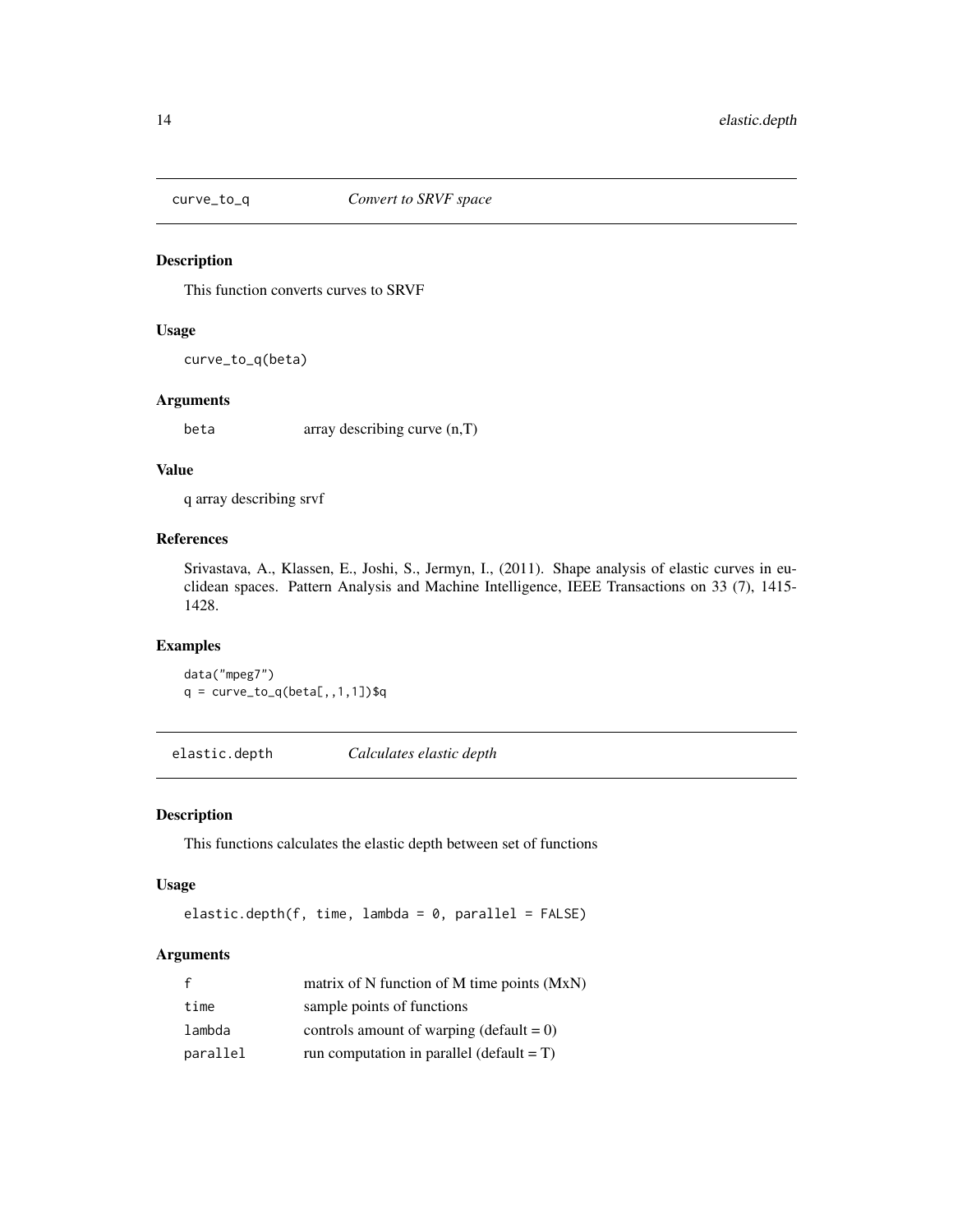#### <span id="page-14-0"></span>elastic.distance 15

### Value

Returns a list containing

| amp   | amplitude depth |
|-------|-----------------|
| phase | phase depth     |

#### References

T. Harris, J. D. Tucker, B. Li, and L. Shand, "Elastic depths for detecting shape anomalies in functional data," Technometrics, 10.1080/00401706.2020.1811156, 2020.

#### Examples

```
data("simu_data")
depths <- elastic.depth(simu_data$f[,1:4],simu_data$time)
```
elastic.distance *Calculates two elastic distance*

#### Description

This functions calculates the distances between functions,  $D_y$  and  $D_x$ , where function 1 is aligned to function 2

#### Usage

elastic.distance(f1, f2, time, lambda = 0)

#### Arguments

| f1     | sample function 1                           |
|--------|---------------------------------------------|
| f2     | sample function 2                           |
| time   | sample points of functions                  |
| lambda | controls amount of warping (default = $0$ ) |

#### Value

Returns a list containing

| Dy | amplitude distance |
|----|--------------------|
| Dx | phase distance     |

#### References

Srivastava, A., Wu, W., Kurtek, S., Klassen, E., Marron, J. S., May 2011. Registration of functional data using fisher-rao metric, arXiv:1103.3817v2 [math.ST].

Tucker, J. D., Wu, W., Srivastava, A., Generative Models for Function Data using Phase and Amplitude Separation, Computational Statistics and Data Analysis (2012), 10.1016/j.csda.2012.12.001.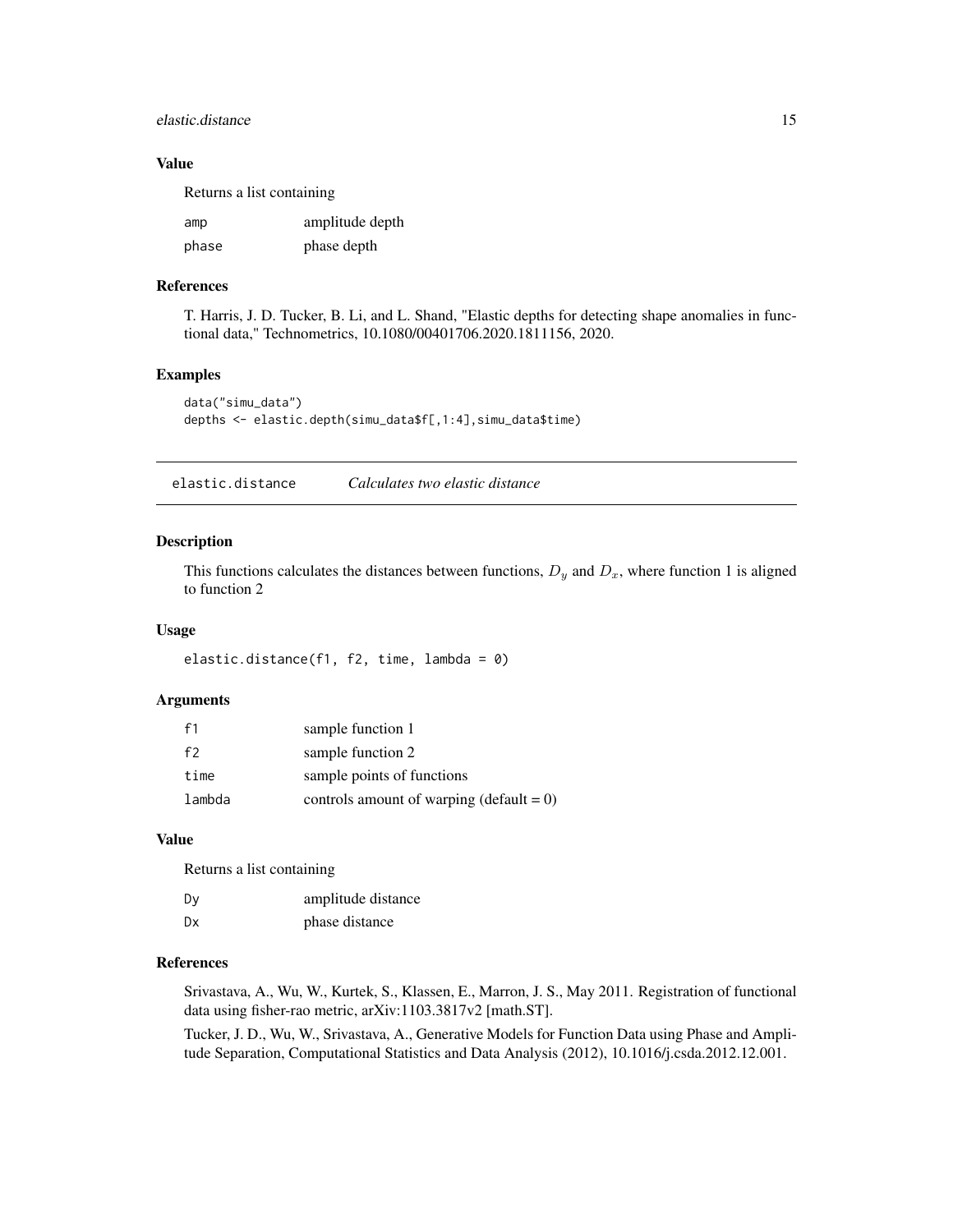### Examples

```
data("simu_data")
distances <- elastic.distance(simu_data$f[,1],simu_data$f[,2],simu_data$time)
```
elastic.logistic *Elastic Logistic Regression*

### Description

This function identifies a logistic regression model with phase-variability using elastic methods

### Usage

```
elastic.logistic(
  f,
 y,
  time,
 B = NULL,df = 20,
 max\_itr = 20,
  smooth_data = FALSE,
  sparam = 25,
 parallel = FALSE,
 cores = 2)
```
### Arguments

| f           | matrix $(N \times M)$ of M functions with N samples          |
|-------------|--------------------------------------------------------------|
| y           | vector of size M labels $(1/-1)$                             |
| time        | vector of size $N$ describing the sample points              |
| B           | matrix defining basis functions (default $=$ NULL)           |
| df          | scalar controlling degrees of freedom if B=NULL (default=20) |
| $max_itr$   | scalar number of iterations (default=20)                     |
| smooth_data | smooth data using box filter (default $=$ F)                 |
| sparam      | number of times to apply box filter (default $= 25$ )        |
| parallel    | enable parallel mode using foreach and doParallel package    |
| cores       | set number of cores to use with doParallel (default = $2$ )  |

<span id="page-15-0"></span>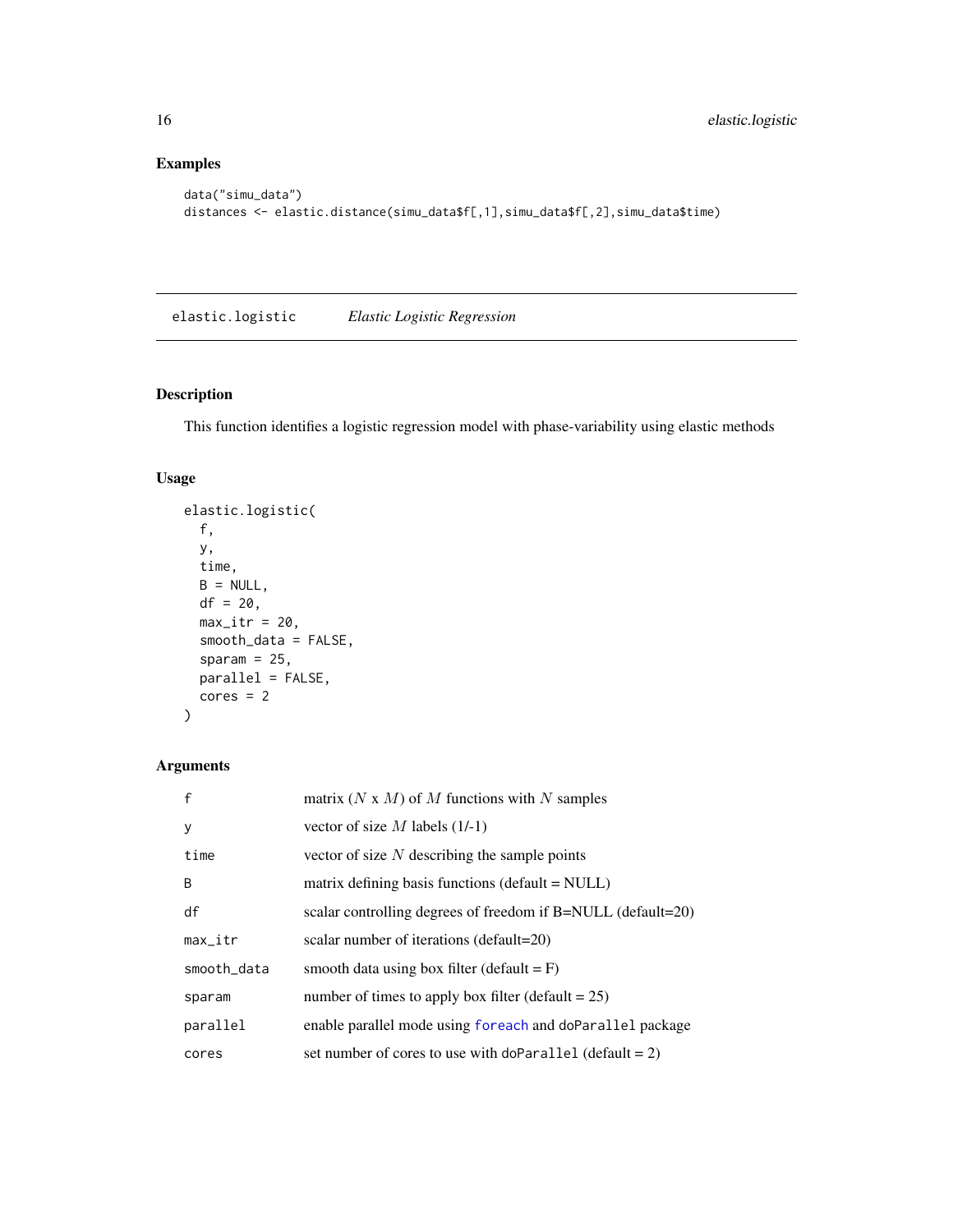### <span id="page-16-0"></span>Value

Returns a list containing

| alpha | model intercept                                                         |
|-------|-------------------------------------------------------------------------|
| beta  | regressor function                                                      |
| fn    | aligned functions - matrix $(N \times M)$ of M functions with N samples |
| qn    | aligned srvfs - similar structure to fn                                 |
| gamma | warping functions - similar structure to fn                             |
| q     | original srvf - similar structure to fn                                 |
| B     | basis matrix                                                            |
| b     | basis coefficients                                                      |
| Loss  | logistic loss                                                           |
| type  | model type ('logistic')                                                 |

### References

Tucker, J. D., Wu, W., Srivastava, A., Elastic Functional Logistic Regression with Application to Physiological Signal Classification, Electronic Journal of Statistics (2014), submitted.

elastic.lpcr.regression

*Elastic logistic Principal Component Regression*

### Description

This function identifies a logistic regression model with phase-variability using elastic pca

### Usage

```
elastic.lpcr.regression(
  f,
 y,
  time,
 pca.method = "combined",
 no = 5,
  smooth_data = FALSE,
  sparam = 25\mathcal{E}
```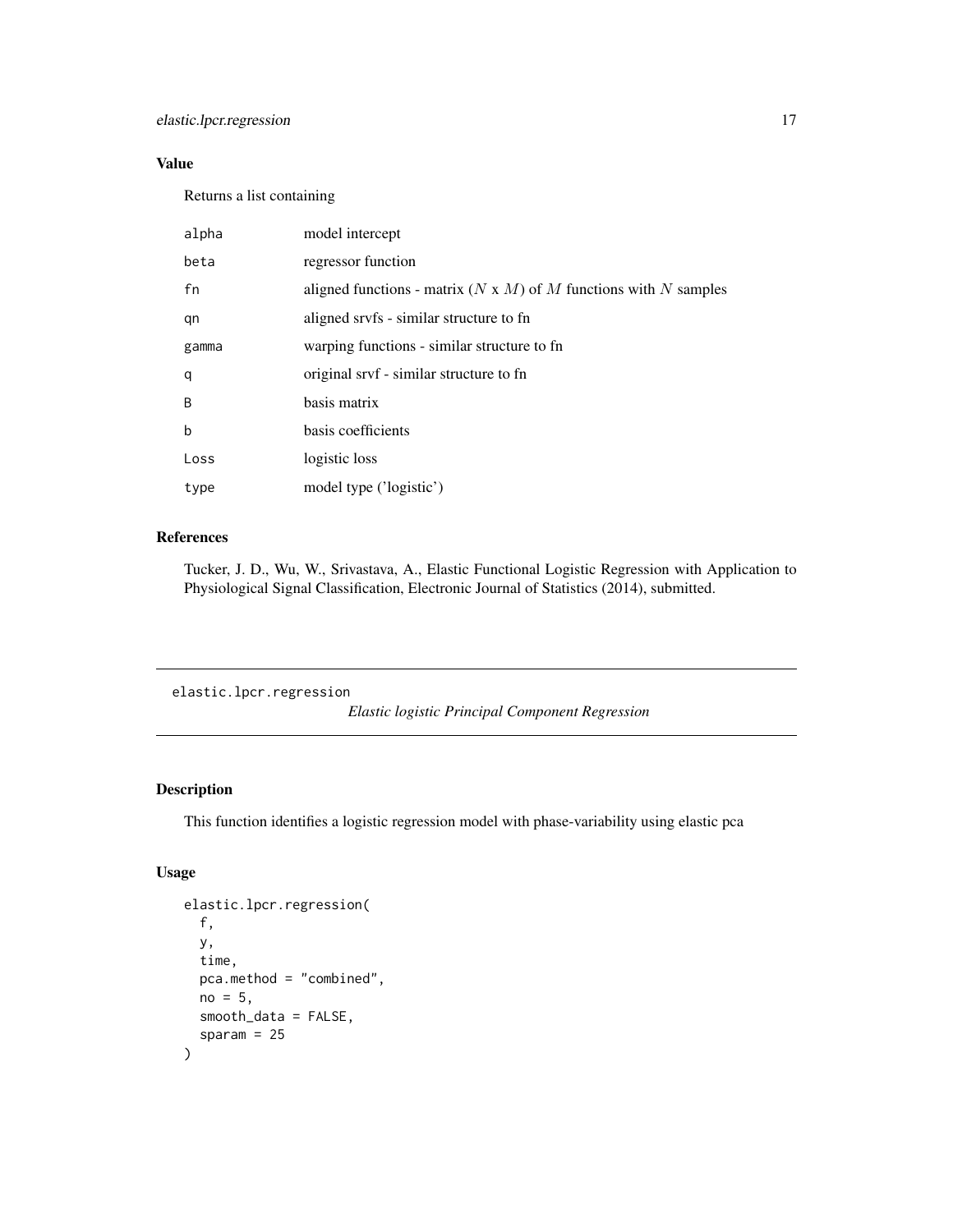### <span id="page-17-0"></span>Arguments

| $\mathbf{f}$ | matrix $(N \times M)$ of M functions with N samples                                                |
|--------------|----------------------------------------------------------------------------------------------------|
| y            | vector of size $M$ lables                                                                          |
| time         | vector of size $N$ describing the sample points                                                    |
| pca.method   | string specifying pca method (options = "combined", "vert", or "horiz", default<br>$=$ "combined") |
| no           | scalar specify number of principal components (default=5)                                          |
| smooth_data  | smooth data using box filter (default $=$ F)                                                       |
| sparam       | number of times to apply box filter (default $= 25$ )                                              |

### Value

Returns a lpcr object containing

| alpha      | model intercept                    |
|------------|------------------------------------|
| b          | regressor vector                   |
| v          | label vector                       |
| warp_data  | fdawarp object of aligned data     |
| pca        | pca object of principal components |
| Loss       | logistic loss                      |
| pca.method | string specifying pca method used  |

### References

J. D. Tucker, J. R. Lewis, and A. Srivastava, "Elastic Functional Principal Component Regression," Statistical Analysis and Data Mining, 10.1002/sam.11399, 2018.

elastic.mlogistic *Elastic Multinomial Logistic Regression*

### Description

This function identifies a multinomial logistic regression model with phase-variability using elastic methods

### Usage

```
elastic.mlogistic(
 f,
 y,
 time,
 B = NULL,df = 20,
```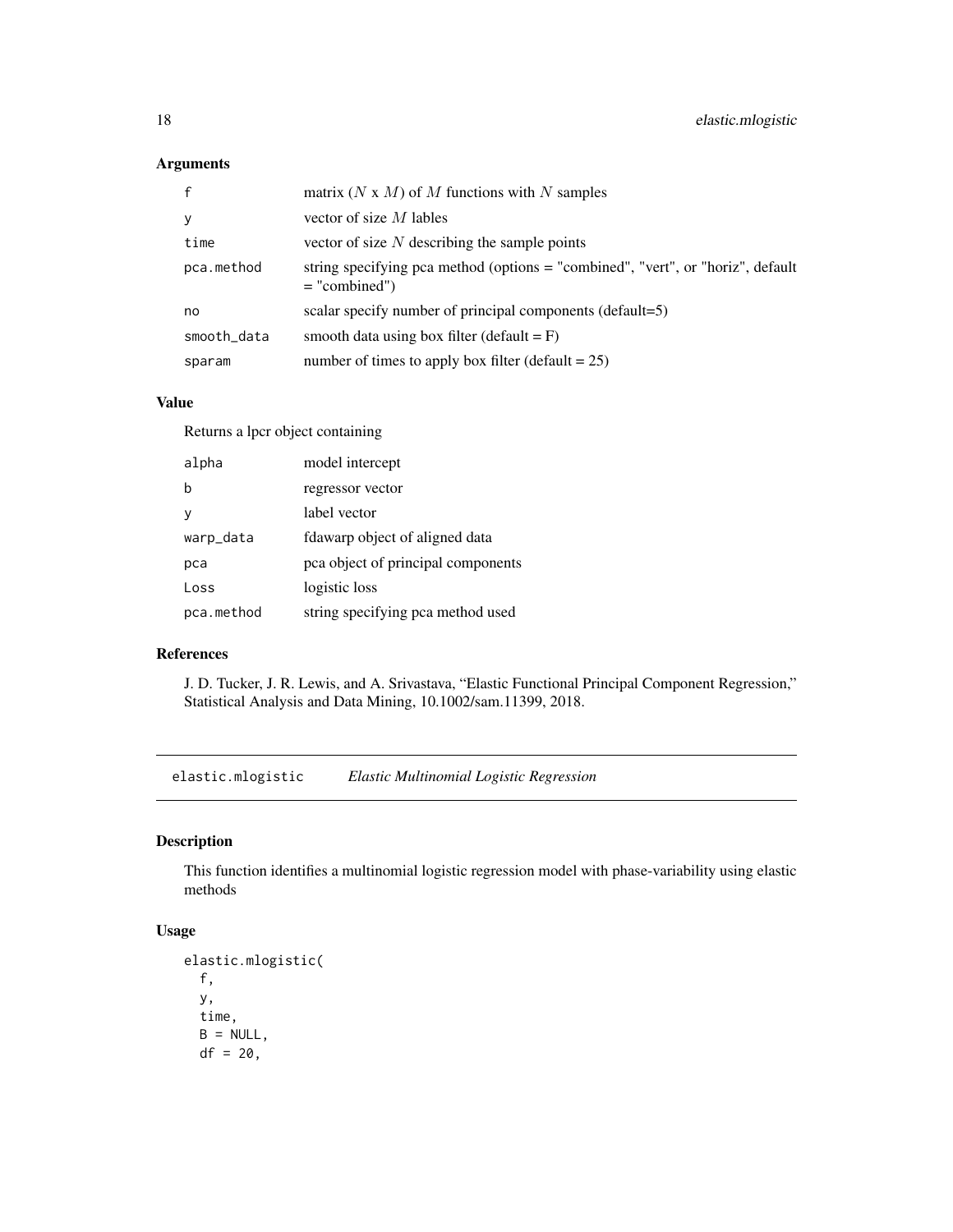### <span id="page-18-0"></span>elastic.mlogistic 19

```
max\_itr = 20,
  smooth_data = FALSE,
  sparam = 25,
 parallel = FALSE,
 cores = 2)
```
### Arguments

| $\mathsf{f}$ | matrix $(N \times M)$ of M functions with N samples          |
|--------------|--------------------------------------------------------------|
| y            | vector of size $M$ labels 1,2,,m for m classes               |
| time         | vector of size $N$ describing the sample points              |
| <sub>B</sub> | matrix defining basis functions (default $=$ NULL)           |
| df           | scalar controlling degrees of freedom if B=NULL (default=20) |
| $max_itr$    | scalar number of iterations (default=20)                     |
| smooth_data  | smooth data using box filter (default $=$ F)                 |
| sparam       | number of times to apply box filter (default $= 25$ )        |
| parallel     | enable parallel mode using foreach and doParallel package    |
| cores        | set number of cores to use with doParallel (default = 2)     |

### Value

Returns a list containing

| alpha        | model intercept                                                         |
|--------------|-------------------------------------------------------------------------|
| beta         | regressor function                                                      |
| fn           | aligned functions - matrix $(N \times M)$ of M functions with N samples |
| qn           | aligned srvfs - similar structure to fn                                 |
| gamma        | warping functions - similar structure to fn                             |
| q            | original srvf - similar structure to fn                                 |
| <sub>B</sub> | basis matrix                                                            |
| $\mathbf b$  | basis coefficients                                                      |
| Loss         | logistic loss                                                           |
| type         | model type ('mlogistic')                                                |

### References

Tucker, J. D., Wu, W., Srivastava, A., Elastic Functional Logistic Regression with Application to Physiological Signal Classification, Electronic Journal of Statistics (2014), submitted.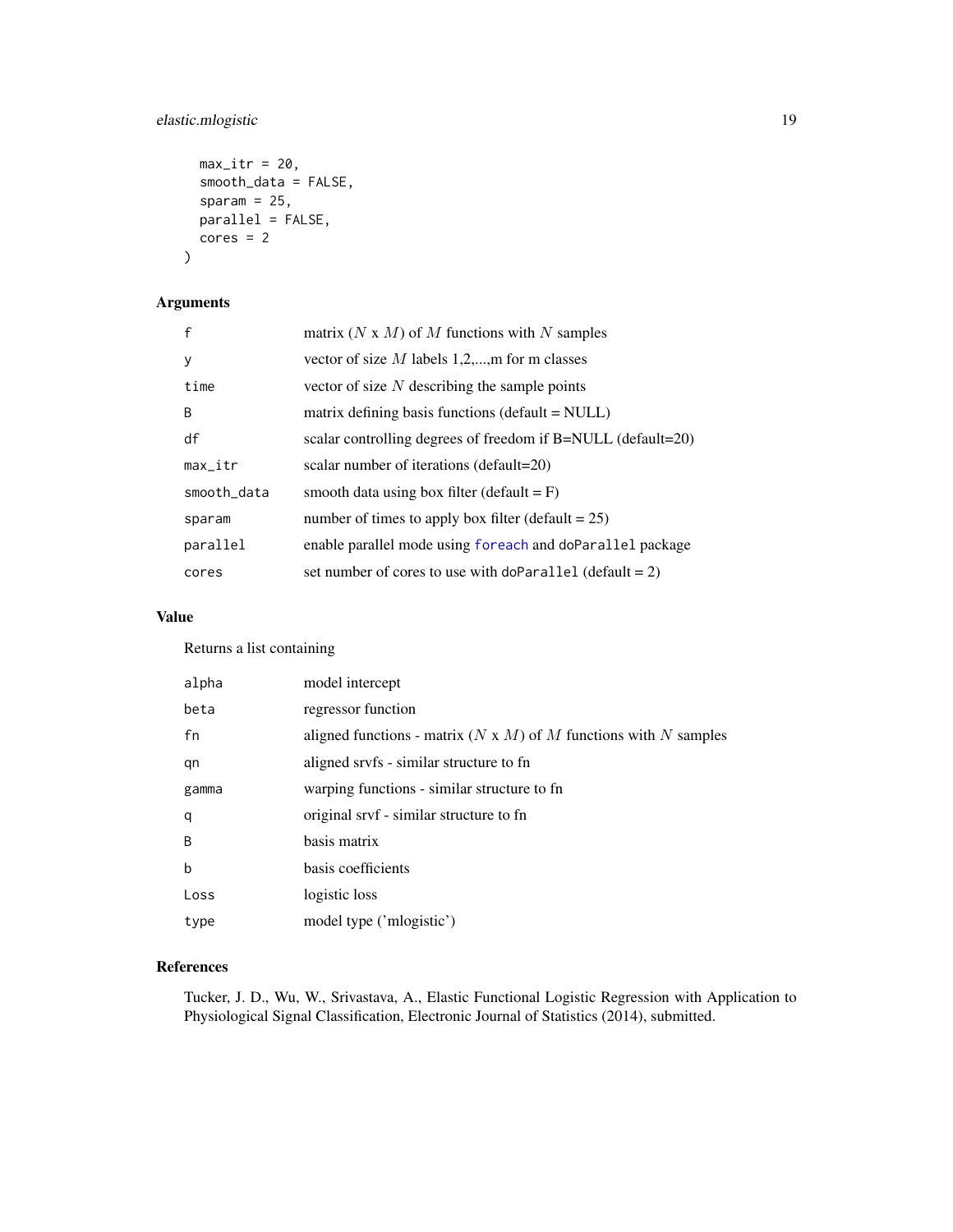### <span id="page-19-0"></span>elastic.mlpcr.regression

*Elastic Multinomial logistic Principal Component Regression*

### Description

This function identifies a multinomial logistic regression model with phase-variability using elastic pca

### Usage

```
elastic.mlpcr.regression(
  f,
 y,
  time,
 pca.method = "combined",
 no = 5,
  smooth_data = FALSE,
  sparam = 25)
```
### Arguments

| $\mathsf{f}$ | matrix (N x M) of M functions with N samples                                                       |
|--------------|----------------------------------------------------------------------------------------------------|
| y            | vector of size $M$ labels                                                                          |
| time         | vector of size $N$ describing the sample points                                                    |
| pca.method   | string specifying pca method (options = "combined", "vert", or "horiz", default<br>$=$ "combined") |
| no           | scalar specify number of principal components (default=5)                                          |
| smooth_data  | smooth data using box filter (default $=$ F)                                                       |
| sparam       | number of times to apply box filter (default $= 25$ )                                              |

### Value

Returns a mlpcr object containing

| alpha      | model intercept                    |
|------------|------------------------------------|
| b          | regressor vector                   |
| ٧          | label vector                       |
|            | Coded labels                       |
| warp_data  | fdawarp object of aligned data     |
| рса        | pca object of principal components |
| Loss       | logistic loss                      |
| pca.method | string specifying pca method used  |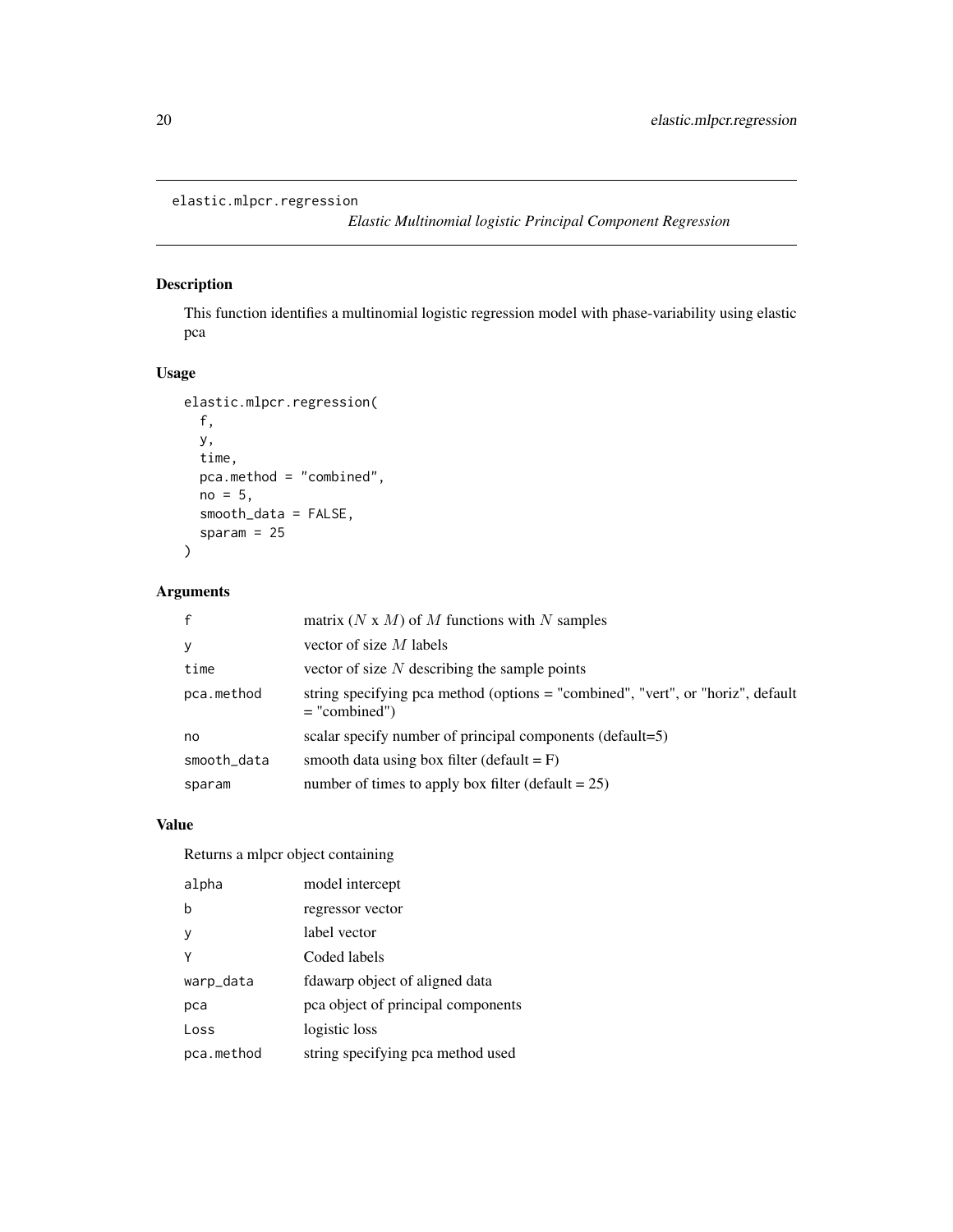### <span id="page-20-0"></span>References

J. D. Tucker, J. R. Lewis, and A. Srivastava, "Elastic Functional Principal Component Regression," Statistical Analysis and Data Mining, 10.1002/sam.11399, 2018.

elastic.pcr.regression

*Elastic Linear Principal Component Regression*

### Description

This function identifies a regression model with phase-variability using elastic pca

### Usage

```
elastic.pcr.regression(
  f,
 y,
  time,
 pca.method = "combined",
 no = 5,
  smooth_data = FALSE,
  sparam = 25,
 parallel = F,
 C = NULL)
```
### Arguments

| $\mathsf{f}$ | matrix $(N \times M)$ of M functions with N samples                                                |
|--------------|----------------------------------------------------------------------------------------------------|
| y            | vector of size $M$ responses                                                                       |
| time         | vector of size $N$ describing the sample points                                                    |
| pca.method   | string specifying pca method (options = "combined", "vert", or "horiz", default<br>$=$ "combined") |
| no           | scalar specify number of principal components (default=5)                                          |
| smooth_data  | smooth data using box filter (default $=$ F)                                                       |
| sparam       | number of times to apply box filter (default $= 25$ )                                              |
| parallel     | run in parallel (default = $F$ )                                                                   |
| C            | scale balance parameter for combined method (default = NULL)                                       |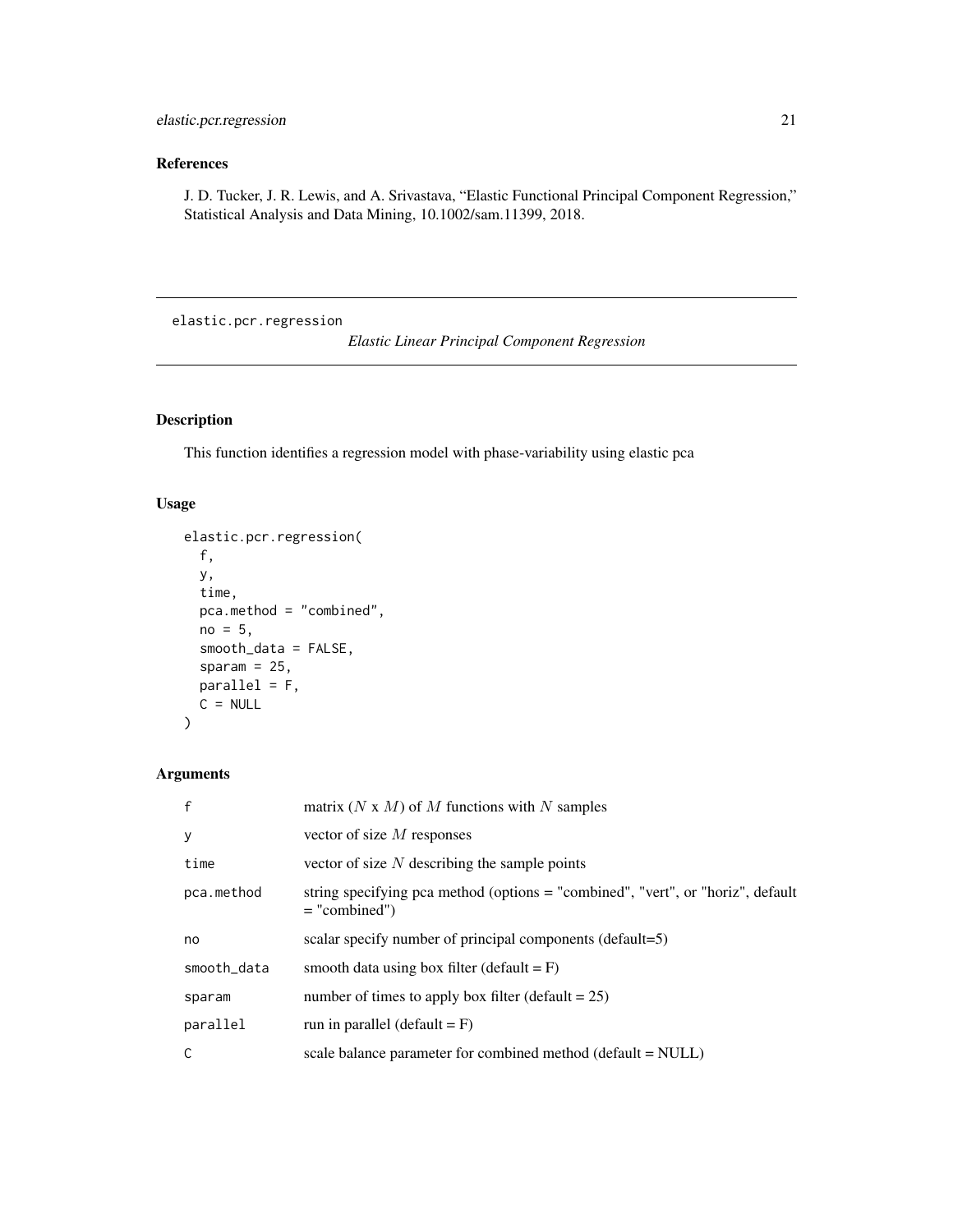### Value

Returns a pcr object containing

| alpha      | model intercept                    |
|------------|------------------------------------|
| b          | regressor vector                   |
| ٧          | response vector                    |
| warp_data  | fdawarp object of aligned data     |
| pca        | pca object of principal components |
| <b>SSE</b> | sum of squared errors              |
| pca.method | string specifying pca method used  |

### References

J. D. Tucker, J. R. Lewis, and A. Srivastava, "Elastic Functional Principal Component Regression," Statistical Analysis and Data Mining, 10.1002/sam.11399, 2018.

elastic.prediction *Elastic Prediction from Regression Models*

### Description

This function performs prediction from an elastic regression model with phase-variability

### Usage

```
elastic.prediction(f, time, model, y = NULL, smooth_data = FALSE, sparam = 25)
```
### Arguments

|             | matrix $(N \times M)$ of M functions with N samples   |
|-------------|-------------------------------------------------------|
| time        | vector of size $N$ describing the sample points       |
| model       | list describing model from elastic regression methods |
| v           | responses of test matrix f (default=NULL)             |
| smooth_data | smooth data using box filter (default $=$ F)          |
| sparam      | number of times to apply box filter (default $= 25$ ) |

### Value

Returns a list containing

| y_pred                             | predicted values of f or probabilities depending on model |
|------------------------------------|-----------------------------------------------------------|
| <b>SSE</b>                         | sum of squared errors if linear                           |
| $v_{\scriptscriptstyle{-}}$ labels | labels if logistic model                                  |
| <b>PC</b>                          | probability of classification if logistic                 |

<span id="page-21-0"></span>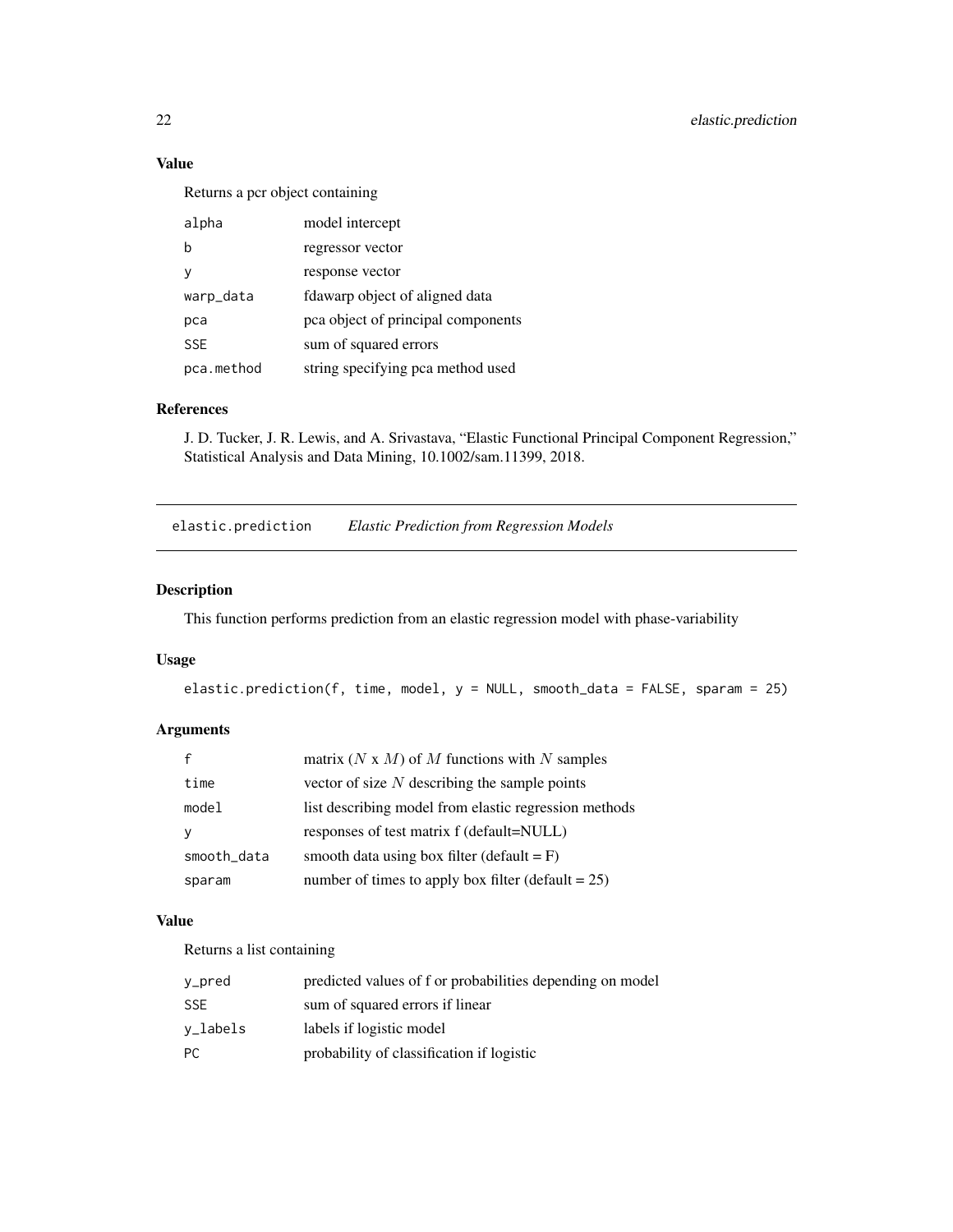### <span id="page-22-0"></span>elastic.regression 23

### References

Tucker, J. D., Wu, W., Srivastava, A., Elastic Functional Logistic Regression with Application to Physiological Signal Classification, Electronic Journal of Statistics (2014), submitted.

elastic.regression *Elastic Linear Regression*

### Description

This function identifies a regression model with phase-variability using elastic methods

### Usage

```
elastic.regression(
  f,
  y,
  time,
 B = NULL,lam = 0,df = 20,max\_itr = 20,
  smooth_data = FALSE,
  sparam = 25,
 parallel = FALSE,
  cores = 2)
```
### Arguments

| $\mathsf{f}$    | matrix (N x M) of M functions with N samples                 |
|-----------------|--------------------------------------------------------------|
| y               | vector of size $M$ responses                                 |
| time            | vector of size $N$ describing the sample points              |
| <sub>B</sub>    | matrix defining basis functions (default $=$ NULL)           |
| 1 <sub>am</sub> | scalar regularization parameter (default=0)                  |
| df              | scalar controlling degrees of freedom if B=NULL (default=20) |
| $max_itr$       | scalar number of iterations (default=20)                     |
| smooth_data     | smooth data using box filter (default = $F$ )                |
| sparam          | number of times to apply box filter (default $= 25$ )        |
| parallel        | enable parallel mode using foreach and doParallel package    |
| cores           | set number of cores to use with doParallel (default = 2)     |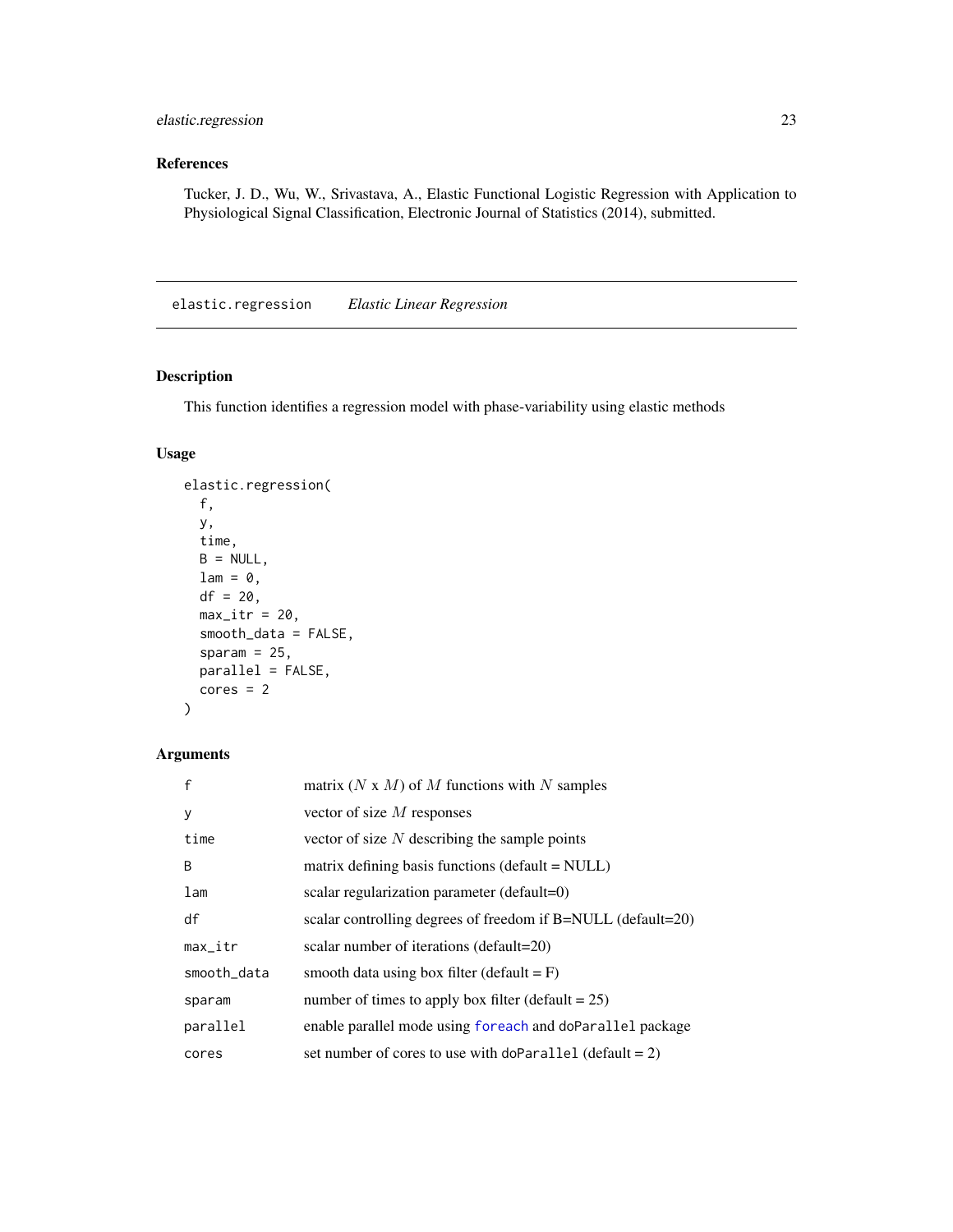24 fdasrvf

#### Value

Returns a list containing

| alpha      | model intercept                                                         |
|------------|-------------------------------------------------------------------------|
| beta       | regressor function                                                      |
| fn         | aligned functions - matrix $(N \times M)$ of M functions with N samples |
| qn         | aligned srvfs - similar structure to fn                                 |
| gamma      | warping functions - similar structure to fn                             |
| q          | original srvf - similar structure to fn                                 |
| B          | basis matrix                                                            |
| b          | basis coefficients                                                      |
| <b>SSE</b> | sum of squared errors                                                   |
| type       | model type ('linear')                                                   |

#### References

Tucker, J. D., Wu, W., Srivastava, A., Elastic Functional Logistic Regression with Application to Physiological Signal Classification, Electronic Journal of Statistics (2014), submitted.

fdasrvf *Elastic Functional Data Analysis*

#### Description

A library for functional data analysis using the square root velocity framework which performs pair-wise and group-wise alignment as well as modeling using functional component analysis

### References

Srivastava, A., Wu, W., Kurtek, S., Klassen, E., Marron, J. S., May 2011. Registration of functional data using fisher-rao metric, arXiv:1103.3817v2 [math.ST].

Tucker, J. D., Wu, W., Srivastava, A., Generative Models for Function Data using Phase and Amplitude Separation, Computational Statistics and Data Analysis (2012), 10.1016/j.csda.2012.12.001.

J. D. Tucker, W. Wu, and A. Srivastava, "Phase-Amplitude Separation of Proteomics Data Using Extended Fisher-Rao Metric," Electronic Journal of Statistics, Vol 8, no. 2. pp 1724-1733, 2014.

J. D. Tucker, W. Wu, and A. Srivastava, "Analysis of signals under compositional noise With applications to SONAR data," IEEE Journal of Oceanic Engineering, Vol 29, no. 2. pp 318-330, Apr 2014.

Tucker, J. D. 2014, Functional Component Analysis and Regression using Elastic Methods. Ph.D. Thesis, Florida State University.

Robinson, D. T. 2012, Function Data Analysis and Partial Shape Matching in the Square Root Velocity Framework. Ph.D. Thesis, Florida State University.

<span id="page-23-0"></span>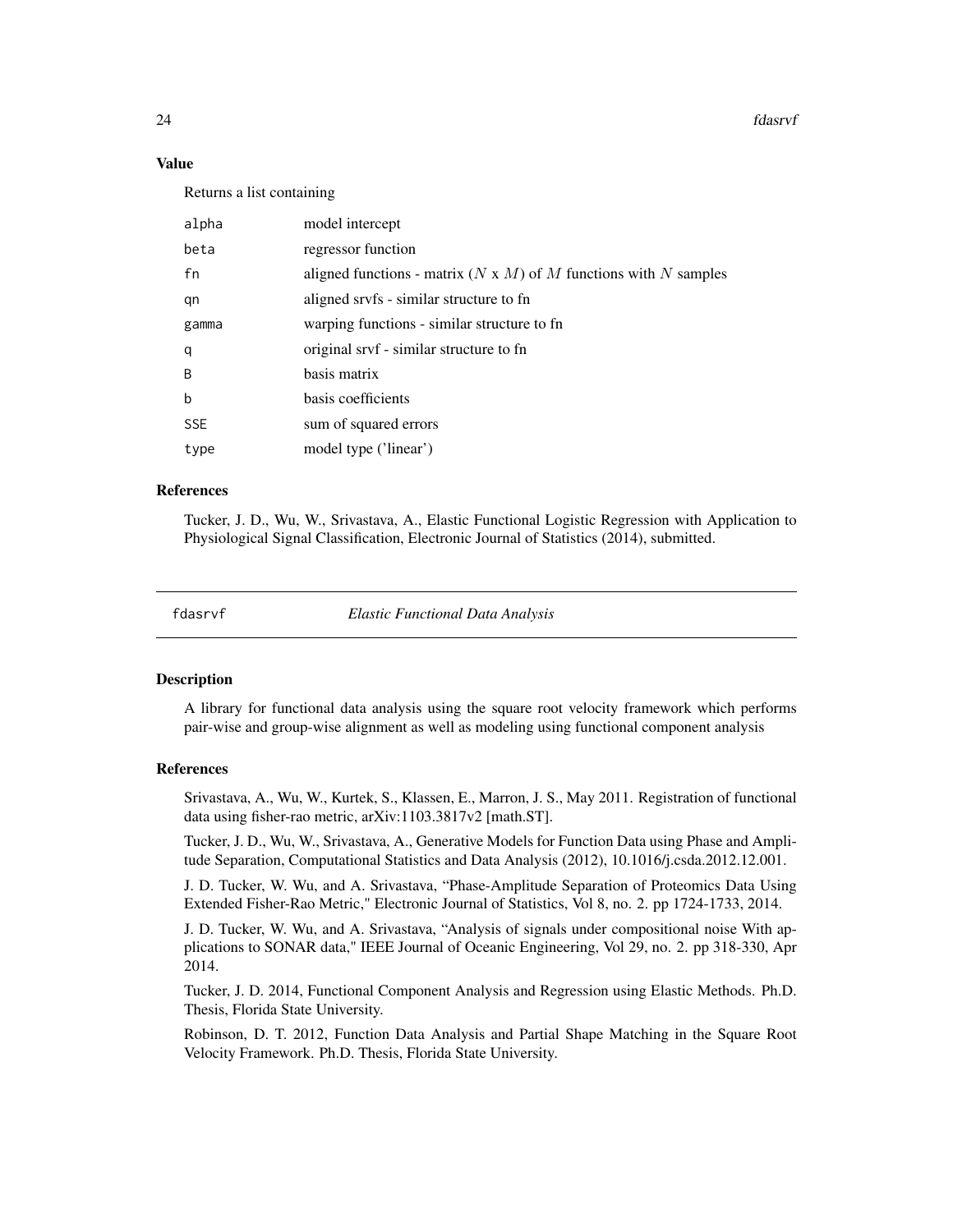<span id="page-24-0"></span>Huang, W. 2014, Optimization Algorithms on Riemannian Manifolds with Applications. Ph.D. Thesis, Florida State University.

Cheng, W., Dryden, I. L., and Huang, X. (2016). Bayesian registration of functions and curves. Bayesian Analysis, 11(2), 447-475.

Srivastava, A., Klassen, E., Joshi, S., Jermyn, I., (2011). Shape analysis of elastic curves in euclidean spaces. Pattern Analysis and Machine Intelligence, IEEE Transactions on 33 (7), 1415- 1428.

Cheng, W., Dryden, I. L., and Huang, X. (2016). Bayesian registration of functions and curves. Bayesian Analysis, 11(2), 447-475.

W. Xie, S. Kurtek, K. Bharath, and Y. Sun, A geometric approach to visualization of variability in functional data, Journal of American Statistical Association 112 (2017), pp. 979-993.

Lu, Y., R. Herbei, and S. Kurtek, 2017: Bayesian registration of functions with a Gaussian process prior. Journal of Computational and Graphical Statistics, 26, no. 4, 894–904.

Lee, S. and S. Jung, 2017: Combined analysis of amplitude and phase variations in functional data. arXiv:1603.01775 [stat.ME], 1–21.

J. D. Tucker, J. R. Lewis, and A. Srivastava, "Elastic Functional Principal Component Regression," Statistical Analysis and Data Mining, vol. 12, no. 2, pp. 101-115, 2019.

J. D. Tucker, J. R. Lewis, C. King, and S. Kurtek, "A Geometric Approach for Computing Tolerance Bounds for Elastic Functional Data," Journal of Applied Statistics, 10.1080/02664763.2019.1645818, 2019.

T. Harris, J. D. Tucker, B. Li, and L. Shand, "Elastic depths for detecting shape anomalies in functional data," Technometrics, 10.1080/00401706.2020.1811156, 2020.

function\_group\_warp\_bayes

*Bayesian Group Warping*

#### **Description**

This function aligns a set of functions using Bayesian SRSF framework

### Usage

```
function_group_warp_bayes(
  f,
  time,
  iter = 50000,
 powera = 1,
 times = 5,
  tau = ceiling(times * 0.04),
 gp = seq(dim(f)[2]),showplot = TRUE)
```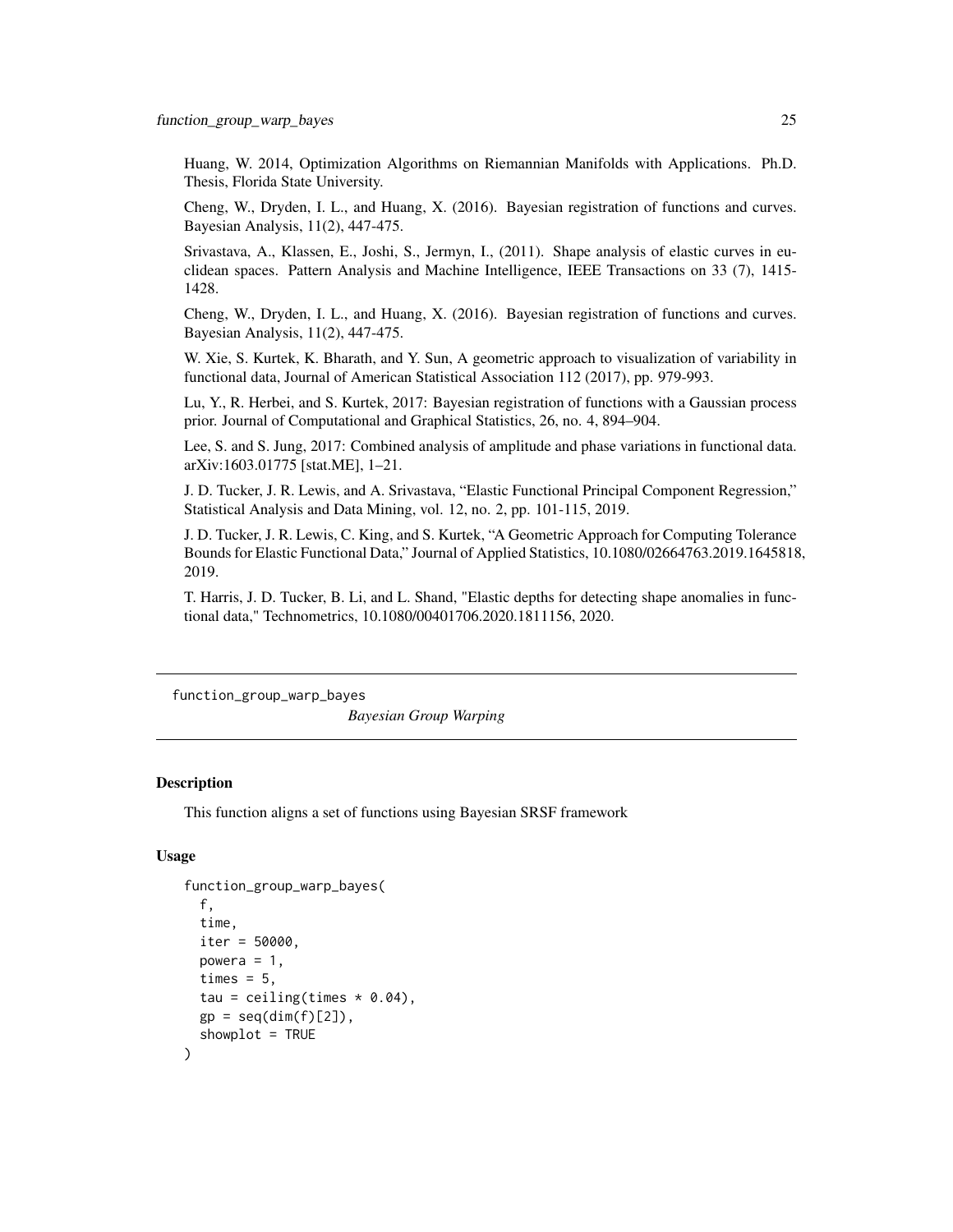### <span id="page-25-0"></span>Arguments

|          | matrix $(N \times M)$ of M functions with N samples                       |
|----------|---------------------------------------------------------------------------|
| time     | sample points of functions                                                |
| iter     | number of iterations (default = $150000$ )                                |
| powera   | Dirichlet prior parameter (default 1)                                     |
| times    | factor of length of subsample points to look at $(\text{default} = 5)$    |
| tau      | standard deviation of Normal prior for increment (default ceil(times*.4)) |
| gp       | number of colors in plots (default seq(dim(f)[2]))                        |
| showplot | shows plots of functions (default $= T$ )                                 |

#### Value

Returns a list containing

| f0      | original functions               |
|---------|----------------------------------|
| $f_q$   | f aligned quotient space         |
| $gam_q$ | warping functions quotient space |
| $f_a$   | f aligned ambient space          |
| gam_a   | warping ambient space            |
| qmn     | mean srsf                        |

### References

Cheng, W., Dryden, I. L., and Huang, X. (2016). Bayesian registration of functions and curves. Bayesian Analysis, 11(2), 447-475.

### Examples

```
## Not run:
data("simu_data")
out = function_group_warp_bayes(simu_data$f, simu_data$time)
## End(Not run)
```
function\_mean\_bayes *Bayesian Karcher Mean Calculation*

### Description

This function calculates karcher mean of functions using Bayesian method

### Usage

```
function_mean_bayes(f, time, times = 5, group = 1:dim(f)[2], showplot = TRUE)
```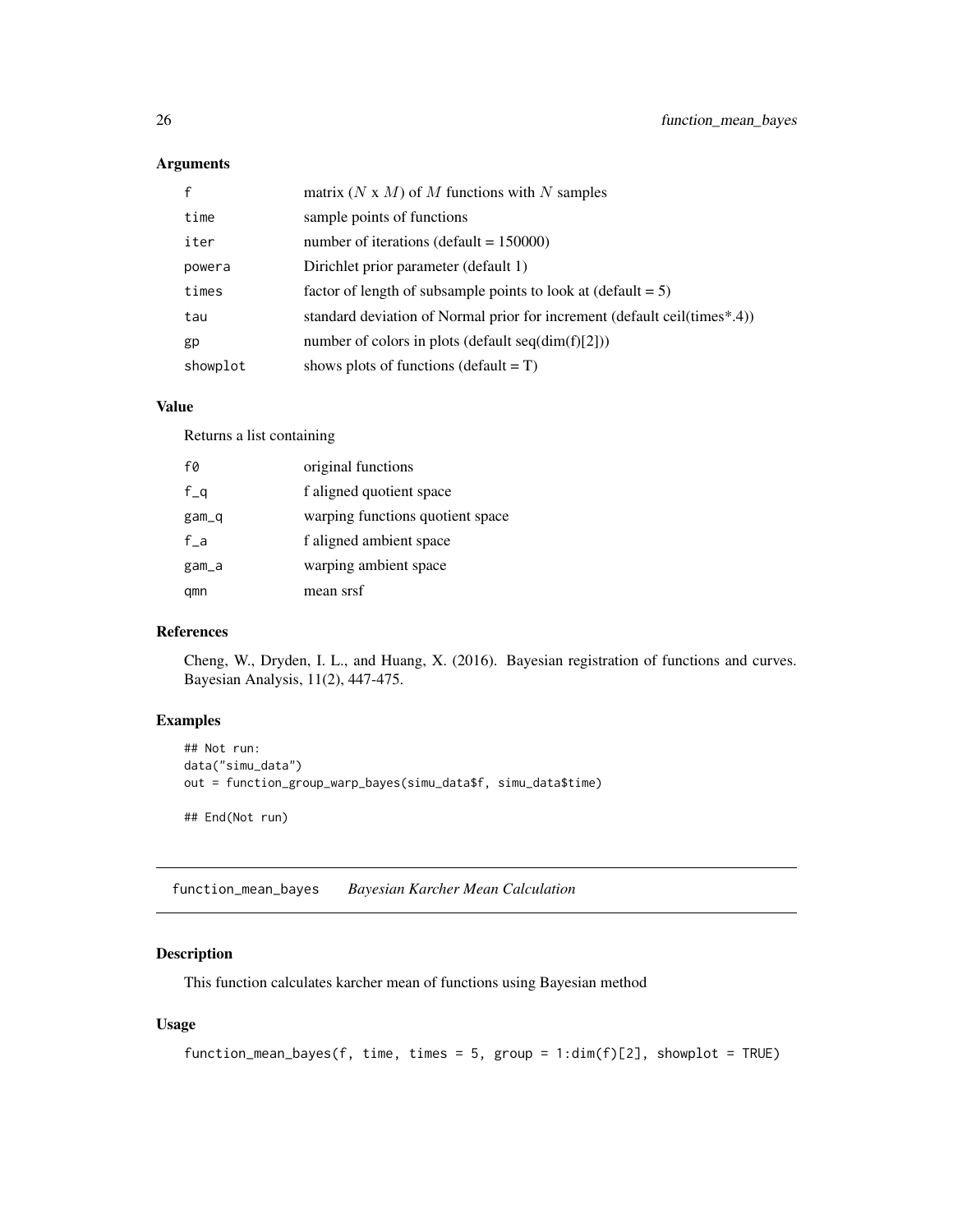### Arguments

|          | matrix (N x M) of M functions with N samples                           |
|----------|------------------------------------------------------------------------|
| time     | sample points of functions                                             |
| times    | factor of length of subsample points to look at $(\text{default} = 5)$ |
| group    | $(\text{default } 1:\text{dim}(f)[2])$                                 |
| showplot | shows plots of functions (default $= T$ )                              |

#### Value

Returns a list containing

| distfamily   | dist matrix                 |
|--------------|-----------------------------|
| match.matrix | matrix of warping functions |
| position     | position                    |
| $mu_5$       | function mean               |
| rtmatrix     | rtmatrix                    |
| sumdist      | sumdist                     |
| qt.fitted    | aligned srsf functions      |
| estimator    | estimator                   |
| estimator2   | estimator2                  |
| regfuncs     | registered functions        |

## References

Cheng, W., Dryden, I. L., and Huang, X. (2016). Bayesian registration of functions and curves. Bayesian Analysis, 11(2), 447-475.

```
## Not run:
data("simu_data")
out = function_mean_bayes(simu_data$f, simu_data$time)
## End(Not run)
```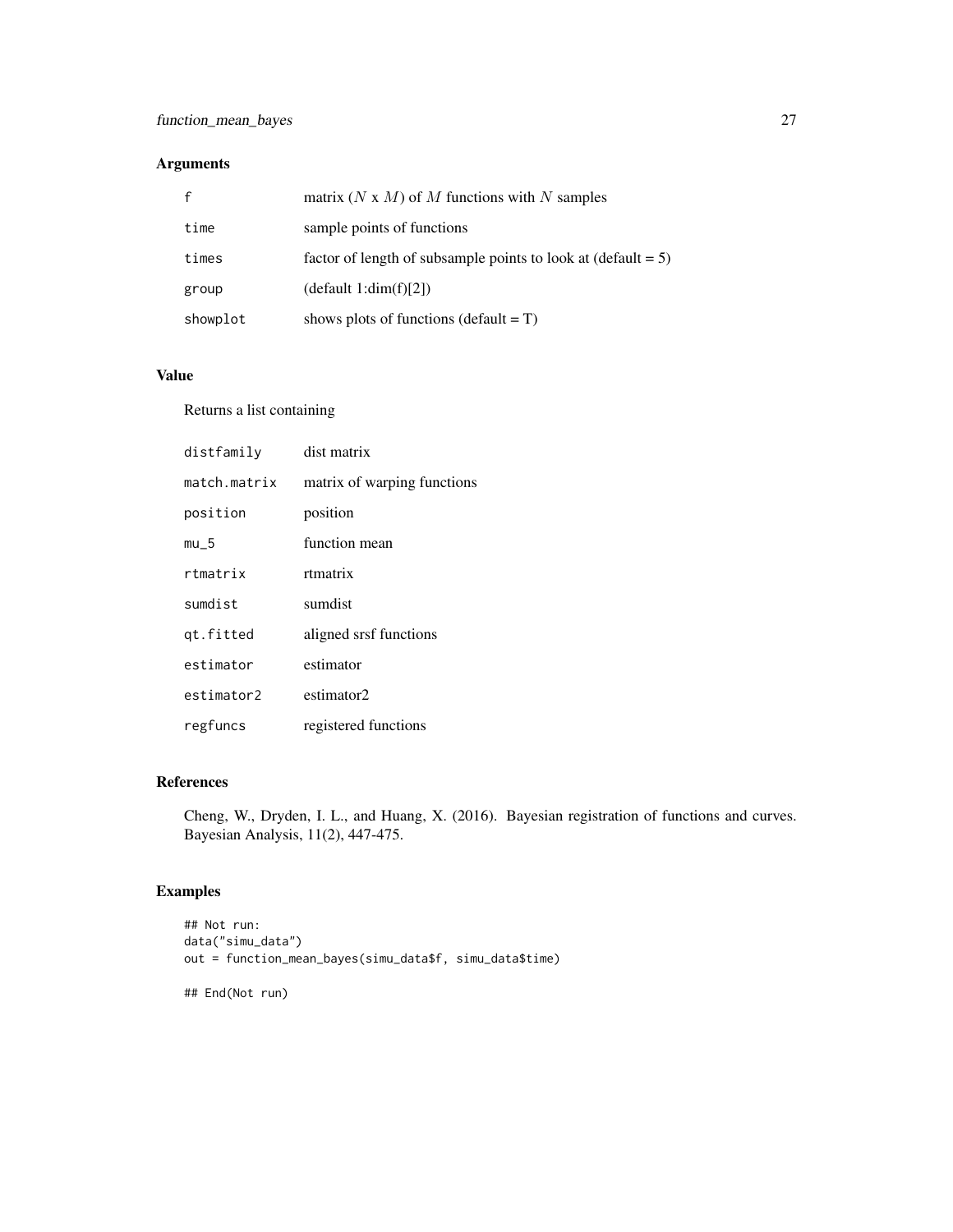<span id="page-27-0"></span>

#### Description

This function converts functions to srvf

#### Usage

f\_to\_srvf(f, time)

#### Arguments

|      | matrix of functions |
|------|---------------------|
| time | time                |

#### Value

q matrix of SRVFs

#### References

Srivastava, A., Wu, W., Kurtek, S., Klassen, E., Marron, J. S., May 2011. Registration of functional data using fisher-rao metric, arXiv:1103.3817v2 [math.ST].

Tucker, J. D., Wu, W., Srivastava, A., Generative Models for Function Data using Phase and Amplitude Separation, Computational Statistics and Data Analysis (2012), 10.1016/j.csda.2012.12.001.

### Examples

```
data("simu_data")
q <- f_to_srvf(simu_data$f,simu_data$time)
```
gauss\_model *Gaussian model of functional data*

### Description

This function models the functional data using a Gaussian model extracted from the principal components of the srvfs

#### Usage

```
gauss_model(warp_data, n = 1, sort_samples = FALSE)
```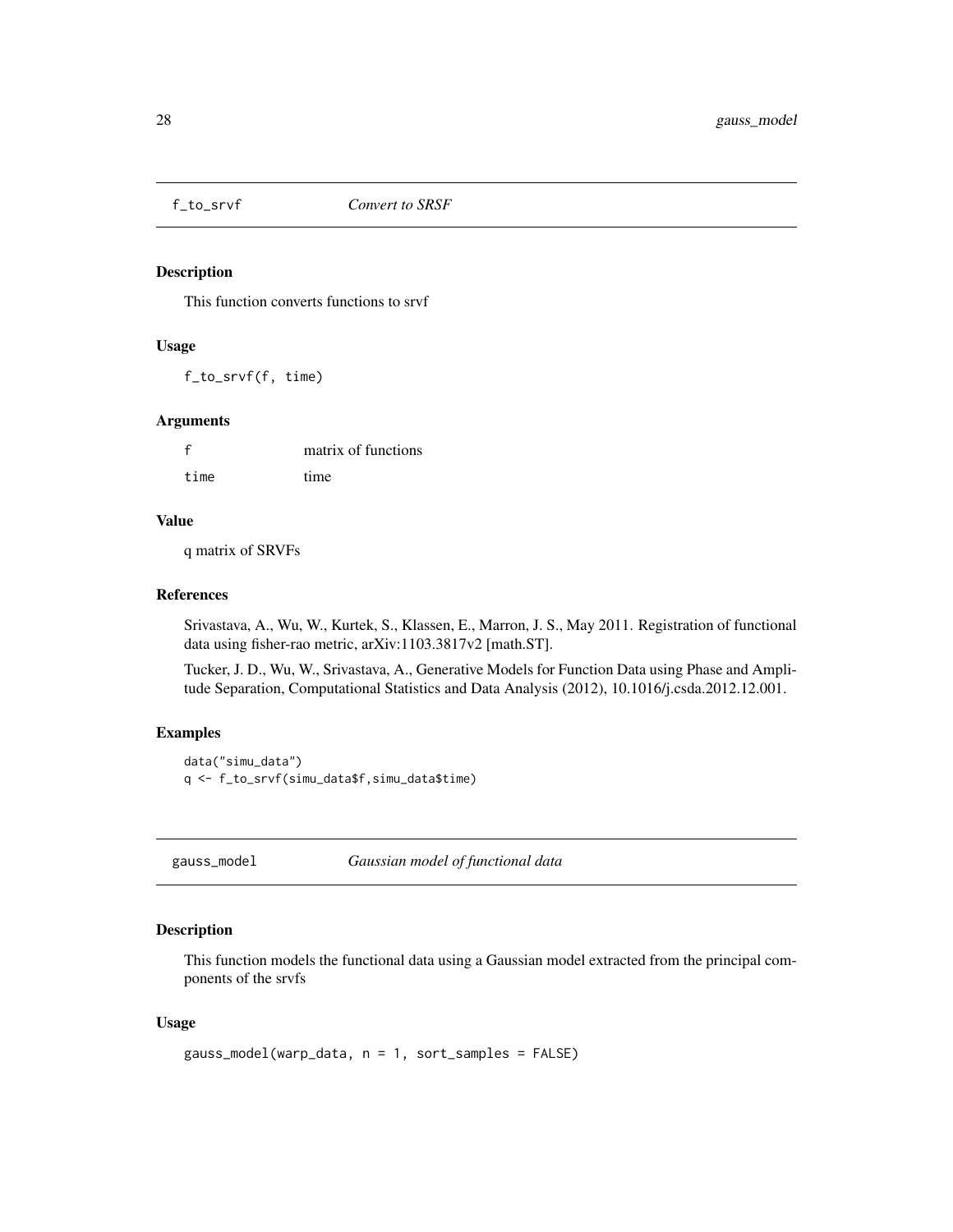#### <span id="page-28-0"></span>gradient 29

#### Arguments

| warp_data    | fdawarp object from time_warping of aligned data |
|--------------|--------------------------------------------------|
| n            | number of random samples $(n = 1)$               |
| sort_samples | sort samples (default $=$ F)                     |

### Value

Returns a fdawarp object containing

| fs   | random aligned samples          |
|------|---------------------------------|
| gams | random warping function samples |
| ft   | random function samples         |

### References

Tucker, J. D., Wu, W., Srivastava, A., Generative Models for Function Data using Phase and Amplitude Separation, Computational Statistics and Data Analysis (2012), 10.1016/j.csda.2012.12.001.

#### Examples

data("simu\_warp") out1 = gauss\_model(simu\_warp,n = 10)

gradient *Gradient using finite differences*

#### Description

This function takes the gradient of f using finite differences

### Usage

gradient(f, binsize)

### Arguments

| f       | vector with $N$ samples |
|---------|-------------------------|
| binsize | scalar of time samples  |

### Value

g vector with  $N$  samples which is the gradient of  $f$ 

### Examples

data("simu\_data") out = gradient(simu\_data\$f[,1],mean(diff(simu\_data\$time)))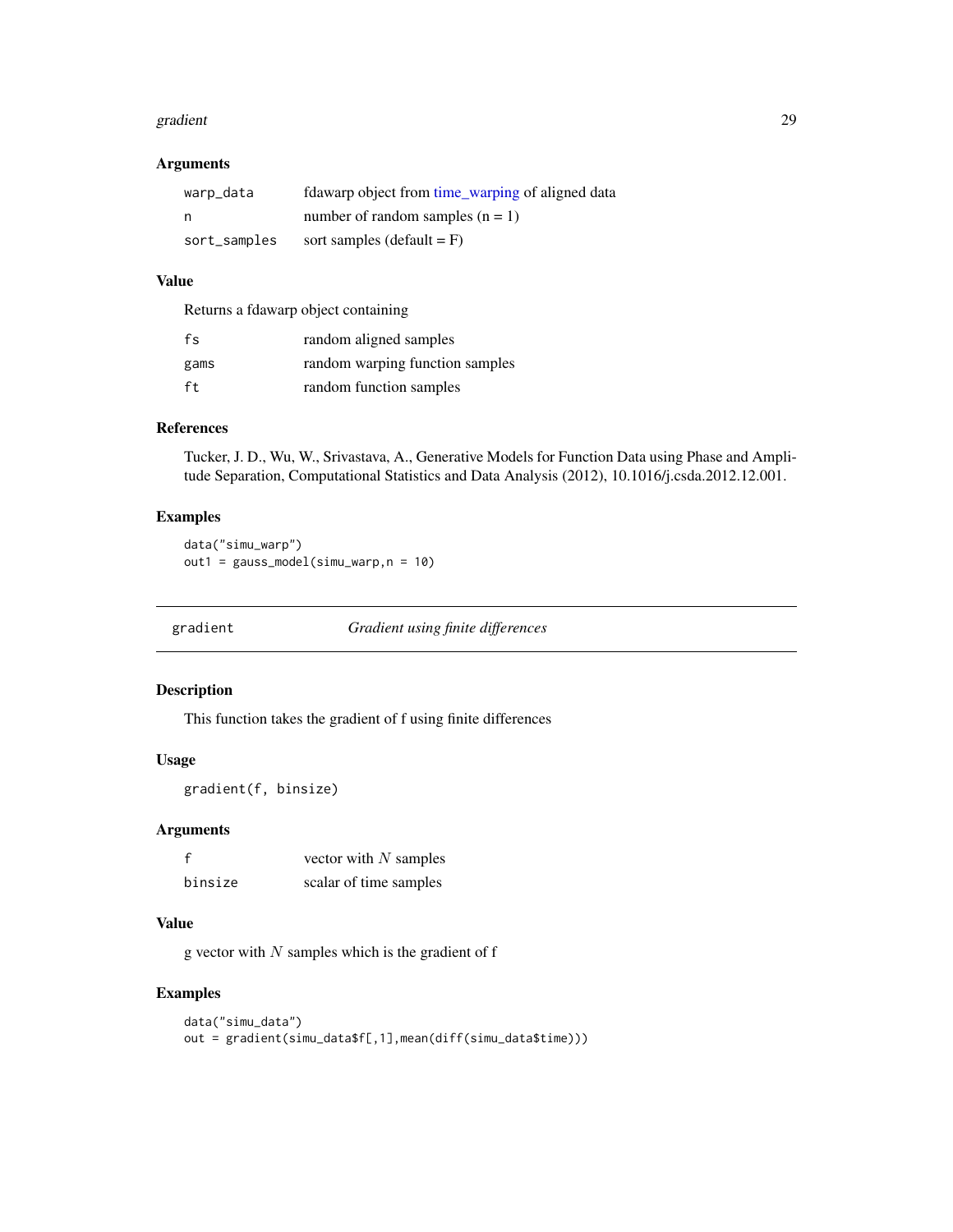<span id="page-29-0"></span>

### Description

Combination of both boys and girls growth velocity from the Berkley Dataset

### Usage

```
data("growth_vel")
```
### Format

A list which contains f and time

horizFPCA *Horizontal Functional Principal Component Analysis*

### Description

This function calculates vertical functional principal component analysis on aligned data

### Usage

horizFPCA(warp\_data, no, ci = c(-1, 0, 1), showplot = TRUE)

### Arguments

| warp_data | fdawarp object from time_warping of aligned data      |
|-----------|-------------------------------------------------------|
| no        | number of principal components to extract             |
| ci        | geodesic standard deviations (default = $c(-1,0,1)$ ) |
| showplot  | show plots of principal directions (default $= T$ )   |

#### Value

Returns a hfpca object containing

| gam_pca | warping functions principal directions |
|---------|----------------------------------------|
| psi_pca | srvf principal directions              |
| latent  | latent values                          |
| U       | eigenvectors                           |
| vec     | shooting vectors                       |
| mu      | Karcher Mean                           |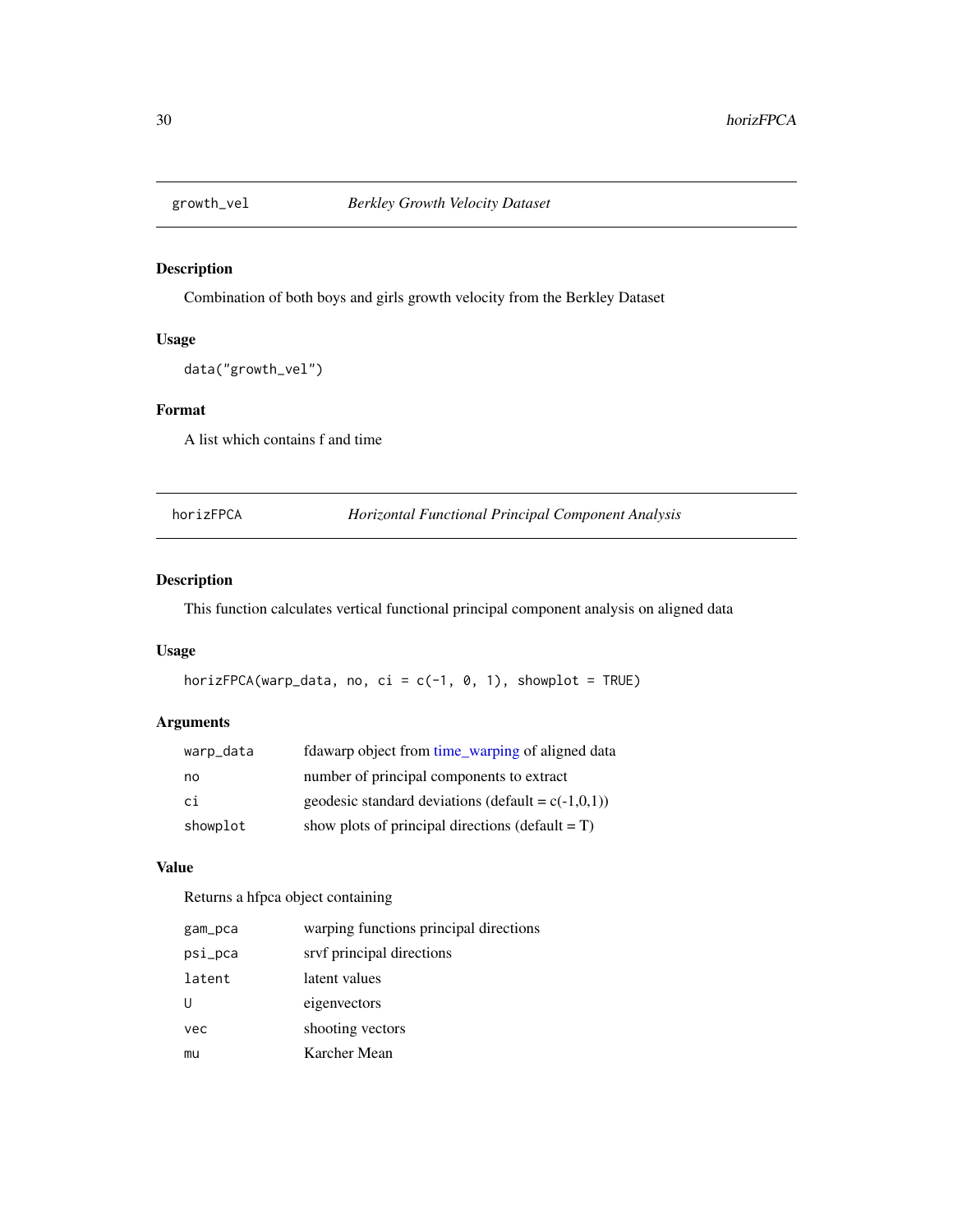### References

Tucker, J. D., Wu, W., Srivastava, A., Generative Models for Function Data using Phase and Amplitude Separation, Computational Statistics and Data Analysis (2012), 10.1016/j.csda.2012.12.001.

### Examples

data("simu\_warp") hfpca = horizFPCA(simu\_warp,no = 3)

im *Example Image Data set*

#### Description

Contains two simulated images for registration

### Usage

data("image")

### Format

a list containing two images of dimension (64,64)

invertGamma *Invert Warping Function*

### Description

This function calculates the inverse of gamma

### Usage

```
invertGamma(gam)
```
#### Arguments

gam vector of  $N$  samples

#### Value

Returns gamI inverted vector

<span id="page-30-0"></span> $\lim$  31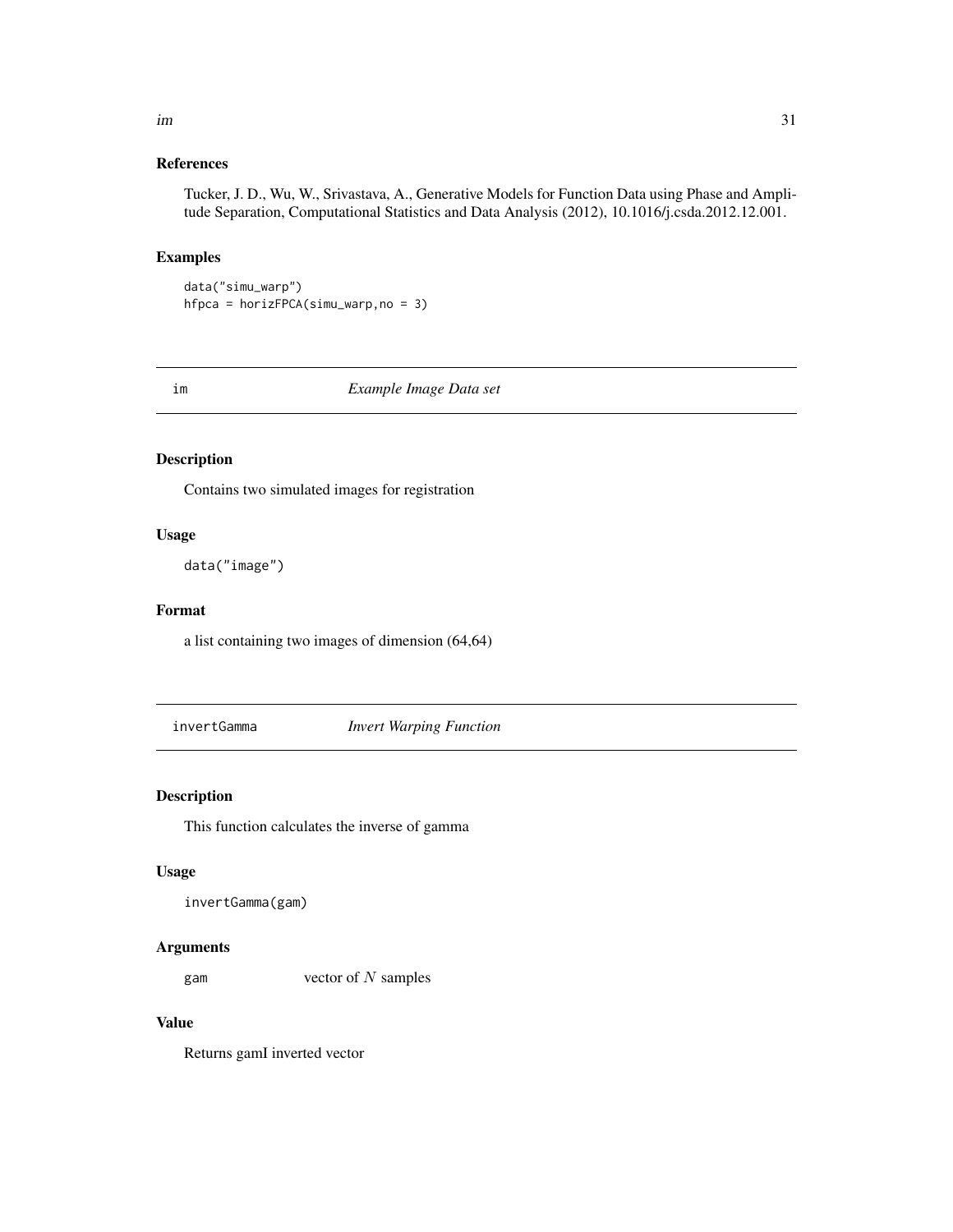### <span id="page-31-0"></span>References

Srivastava, A., Wu, W., Kurtek, S., Klassen, E., Marron, J. S., May 2011. Registration of functional data using fisher-rao metric, arXiv:1103.3817v2 [math.ST].

Tucker, J. D., Wu, W., Srivastava, A., Generative Models for Function Data using Phase and Amplitude Separation, Computational Statistics and Data Analysis (2012), 10.1016/j.csda.2012.12.001.

### Examples

```
data("simu_warp")
out = invertGamma(simu_warp$gam[,1])
```

| jointFPCA | Joint Vertical and Horizontal Functional Principal Component Anal- |
|-----------|--------------------------------------------------------------------|
|           | vsıs                                                               |

### Description

This function calculates amplitude and phase joint functional principal component analysis on aligned data

#### Usage

```
jointFPCA(
 warp_data,
 no,
 id = round(length(warp_data$time)/2),
 C = NULL,ci = c(-1, 0, 1),showplot = T
)
```
#### Arguments

| warp_data | fdawarp object from time_warping of aligned data      |
|-----------|-------------------------------------------------------|
| no        | number of principal components to extract             |
| id        | integration point for $f0$ (default = midpoint)       |
| C         | balance value (default = NULL)                        |
| ci        | geodesic standard deviations (default = $c(-1,0,1)$ ) |
| showplot  | show plots of principal directions (default $= T$ )   |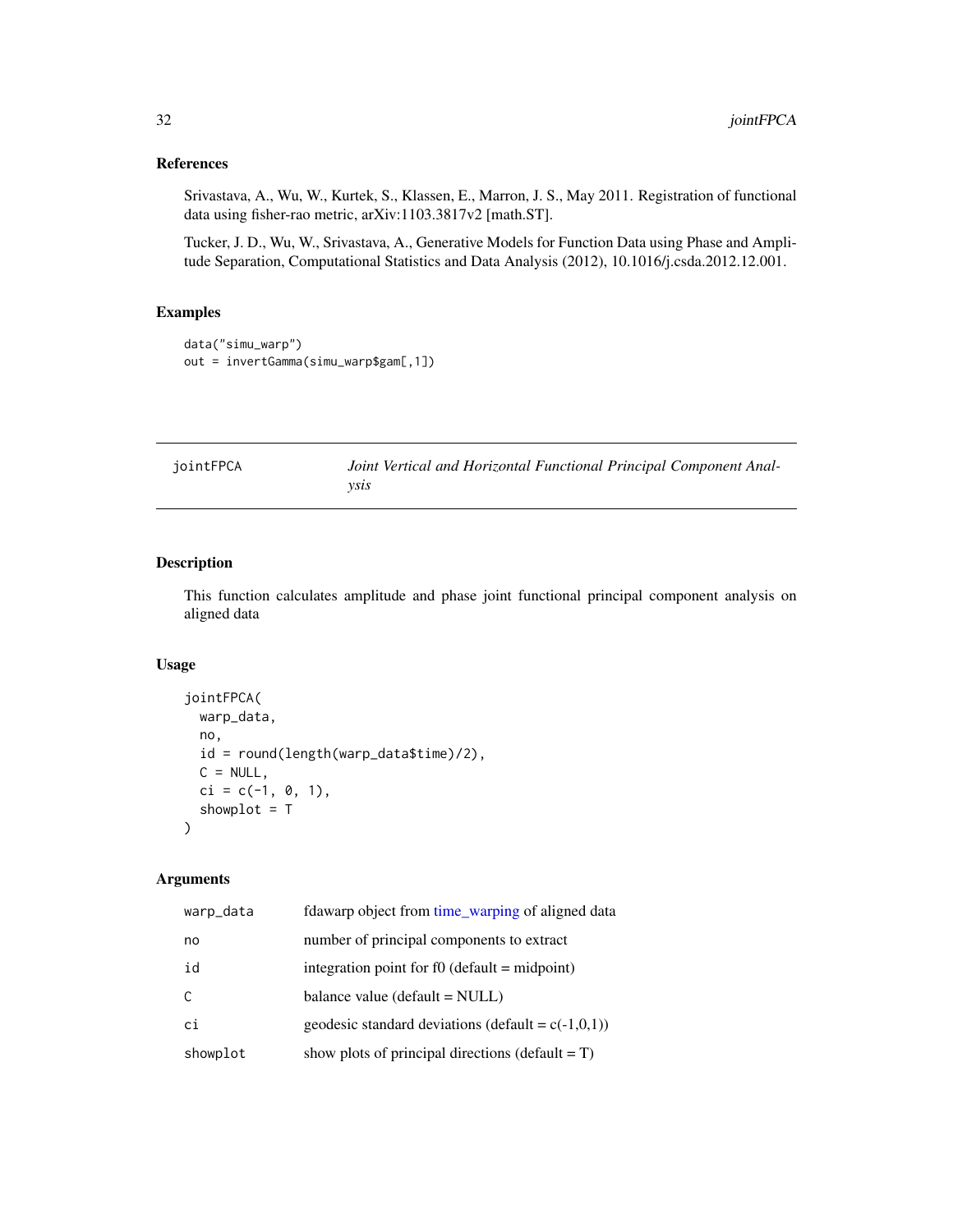### <span id="page-32-0"></span>Value

Returns a list containing

| q_pca  | srvf principal directions       |
|--------|---------------------------------|
| f_pca  | f principal directions          |
| latent | latent values                   |
| coef   | coefficients                    |
| U      | eigenvectors                    |
| mu_psi | mean psi function               |
| $mu_g$ | mean g function                 |
| id     | point use for $f(0)$            |
|        | optimized phase amplitude ratio |

### References

Srivastava, A., Wu, W., Kurtek, S., Klassen, E., Marron, J. S., May 2011. Registration of functional data using fisher-rao metric, arXiv:1103.3817v2 [math.ST].

Jung, S. L. a. S. (2016). "Combined Analysis of Amplitude and Phase Variations in Functional Data." arXiv:1603.01775 [stat.ME].

Tucker, J. D., Wu, W., Srivastava, A., Generative Models for Function Data using Phase and Amplitude Separation, Computational Statistics and Data Analysis (2012), 10.1016/j.csda.2012.12.001.

#### Examples

data("simu\_warp") data("simu\_data") jfpca = jointFPCA(simu\_warp, no = 3)

joint\_gauss\_model *Gaussian model of functional data using joint Model*

#### Description

This function models the functional data using a Gaussian model extracted from the principal components of the srvfs using the joint model

#### Usage

joint\_gauss\_model(warp\_data, n = 1, no = 5)

#### **Arguments**

| warp_data | fdawarp object from time_warping of aligned data |
|-----------|--------------------------------------------------|
| n         | number of random samples $(n = 1)$               |
| no        | number of principal components $(n=4)$           |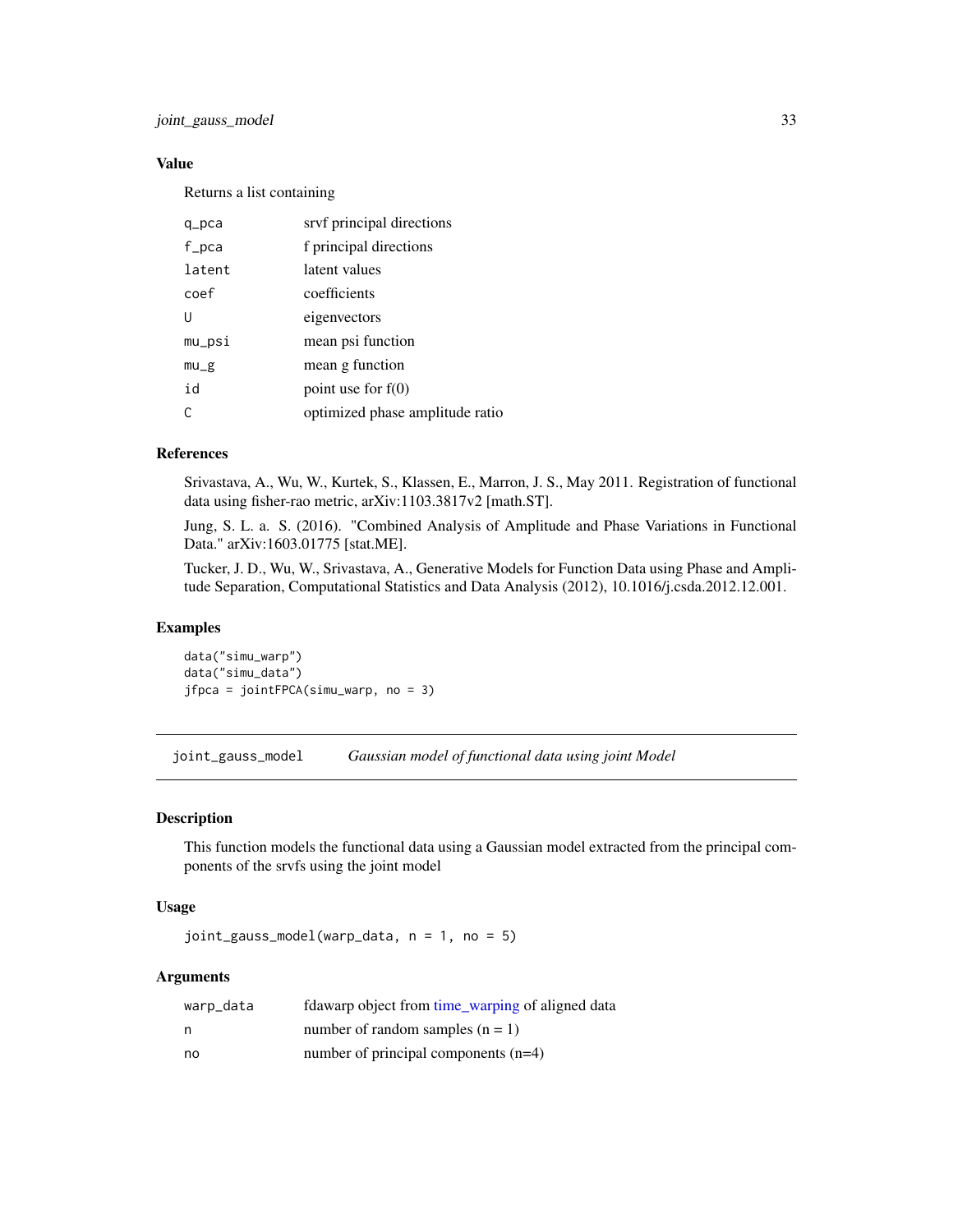### <span id="page-33-0"></span>Value

Returns a fdawarp object containing

| fs   | random aligned samples          |
|------|---------------------------------|
| gams | random warping function samples |
| ft.  | random function samples         |
| gs   | random srvf samples             |

### References

Tucker, J. D., Wu, W., Srivastava, A., Generative Models for Function Data using Phase and Amplitude Separation, Computational Statistics and Data Analysis (2012), 10.1016/j.csda.2012.12.001.

Jung, S. L. a. S. (2016). "Combined Analysis of Amplitude and Phase Variations in Functional Data." arXiv:1603.01775 [stat.ME].

### Examples

data("simu\_warp") out1 = joint\_gauss\_model(simu\_warp,n = 10)

kmeans\_align *K-Means Clustering and Alignment*

### Description

This function clusters functions and aligns using the elastic square-root slope (srsf) framework.

### Usage

```
kmeans_align(
  f,
  time,
 K,
  seeds = NULL,
 nonempty = 0,
  lambda = 0,
  showplot = TRUE,smooth_data = FALSE,
  sparam = 25,
  parallel = FALSE,
  alignment = TRUE,
 omethod = "DP",
 MaxItr = 50,
  thresh = 0.01)
```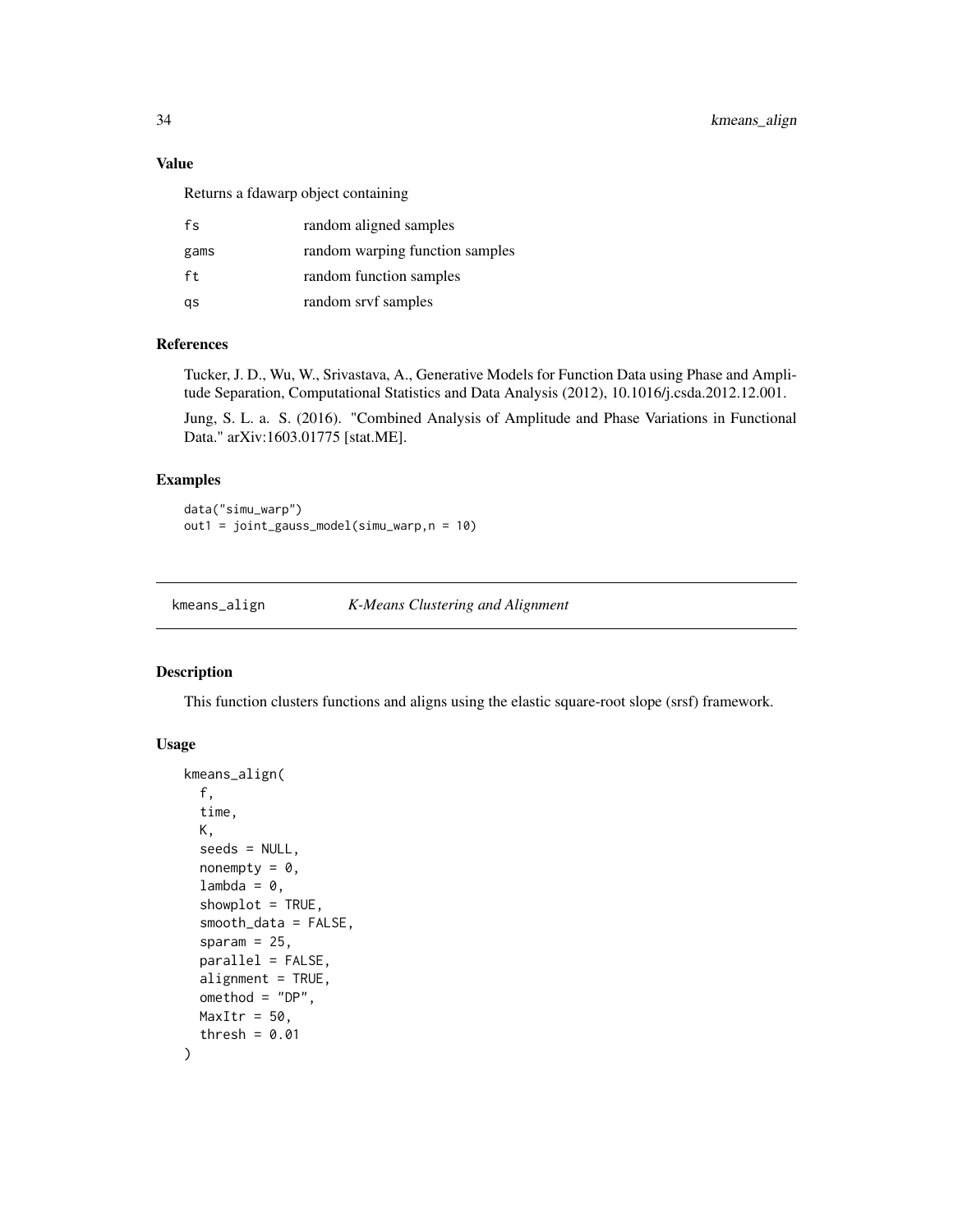### <span id="page-34-0"></span>kmeans\_align 35

### Arguments

| f           | matrix (N x M) of M functions with N samples                                                                                                                   |
|-------------|----------------------------------------------------------------------------------------------------------------------------------------------------------------|
| time        | vector of size $N$ describing the sample points                                                                                                                |
| К           | number of clusters                                                                                                                                             |
| seeds       | indexes of cluster center functions (default = NULL)                                                                                                           |
| nonempty    | minimum number of functions per cluster in assignment step of k-means. Set it<br>as a positive integer to avoid the problem of empty clusters (default = $0$ ) |
| lambda      | controls the elasticity (default = $0$ )                                                                                                                       |
| showplot    | shows plots of functions (default $= T$ )                                                                                                                      |
| smooth_data | smooth data using box filter (default $=$ F)                                                                                                                   |
| sparam      | number of times to apply box filter (default $= 25$ )                                                                                                          |
| parallel    | enable parallel mode using foreach and doParallel package (default=F)                                                                                          |
| alignment   | whether to perform alignment (default $= T$ )                                                                                                                  |
| omethod     | optimization method (DP,DP2,RBFGS)                                                                                                                             |
| MaxItr      | maximum number of iterations                                                                                                                                   |
| thresh      | cost function threshold                                                                                                                                        |

### Value

Returns a fdakma object containing

| f0          | original functions                                                                                            |
|-------------|---------------------------------------------------------------------------------------------------------------|
| fn          | aligned functions - matrix ( $N \times M$ ) of M functions with N samples which is a<br>list for each cluster |
| qn          | aligned SRSFs - similar structure to fn                                                                       |
| q0          | original SRSFs                                                                                                |
| labels      | cluster labels                                                                                                |
| templates   | cluster center functions                                                                                      |
| templates.g | cluster center SRSFs                                                                                          |
| gam         | warping functions - similar structure to fn                                                                   |
| qun         | <b>Cost Function Value</b>                                                                                    |
|             |                                                                                                               |

### References

Srivastava, A., Wu, W., Kurtek, S., Klassen, E., Marron, J. S., May 2011. Registration of functional data using fisher-rao metric, arXiv:1103.3817v2 [math.ST].

Tucker, J. D., Wu, W., Srivastava, A., Generative Models for Function Data using Phase and Amplitude Separation, Computational Statistics and Data Analysis (2012), 10.1016/j.csda.2012.12.001.

Sangalli, L. M., et al. (2010). "k-mean alignment for curve clustering." Computational Statistics & Data Analysis 54(5): 1219-1233.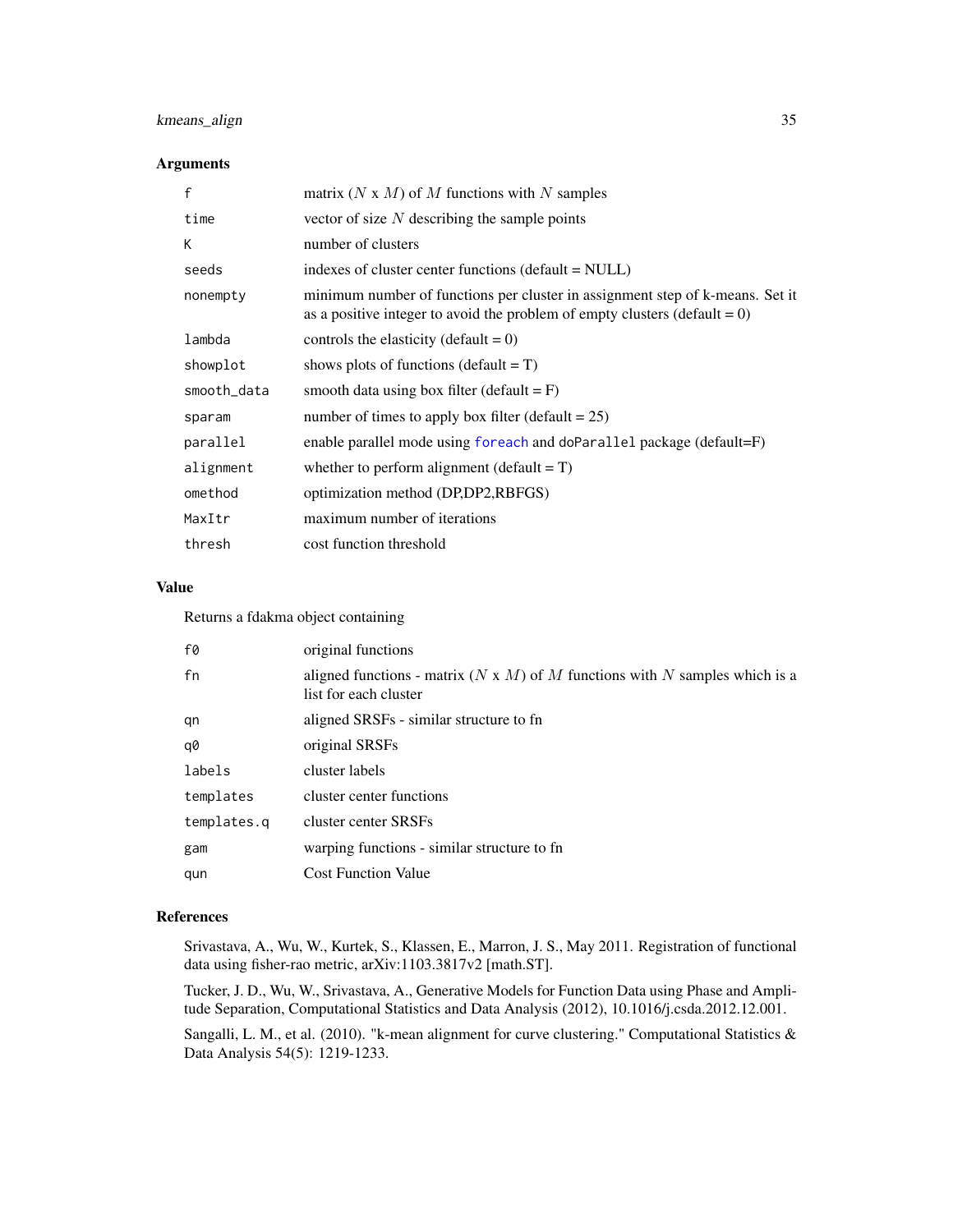### Examples

```
## Not run:
data("growth_vel")
out <- kmeans_align(growth_vel$f,growth_vel$time, K=2)
## End(Not run)
```
multiple\_align\_functions

*Group-wise function alignment to specified mean*

### Description

This function aligns a collection of functions using the elastic square-root slope (srsf) framework.

### Usage

```
multiple_align_functions(
  f,
  time,
 mu,
  lambda = 0,
  showplot = TRUE,
  smooth_data = FALSE,
  sparam = 25,
 parallel = FALSE,
 omethod = "DP",
 MaxItr = 20,
  iter = 2000
\mathcal{L}
```
### Arguments

| $\mathsf{f}$ | matrix (N x M) of M functions with N samples                          |
|--------------|-----------------------------------------------------------------------|
| time         | vector of size $N$ describing the sample points                       |
| mu           | vector of size $N$ that f is aligned to                               |
| lambda       | controls the elasticity (default = $0$ )                              |
| showplot     | shows plots of functions (default $= T$ )                             |
| smooth_data  | smooth data using box filter (default $=$ F)                          |
| sparam       | number of times to apply box filter (default $= 25$ )                 |
| parallel     | enable parallel mode using foreach and doParallel package (default=F) |
| omethod      | optimization method (DP,DP2,RBFGS, dBayes, expBayes)                  |
| MaxItr       | maximum number of iterations                                          |
| iter         | bayesian number of mcmc samples (default 2000)                        |

<span id="page-35-0"></span>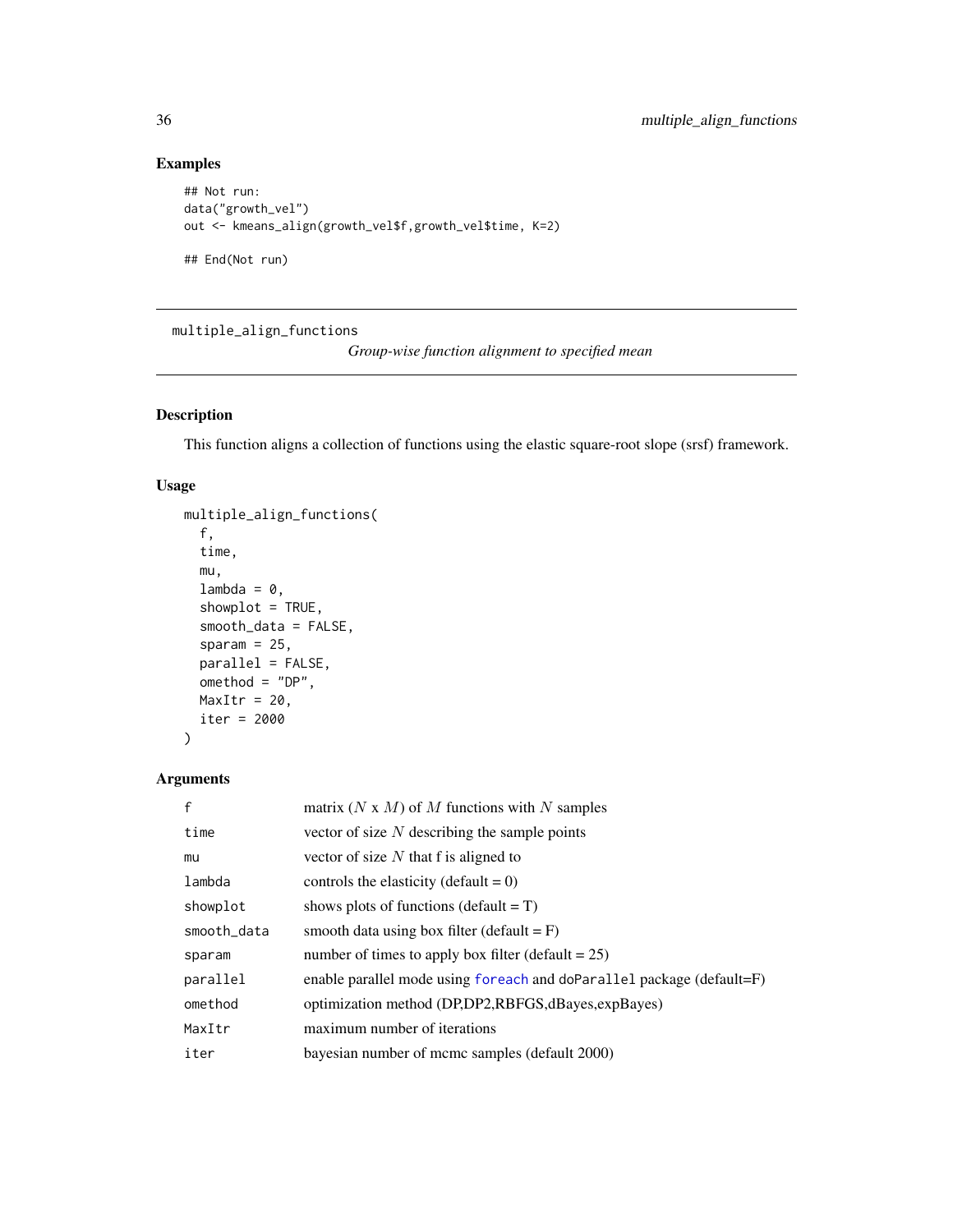### <span id="page-36-0"></span>optimum.reparam 37

### Value

Returns a fdawarp object containing

| f0        | original functions                                                      |
|-----------|-------------------------------------------------------------------------|
| fn        | aligned functions - matrix $(N \times M)$ of M functions with N samples |
| qn        | aligned SRSFs - similar structure to fn                                 |
| q0        | original SRSF - similar structure to fn                                 |
| fmean     | function mean or median - vector of length $N$                          |
| mqn       | SRSF mean or median - vector of length $N$                              |
| gam       | warping functions - similar structure to fn                             |
| orig.var  | Original Variance of Functions                                          |
| amp.var   | Amplitude Variance                                                      |
| phase.var | <b>Phase Variance</b>                                                   |
| qun       | <b>Cost Function Value</b>                                              |

### References

Srivastava, A., Wu, W., Kurtek, S., Klassen, E., Marron, J. S., May 2011. Registration of functional data using fisher-rao metric, arXiv:1103.3817v2 [math.ST].

Tucker, J. D., Wu, W., Srivastava, A., Generative Models for Function Data using Phase and Amplitude Separation, Computational Statistics and Data Analysis (2012), 10.1016/j.csda.2012.12.001.

optimum.reparam *Align two functions*

### Description

This function aligns two SRSF functions using Dynamic Programming

#### Usage

```
optimum.reparam(
  Q1,
  T1,
  Q2,
  T2,
  lambda = 0,
  method = "DP",w = 0.01,
  f1o = 0,
  f2o = 0\mathcal{E}
```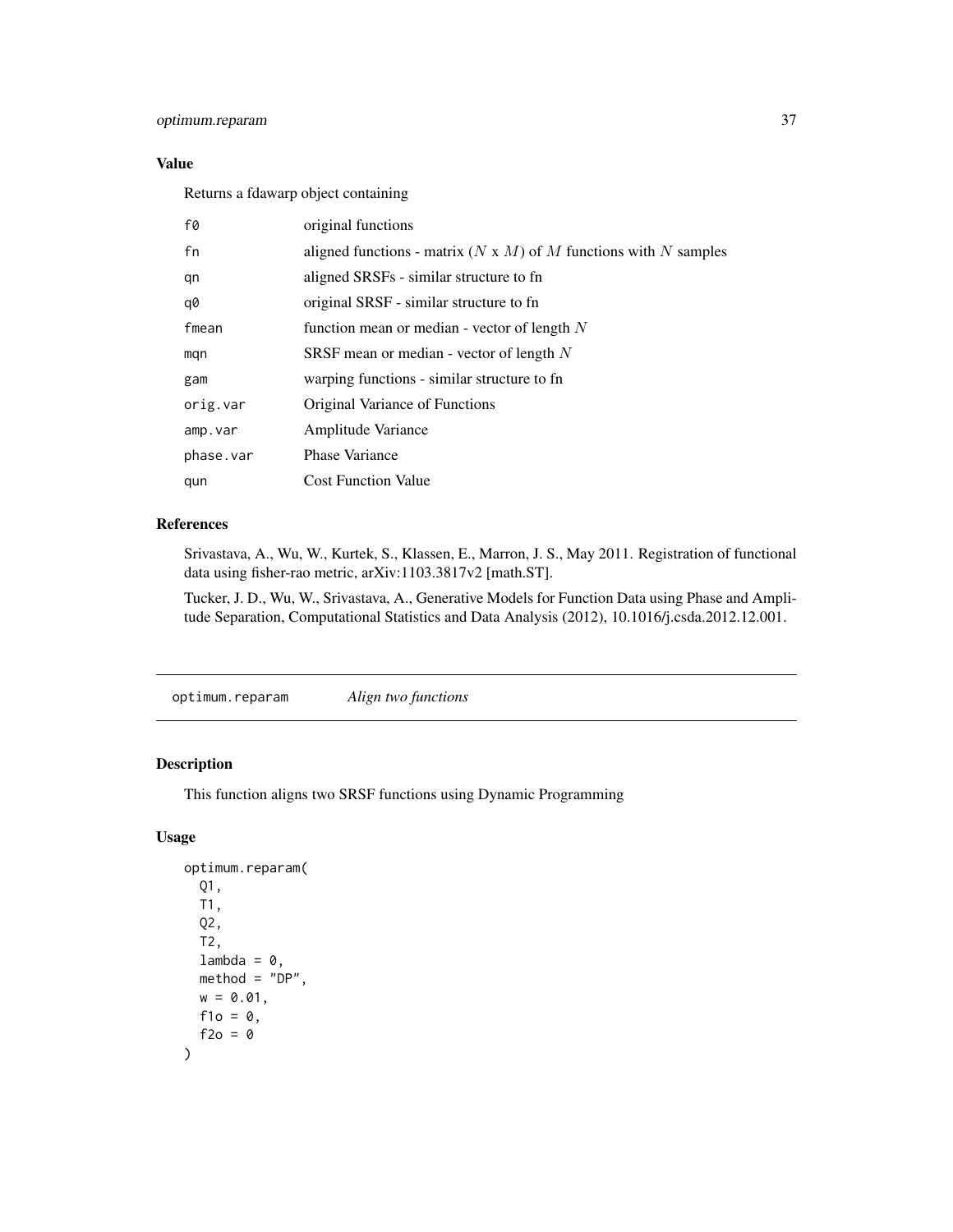#### <span id="page-37-0"></span>Arguments

| srsf of function 1                                                                                                                                       |
|----------------------------------------------------------------------------------------------------------------------------------------------------------|
| sample points of function 1                                                                                                                              |
| srsf of function 2                                                                                                                                       |
| sample points of function 2                                                                                                                              |
| controls amount of warping (default = $0$ )                                                                                                              |
| controls which optimization method (default="DP") options are Dynamic Pro-<br>gramming ("DP"), Coordinate Descent ("DP2"), and Riemannian BFGS ("RBFGS") |
| controls LRBFGS (default $= 0.01$ )                                                                                                                      |
| initial value of f1, vector or scalar depending on q1, defaults to zero                                                                                  |
| initial value of f2, vector or scalar depending on q1, defaults to zero                                                                                  |
|                                                                                                                                                          |

### Value

gam warping function

### References

Srivastava, A., Wu, W., Kurtek, S., Klassen, E., Marron, J. S., May 2011. Registration of functional data using fisher-rao metric, arXiv:1103.3817v2 [math.ST].

Tucker, J. D., Wu, W., Srivastava, A., Generative Models for Function Data using Phase and Amplitude Separation, Computational Statistics and Data Analysis (2012), 10.1016/j.csda.2012.12.001.

#### Examples

data("simu\_data") q = f\_to\_srvf(simu\_data\$f,simu\_data\$time) gam = optimum.reparam(q[,1],simu\_data\$time,q[,2],simu\_data\$time)

outlier.detection *Outlier Detection*

#### Description

This function calculates outlier's using geodesic distances of the SRVFs from the median

#### Usage

```
outlier.detection(q, time, mq, k = 1.5)
```
### Arguments

| q    | matrix $(N \times M)$ of M SRVF functions with N samples |
|------|----------------------------------------------------------|
| time | vector of size $N$ describing the sample points          |
| ma   | median calculated using time_warping                     |
| k    | cutoff threshold (default $= 1.5$ )                      |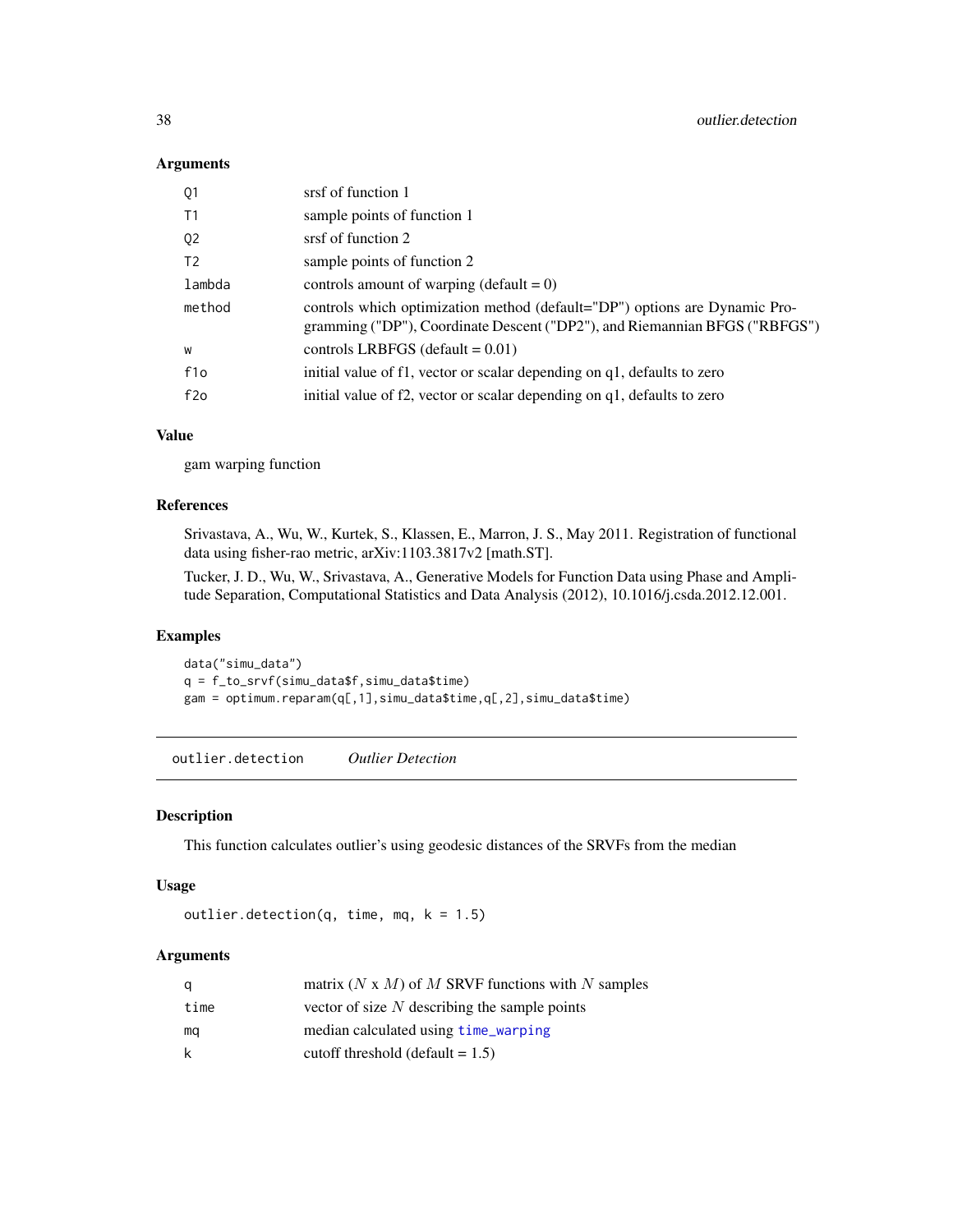### <span id="page-38-0"></span>Value

q\_outlier outlier functions

#### References

Srivastava, A., Wu, W., Kurtek, S., Klassen, E., Marron, J. S., May 2011. Registration of functional data using fisher-rao metric, arXiv:1103.3817v2 [math.ST].

Tucker, J. D., Wu, W., Srivastava, A., Generative Models for Function Data using Phase and Amplitude Separation, Computational Statistics and Data Analysis (2012), 10.1016/j.csda.2012.12.001.

#### Examples

```
data("toy_data")
data("toy_warp")
q_outlier = outlier.detection(toy_warp$q0,toy_data$time,toy_warp$mqn,k=.1)
```
pair\_align\_functions *Align two functions*

### Description

This function aligns two functions using SRSF framework. It will align f2 to f1

#### Usage

```
pair_align_functions(
  f1,
  f2,
  time,
  lambda = 0,
 method = "DP",w = 0.01,
  iter = 2000
)
```
### Arguments

| function 1                                                                                                                                                                                                                                                       |
|------------------------------------------------------------------------------------------------------------------------------------------------------------------------------------------------------------------------------------------------------------------|
| function 2                                                                                                                                                                                                                                                       |
| sample points of functions                                                                                                                                                                                                                                       |
| controls amount of warping (default = $0$ )                                                                                                                                                                                                                      |
| controls which optimization method (default="DP") options are Dynamic Pro-<br>gramming ("DP"), Coordinate Descent ("DP2"), Riemannian BFGS ("RBFGS"),<br>Simultaneous Alignment ("SIMUL"), Dirichlet Bayesian ("dBayes"), and Expo-<br>Map Bayesian ("expBayes") |
| controls LRBFGS (default = $0.01$ )                                                                                                                                                                                                                              |
| number of mcmc iterations for mcmc method (default 2000)                                                                                                                                                                                                         |
|                                                                                                                                                                                                                                                                  |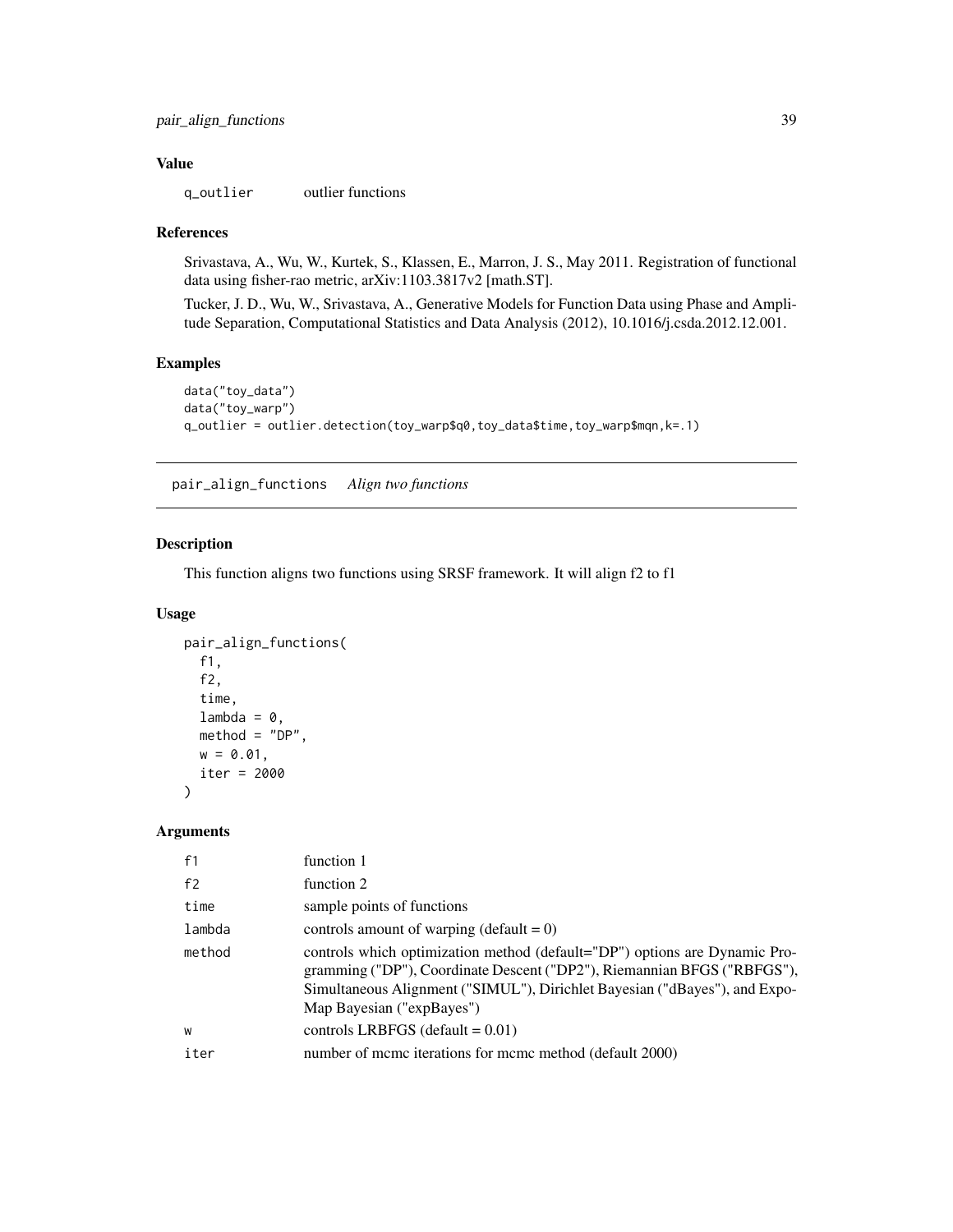#### <span id="page-39-0"></span>Value

Returns a list containing

| f2tilde | aligned f <sub>2</sub> |
|---------|------------------------|
| gam     | warping function       |

### References

Srivastava, A., Wu, W., Kurtek, S., Klassen, E., Marron, J. S., May 2011. Registration of functional data using fisher-rao metric, arXiv:1103.3817v2 [math.ST].

Tucker, J. D., Wu, W., Srivastava, A., Generative Models for Function Data using Phase and Amplitude Separation, Computational Statistics and Data Analysis (2012), 10.1016/j.csda.2012.12.001.

Cheng, W., Dryden, I. L., and Huang, X. (2016). Bayesian registration of functions and curves. Bayesian Analysis, 11(2), 447-475.

Lu, Y., Herbei, R., and Kurtek, S. (2017). Bayesian registration of functions with a Gaussian process prior. Journal of Computational and Graphical Statistics, DOI: 10.1080/10618600.2017.1336444.

#### Examples

```
data("simu_data")
out = pair_align_functions(simu_data$f[,1],simu_data$f[,2],simu_data$time)
```
pair\_align\_functions\_bayes *Align two functions*

#### Description

This function aligns two functions using Bayesian SRSF framework. It will align f2 to f1

#### Usage

```
pair_align_functions_bayes(
  f1,
  f2,
  timet,
  iter = 15000,
  times = 5,
  tau = ceiling(times * 0.4),
  powera = 1,
  showplot = TRUE,
  extrainfo = FALSE
)
```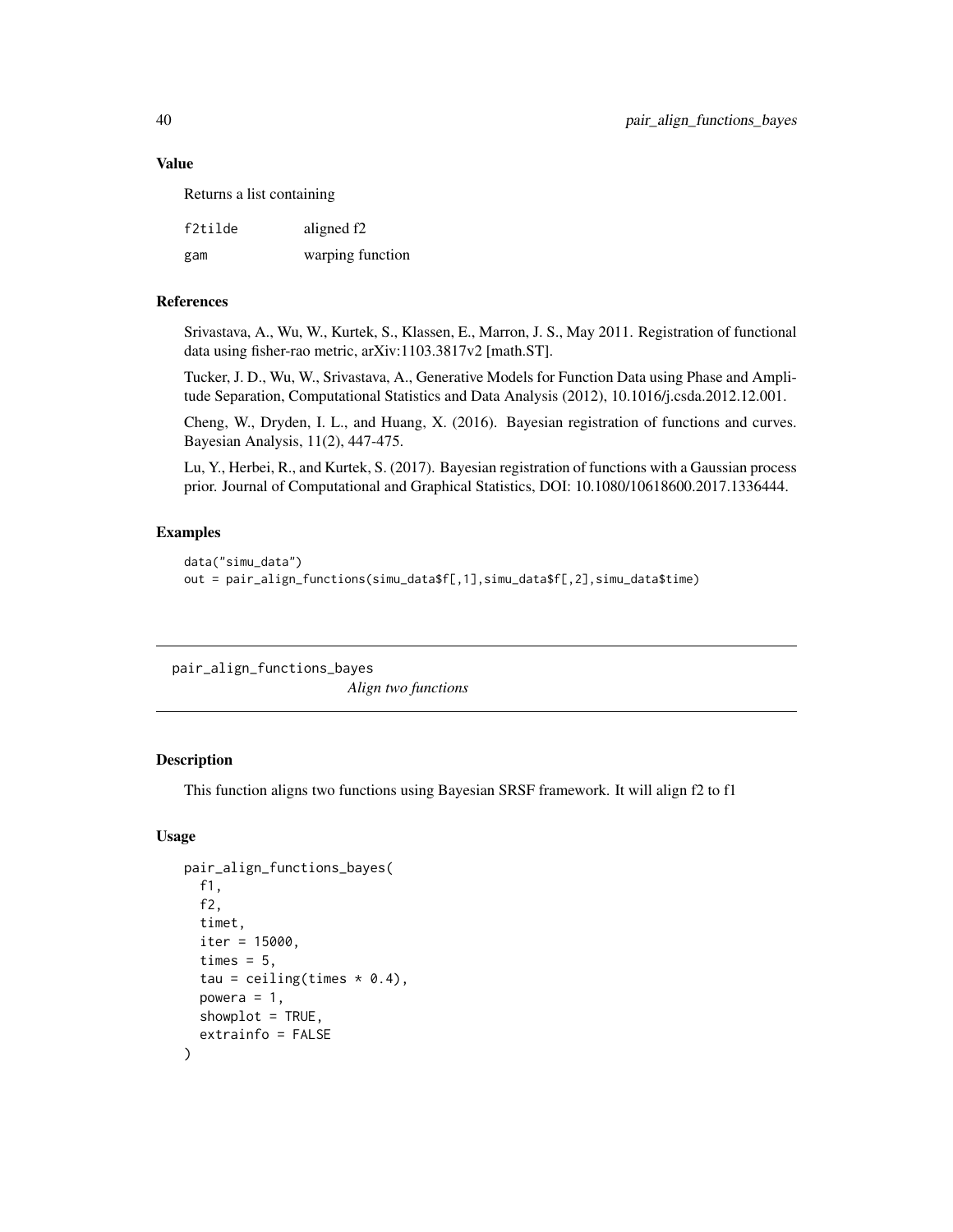### Arguments

| f1        | function 1                                                                |
|-----------|---------------------------------------------------------------------------|
| f2        | function 2                                                                |
| timet     | sample points of functions                                                |
| iter      | number of iterations (default = $15000$ )                                 |
| times     | factor of length of subsample points to look at $(\text{default} = 5)$    |
| tau       | standard deviation of Normal prior for increment (default ceil(times*.4)) |
| powera    | Dirichlet prior parameter (default 1)                                     |
| showplot  | shows plots of functions (default $= T$ )                                 |
| extrainfo | T/F whether additional information is returned                            |

### Value

Returns a list containing

| f1            | function 1                                                                        |
|---------------|-----------------------------------------------------------------------------------|
| $f2_q$        | registered function using quotient space                                          |
| $gam_q$       | warping function quotient space                                                   |
| $f2_a$        | registered function using ambient space                                           |
| $q2_a$        | warping function ambient space                                                    |
| match_collect | posterior samples from warping function (returned if extrainfo=TRUE)              |
| dist_collect  | posterior samples from the distances (returned if extrainfo=TRUE)                 |
| kappa_collect | posterior samples from kappa (returned if extrainfo=TRUE)                         |
| log_collect   | log-likelihood of each sample (returned if extrainfo=TRUE)                        |
| pct_accept    | vector of acceptance ratios for the warping function (returned if extrainfo=TRUE) |

### References

Cheng, W., Dryden, I. L., and Huang, X. (2016). Bayesian registration of functions and curves. Bayesian Analysis, 11(2), 447-475.

```
data("simu_data")
out = pair_align_functions_bayes(simu_data$f[,1], simu_data$f[,2], simu_data$time)
```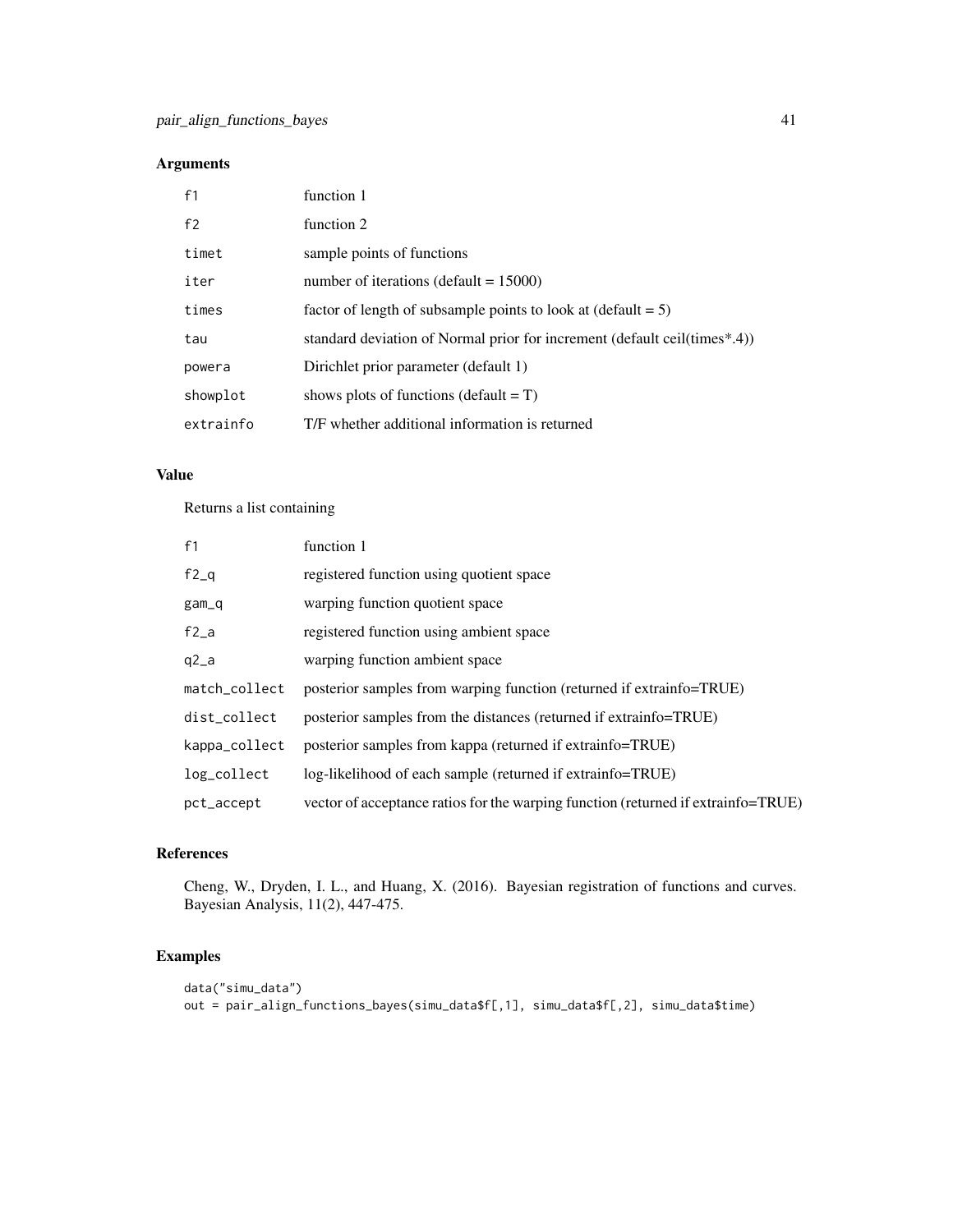*Align two functions using geometric properties of warping functions*

### <span id="page-41-0"></span>Description

This function aligns two functions using Bayesian framework. It will align f2 to f1. It is based on mapping warping functions to a hypersphere, and a subsequent exponential mapping to a tangent space. In the tangent space, the Z-mixture pCN algorithm is used to explore both local and global structure in the posterior distribution.

### Usage

```
pair_align_functions_expomap(
  f1,
  f2,
  timet,
  iter = 20000,
  burnin = min(5000, iter/2),
  alpha0 = 0.1,
 beta = 0.1,
 zpcn = list(betas = c(0.5, 0.05, 0.005, 1e-04), probs = c(0.1, 0.1, 0.7, 0.1)),
 propvar = 1,
  init.coef = rep(0, 2 * 10),
 npoints = 200,extrainfo = FALSE
)
```
#### Arguments

| f <sub>1</sub> | observed data, numeric vector                                                                                                                                                     |
|----------------|-----------------------------------------------------------------------------------------------------------------------------------------------------------------------------------|
| f2             | observed data, numeric vector                                                                                                                                                     |
| timet          | sample points of functions                                                                                                                                                        |
| iter           | length of the chain                                                                                                                                                               |
| burnin         | number of burnin MCMC iterations                                                                                                                                                  |
| alpha0, beta0  | IG parameters for the prior of sigmal                                                                                                                                             |
| zpcn           | list of mixture coefficients and prior probabilities for Z-mixture pCN algorithm<br>of the form list (betas, probs), where betas and probs are numeric vectors of equal<br>length |
| propvar        | variance of proposal distribution                                                                                                                                                 |
| init.coef      | initial coefficients of warping function in exponential map; length must be even                                                                                                  |
| npoints        | number of sample points to use during alignment                                                                                                                                   |
| extrainfo      | T/F whether additional information is returned                                                                                                                                    |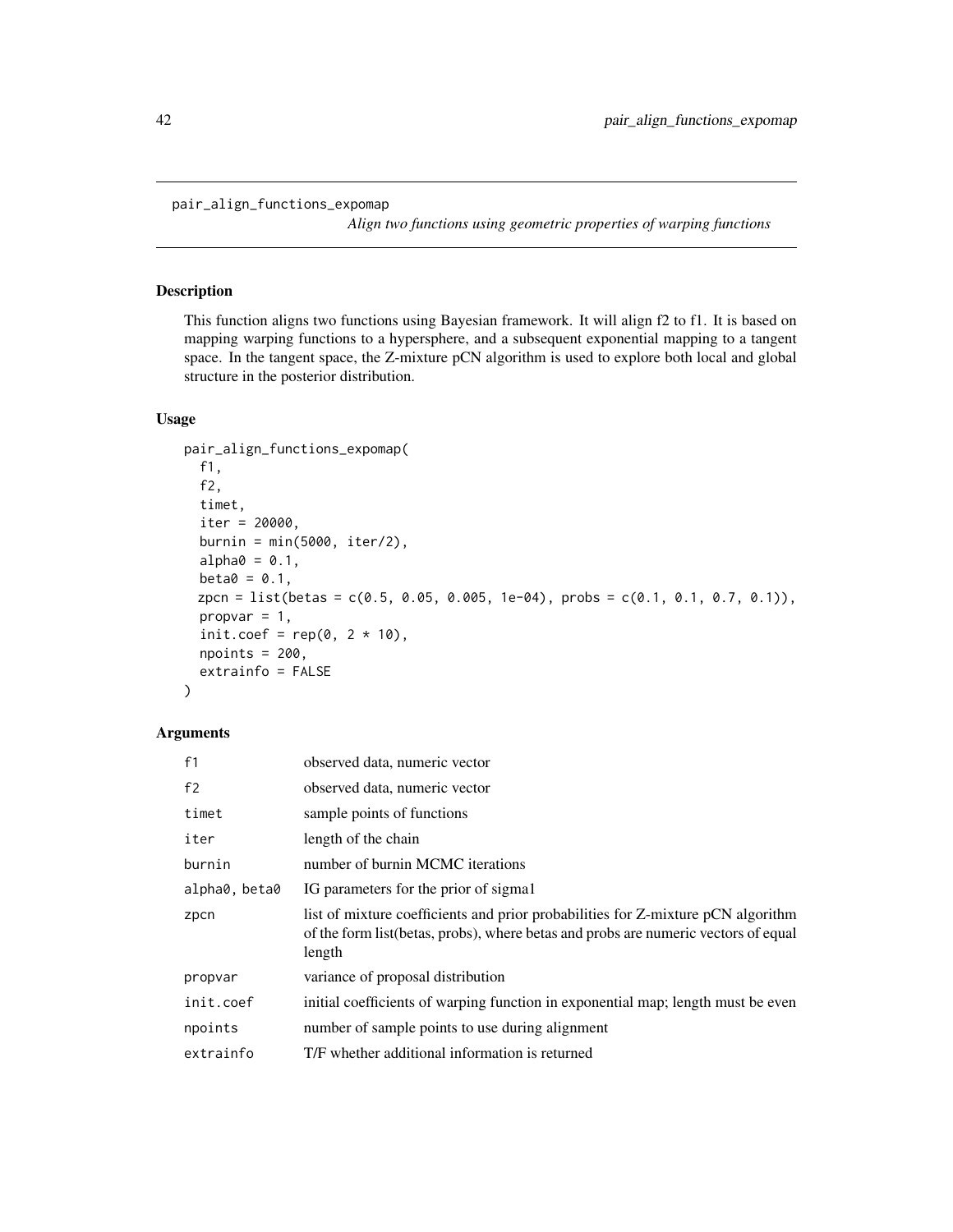### Details

The Z-mixture pCN algorithm uses a mixture distribution for the proposal distribution, controlled by input parameter zpcn. The zpcn\$betas must be between 0 and 1, and are the coefficients of the mixture components, with larger coefficients corresponding to larger shifts in parameter space. The zpcn\$probs give the probability of each shift size.

#### Value

Returns a list containing

| f2_warped      | f <sub>2</sub> aligned to f <sub>1</sub>                                               |
|----------------|----------------------------------------------------------------------------------------|
| gamma          | Posterior mean gamma function                                                          |
| g.coef         | matrix with iter columns, posterior draws of g.coef                                    |
| psi            | Posterior mean psi function                                                            |
| sigma1         | numeric vector of length iter, posterior draws of sigma1                               |
| accept         | Boolean acceptance for each sample (if extrainfo=TRUE)                                 |
| betas.ind      | Index of zpcn mixture component for each sample (if extrainfo=TRUE)                    |
| logl           | numeric vector of length iter, posterior loglikelihood (if extrainfo=TRUE)             |
| gamma_mat      | Matrix of all posterior draws of gamma (if extrainfo=TRUE)                             |
| gamma_q025     | Lower 0.025 quantile of gamma (if extrainfo=TRUE)                                      |
| gamma_q975     | Upper 0.975 quantile of gamma (if extrainfo=TRUE)                                      |
| sigma_eff_size | Effective sample size of sigma (if extrainfo=TRUE)                                     |
| psi_eff_size   | Vector of effective sample sizes of psi (if extrainfo=TRUE)                            |
| xdist          | Vector of posterior draws from x dist between registered functions (if extrainfo=TRUE) |
| vdist          | Vector of posterior draws from y dist between registered functions (if extrainfo=TRUE) |

### References

Lu, Y., Herbei, R., and Kurtek, S. (2017). Bayesian registration of functions with a Gaussian process prior. Journal of Computational and Graphical Statistics, DOI: 10.1080/10618600.2017.1336444.

```
## Not run:
# This is a mcmc algorithm and takes a long time to run
data("simu_data")
myzpcn <- list(betas = c(0.1, 0.01, 0.005, 0.0001),
  probs = c(0.2, 0.2, 0.4, 0.2)out = pair_align_functions_expomap(simu_data$f[,1], simu_data$f[,2],
  timet = simu_data$time, zpcn = myzpcn, extrainfo = TRUE)
# overall acceptance ratio
mean(out$accept)
# acceptance ratio by zpcn coefficient
with(out, tapply(accept, myzpcn$betas[betas.ind], mean))
## End(Not run)
```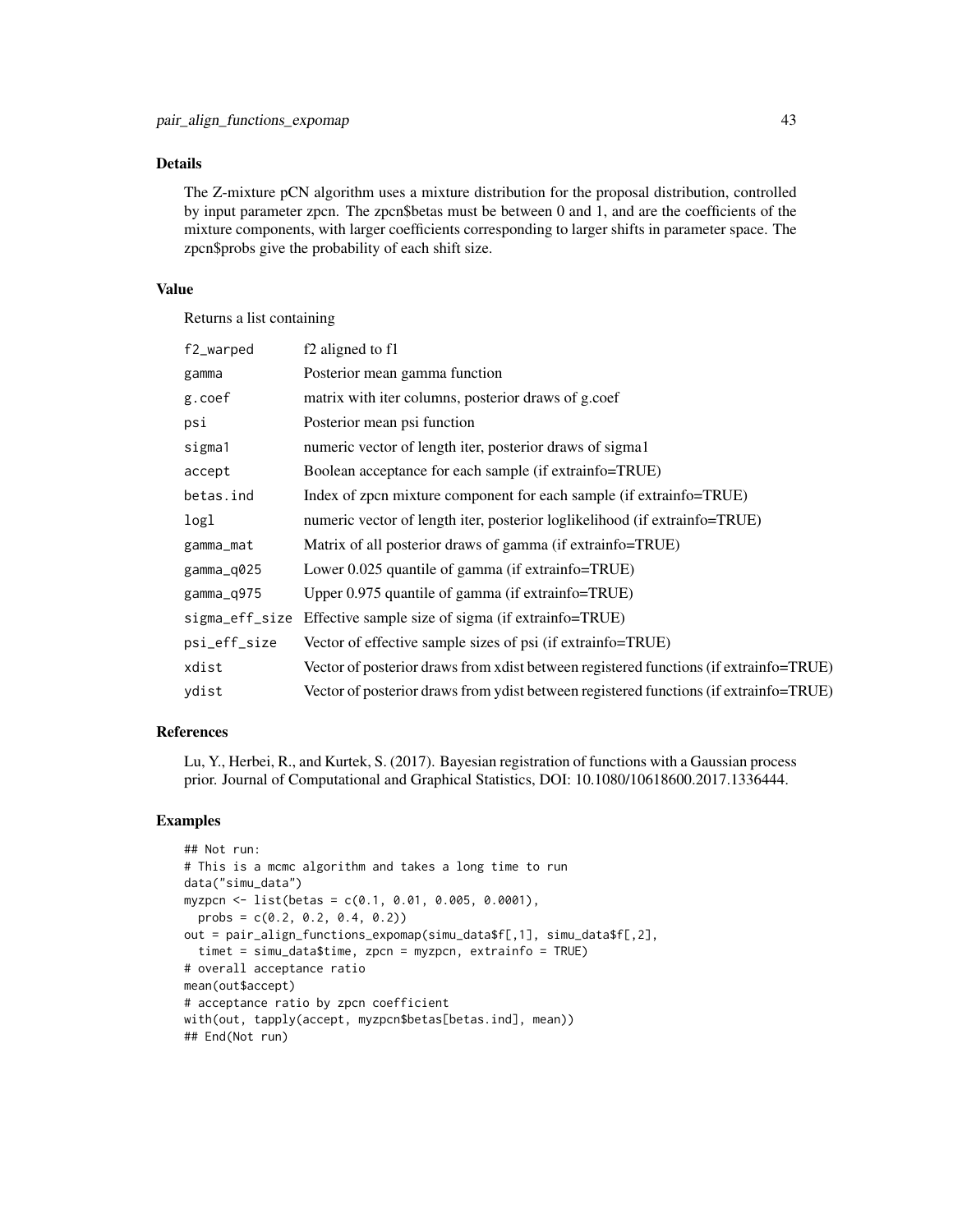<span id="page-43-0"></span>

### Description

Pairwise align two images This function aligns to images using the q-map framework

### Usage

```
pair_align_image(
  I1,
  I2,
 M = 5,
 ortho = TRUE,
 basis_type = "t",resizei = FALSE,
 N = 64,stepsize = 1e-05,
  itermax = 1000
\mathcal{E}
```
### Arguments

| T <sub>1</sub> | reference image                             |
|----------------|---------------------------------------------|
| T <sub>2</sub> | image to warp                               |
| м              | number of basis elements (default=5)        |
| ortho          | orthonormalize basis (default=TRUE)         |
| basis_type     | $("t", "s", "i", "o"; default="t")$         |
| resizei        | resize image (default=TRUE)                 |
| N              | size of resized image (default=64)          |
| stepsize       | gradient stepsize (default=1e-5)            |
| itermax        | maximum number of iterations (default=1000) |

### Value

Returns a list containing

| Inew | aligned I2       |
|------|------------------|
| gam  | warping function |

### References

Q. Xie, S. Kurtek, E. Klassen, G. E. Christensen and A. Srivastava. Metric-based pairwise and multiple image registration. IEEE European Conference on Computer Vision (ECCV), September, 2014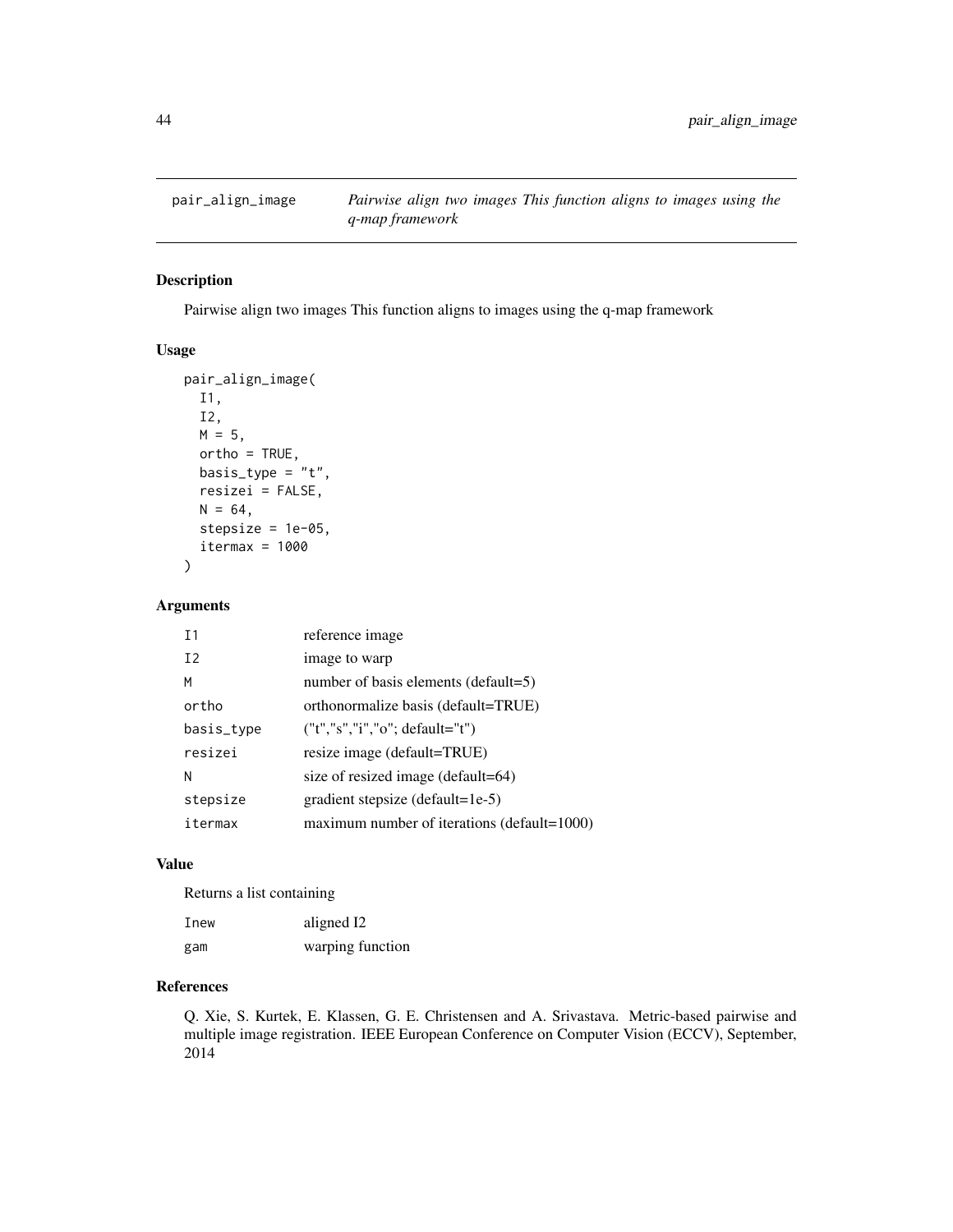#### <span id="page-44-0"></span>pcaTB and the set of the set of the set of the set of the set of the set of the set of the set of the set of the set of the set of the set of the set of the set of the set of the set of the set of the set of the set of the

#### Examples

```
## Not run:
# This is a gradient descent algorithm and takes a long time to run
data("image")
out <- pair_align_image(im$I1, im$I2)
## End(Not run)
```

|--|

**Tolerance Bound Calculation using Elastic Functional PCA** 

#### Description

This function computes tolerance bounds for functional data containing phase and amplitude variation using principal component analysis

#### Usage

pcaTB(f, time,  $m = 4$ ,  $B = 1e+05$ ,  $a = 0.05$ ,  $p = 0.99$ )

#### Arguments

|      | matrix of functions                                           |
|------|---------------------------------------------------------------|
| time | vector describing time sampling                               |
| m    | number of principal components (default $= 4$ )               |
| B    | number of monte carlo iterations                              |
| a    | confidence level of tolerance bound (default $= 0.05$ )       |
|      | coverage level of tolerance bound ( $\text{default} = 0.99$ ) |

#### Value

Returns a list containing

| pca | pca output       |
|-----|------------------|
| tol | tolerance factor |

### References

J. D. Tucker, J. R. Lewis, C. King, and S. Kurtek, "A Geometric Approach for Computing Tolerance Bounds for Elastic Functional Data," Journal of Applied Statistics, 10.1080/02664763.2019.1645818, 2019.

Tucker, J. D., Wu, W., Srivastava, A., Generative Models for Function Data using Phase and Amplitude Separation, Computational Statistics and Data Analysis (2012), 10.1016/j.csda.2012.12.001.

Jung, S. L. a. S. (2016). "Combined Analysis of Amplitude and Phase Variations in Functional Data." arXiv:1603.01775 [stat.ME].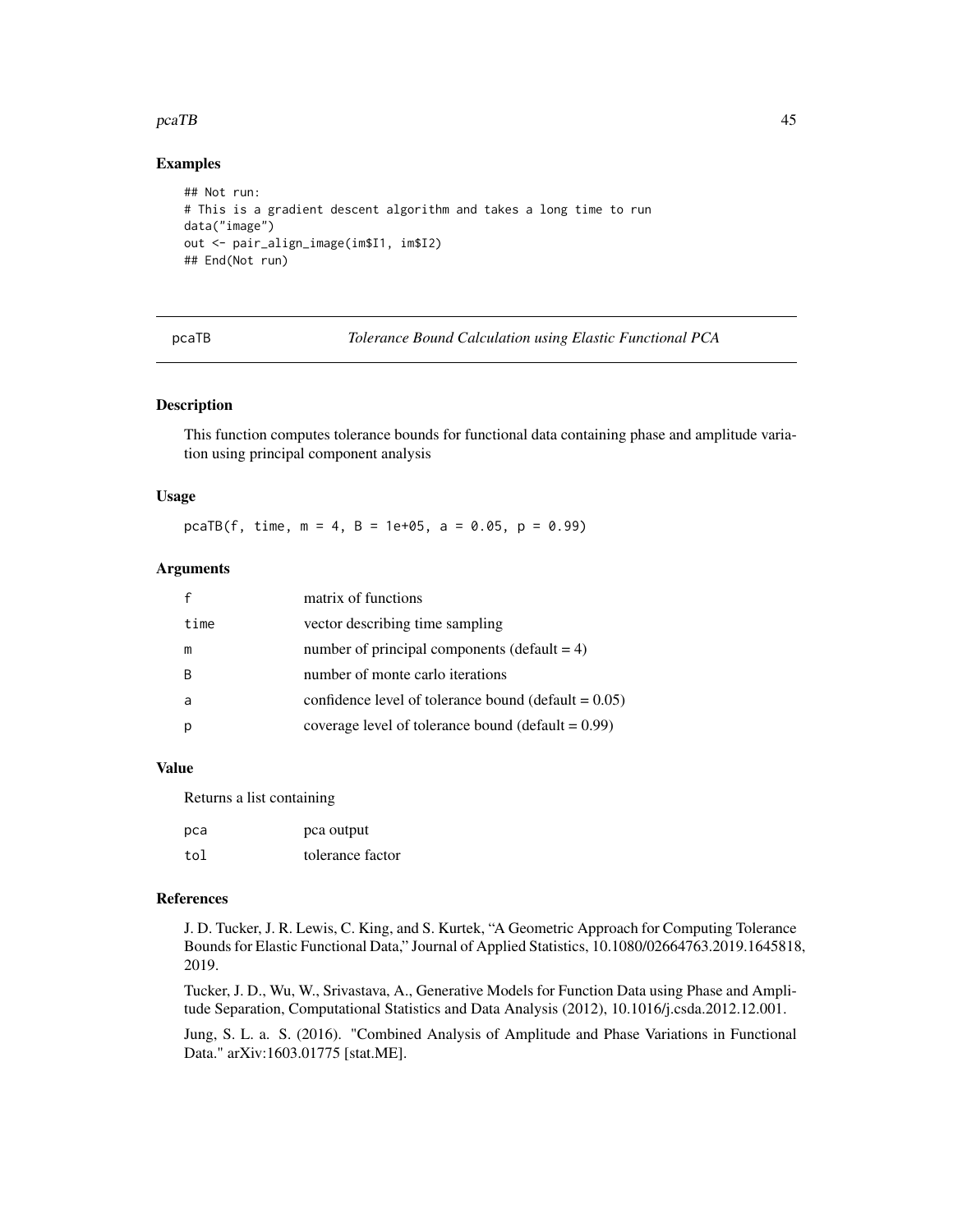### Examples

```
## Not run:
 data("simu_data")
 out1 = pcaTB(simu_data$f,simu_data$time)
```
## End(Not run)

PhaseBoxplot *Phase Boxplot*

### Description

This function constructs the amplitude boxplot

### Usage

```
PhaseBoxplot(warp_median, alpha = 0.05, kp = 1, showplot = TRUE)
```
### Arguments

| warp_median | fdawarp object from time_warping of aligned data using the median |
|-------------|-------------------------------------------------------------------|
| alpha       | quantile value (default= $.05$ , i.e., $95\%$ )                   |
| kp          | scalar for outlier cutoff (default=1)                             |
| showplot    | shows plots of functions (default $= T$ )                         |

### Value

Returns a phbox object containing

| $median_x$    | median warping function        |
|---------------|--------------------------------|
| 01            | First quartile                 |
| 03            | Second quartile                |
| 01a           | First quantile based on alpha  |
| 03a           | Second quantile based on alpha |
| minn          | minimum extreme function       |
| maxx          | maximum extreme function       |
| outlier_index | indexes of outlier functions   |

### References

Xie, W., S. Kurtek, K. Bharath, and Y. Sun (2016). "A Geometric Approach to Visualization of Variability in Functional Data." Journal of the American Statistical Association in press: 1-34.

```
data("simu_warp_median")
out <- PhaseBoxplot(simu_warp_median, showplot=FALSE)
```
<span id="page-45-0"></span>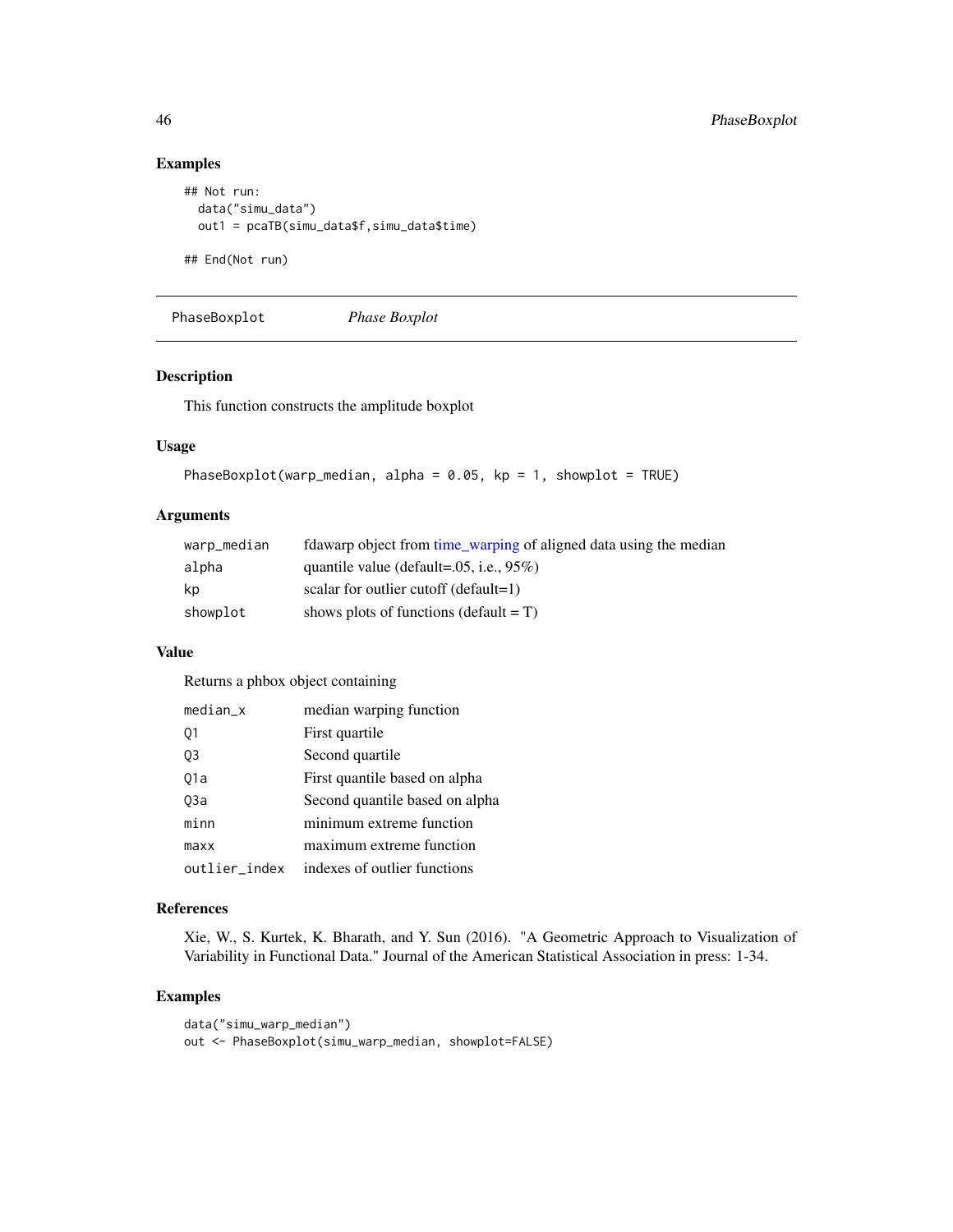<span id="page-46-0"></span>

#### Description

This function performs prediction from an elastic logistic fPCR regression model with phasevariability

### Usage

```
## S3 method for class 'lpcr'
predict(object, newdata = NULL, y = NULL, ...)
```
### Arguments

| object  | Object of class inheriting from "elastic.pcr.regression"                                                            |
|---------|---------------------------------------------------------------------------------------------------------------------|
| newdata | An optional matrix in which to look for variables with which to predict. If<br>omitted, the fitted values are used. |
| V       | An optional vector of labels to calculate PC. If omitted, PC is NULL                                                |
| $\cdot$ | additional arguments affecting the predictions produced                                                             |

### Value

Returns a list containing

| y_pred   | predicted probabilities of the class of newdata |
|----------|-------------------------------------------------|
| v_labels | class labels of newdata                         |
| РC       | probability of classification                   |

#### References

J. D. Tucker, J. R. Lewis, and A. Srivastava, "Elastic Functional Principal Component Regression," Statistical Analysis and Data Mining, 10.1002/sam.11399, 2018.

predict.mlpcr *Elastic Prediction for functional multinomial logistic PCR Model*

### Description

This function performs prediction from an elastic multinomial logistic fPCR regression model with phase-variability

#### Usage

```
## S3 method for class 'mlpcr'
predict(object, newdata = NULL, y = NULL, ...)
```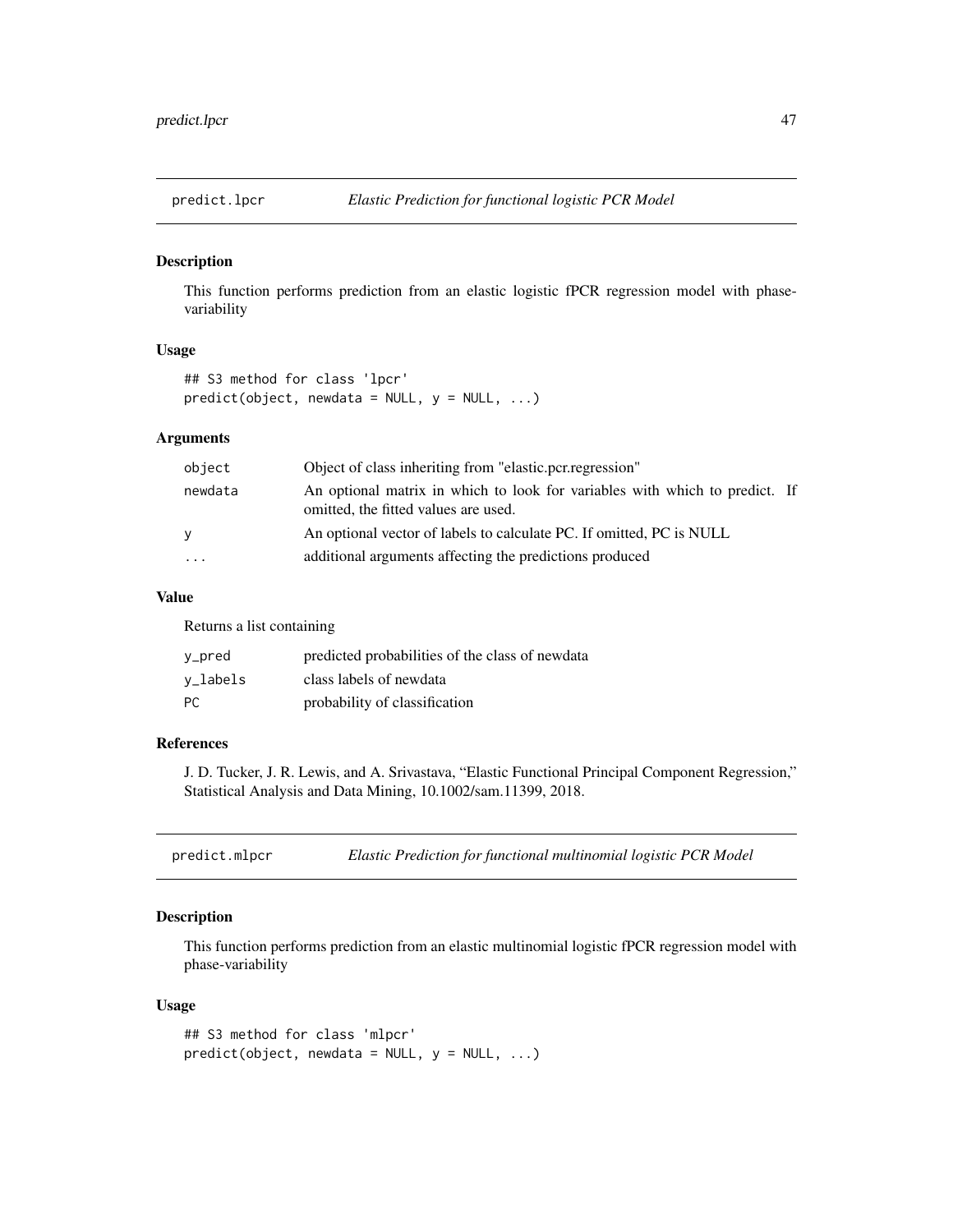### <span id="page-47-0"></span>Arguments

| object   | Object of class inheriting from "elastic.pcr.regression"                                                            |  |
|----------|---------------------------------------------------------------------------------------------------------------------|--|
| newdata  | An optional matrix in which to look for variables with which to predict. If<br>omitted, the fitted values are used. |  |
| <b>V</b> | An optional vector of labels to calculate PC. If omitted, PC is NULL                                                |  |
| $\cdots$ | additional arguments affecting the predictions produced                                                             |  |

### Value

Returns a list containing

| y_pred   | predicted probabilities of the class of newdata |
|----------|-------------------------------------------------|
| v_labels | class labels of newdata                         |
| PC.      | probability of classification per class         |
| PC.comb  | total probability of classification             |

### References

J. D. Tucker, J. R. Lewis, and A. Srivastava, "Elastic Functional Principal Component Regression," Statistical Analysis and Data Mining, 10.1002/sam.11399, 2018.

predict.pcr *Elastic Prediction for functional PCR Model*

### Description

This function performs prediction from an elastic pcr regression model with phase-variability

### Usage

## S3 method for class 'pcr'  $predict(object, newdata = NULL, y = NULL, ...)$ 

#### Arguments

| object   | Object of class inheriting from "elastic.pcr.regression"                                                            |
|----------|---------------------------------------------------------------------------------------------------------------------|
| newdata  | An optional matrix in which to look for variables with which to predict. If<br>omitted, the fitted values are used. |
| v        | An optional vector of responses to calculate SSE. If omitted, SSE is NULL                                           |
| $\ddots$ | additional arguments affecting the predictions produced                                                             |

### Value

Returns a list containing

| y_pred     | predicted values of newdata |
|------------|-----------------------------|
| <b>SSE</b> | sum of squared errors       |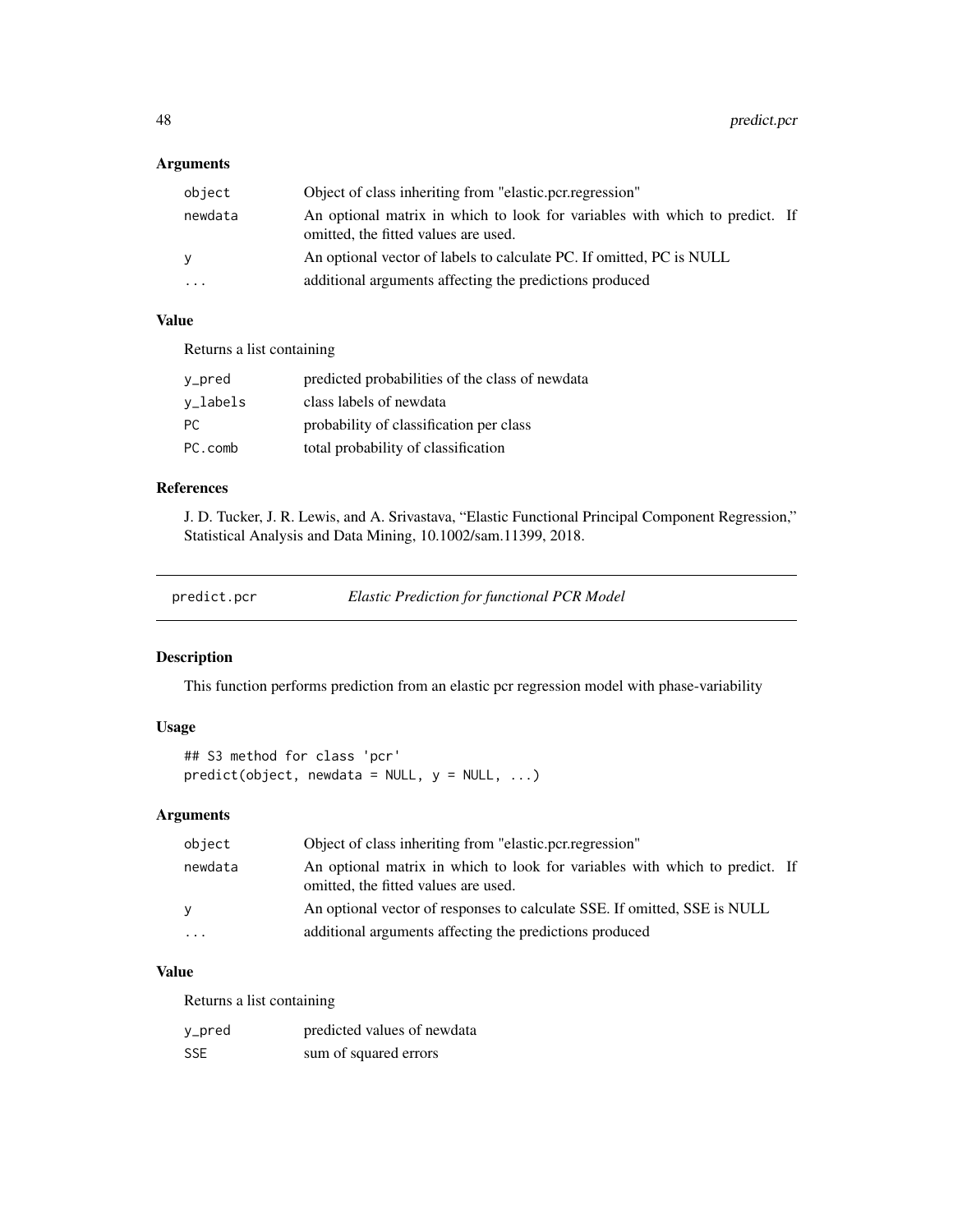### <span id="page-48-0"></span>q\_to\_curve 49

### References

J. D. Tucker, J. R. Lewis, and A. Srivastava, "Elastic Functional Principal Component Regression," Statistical Analysis and Data Mining, 10.1002/sam.11399, 2018.

q\_to\_curve *Convert to curve space*

### Description

This function converts SRVFs to curves

### Usage

 $q_to_curve(q, scale = 1)$ 

#### Arguments

| q     | array describing $SRVF(n,T)$       |
|-------|------------------------------------|
| scale | scale of original beta (default 1) |

#### Value

beta array describing curve

### References

Srivastava, A., Klassen, E., Joshi, S., Jermyn, I., (2011). Shape analysis of elastic curves in euclidean spaces. Pattern Analysis and Machine Intelligence, IEEE Transactions on 33 (7), 1415- 1428.

```
data("mpeg7")
q = curve_to_q(beta[,1,1,1])$q
beta1 = q_to_curve(q)
```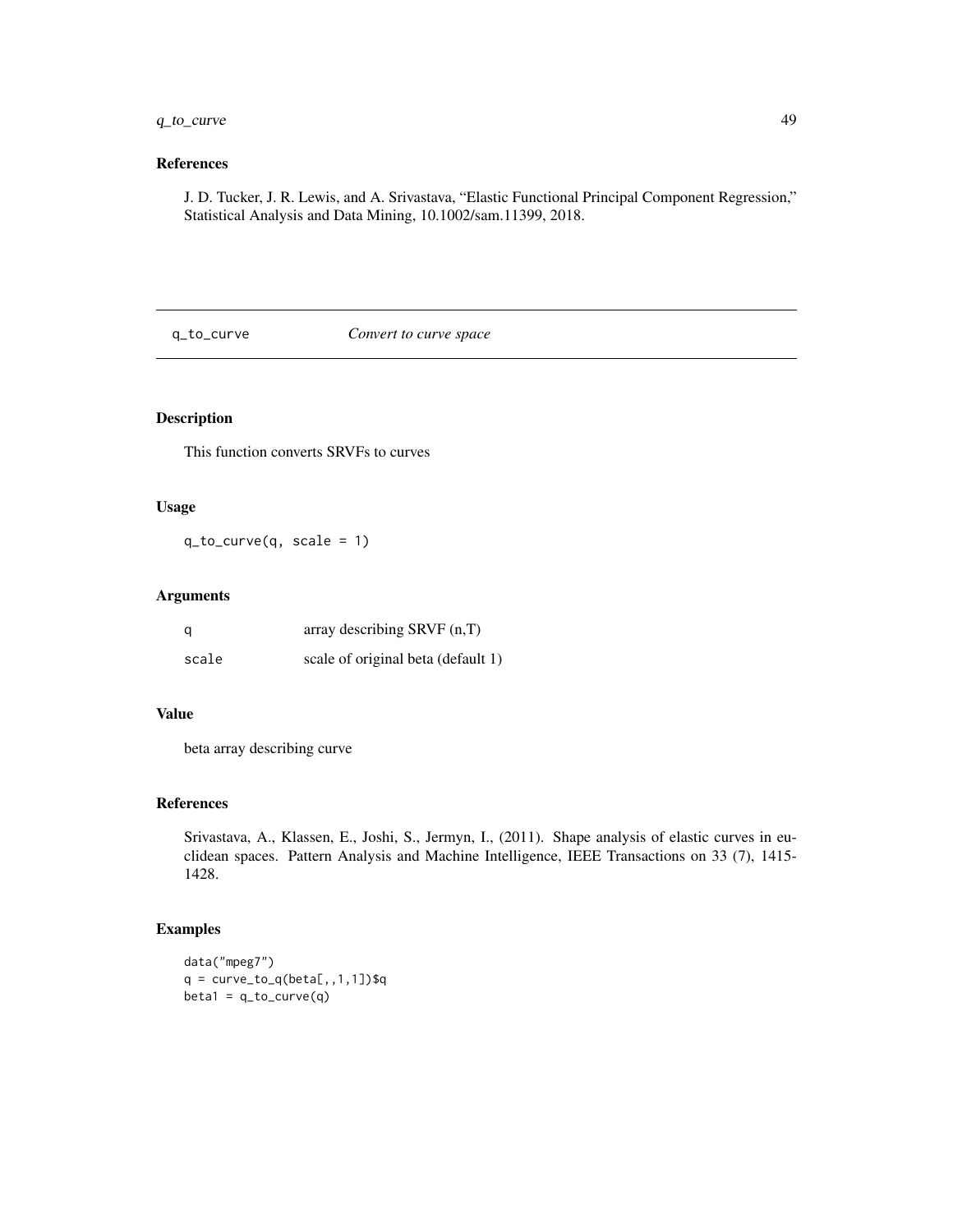<span id="page-49-0"></span>reparam\_curve *Align two curves*

### Description

This function aligns two SRVF functions using Dynamic Programming

### Usage

```
reparam_curve(
 beta1,
 beta2,
 lambda = 0,
 method = "DP",w = 0.01,
 rotated = T,
 isclosed = F,
 mode = "0")
```
### Arguments

| beta1    | array defining curve 1                                                                                                                               |
|----------|------------------------------------------------------------------------------------------------------------------------------------------------------|
| beta2    | array defining curve 1                                                                                                                               |
| lambda   | controls amount of warping (default = $0$ )                                                                                                          |
| method   | controls which optimization method (default="DP") options are Dynamic Pro-<br>gramming ("DP"), Coordinate Descent ("DP2"), Riemannian BFGS ("RBFGS") |
| W        | controls LRBFGS (default = $0.01$ )                                                                                                                  |
| rotated  | boolean if rotation is desired                                                                                                                       |
| isclosed | boolean if curve is closed                                                                                                                           |
| mode     | Open ("O") or Closed ("C") curves                                                                                                                    |

#### Value

return a List containing

| gam | warping function |
|-----|------------------|
| R   | rotation matrix  |
| tau | seed point       |

### References

Srivastava, A., Klassen, E., Joshi, S., Jermyn, I., (2011). Shape analysis of elastic curves in euclidean spaces. Pattern Analysis and Machine Intelligence, IEEE Transactions on 33 (7), 1415- 1428.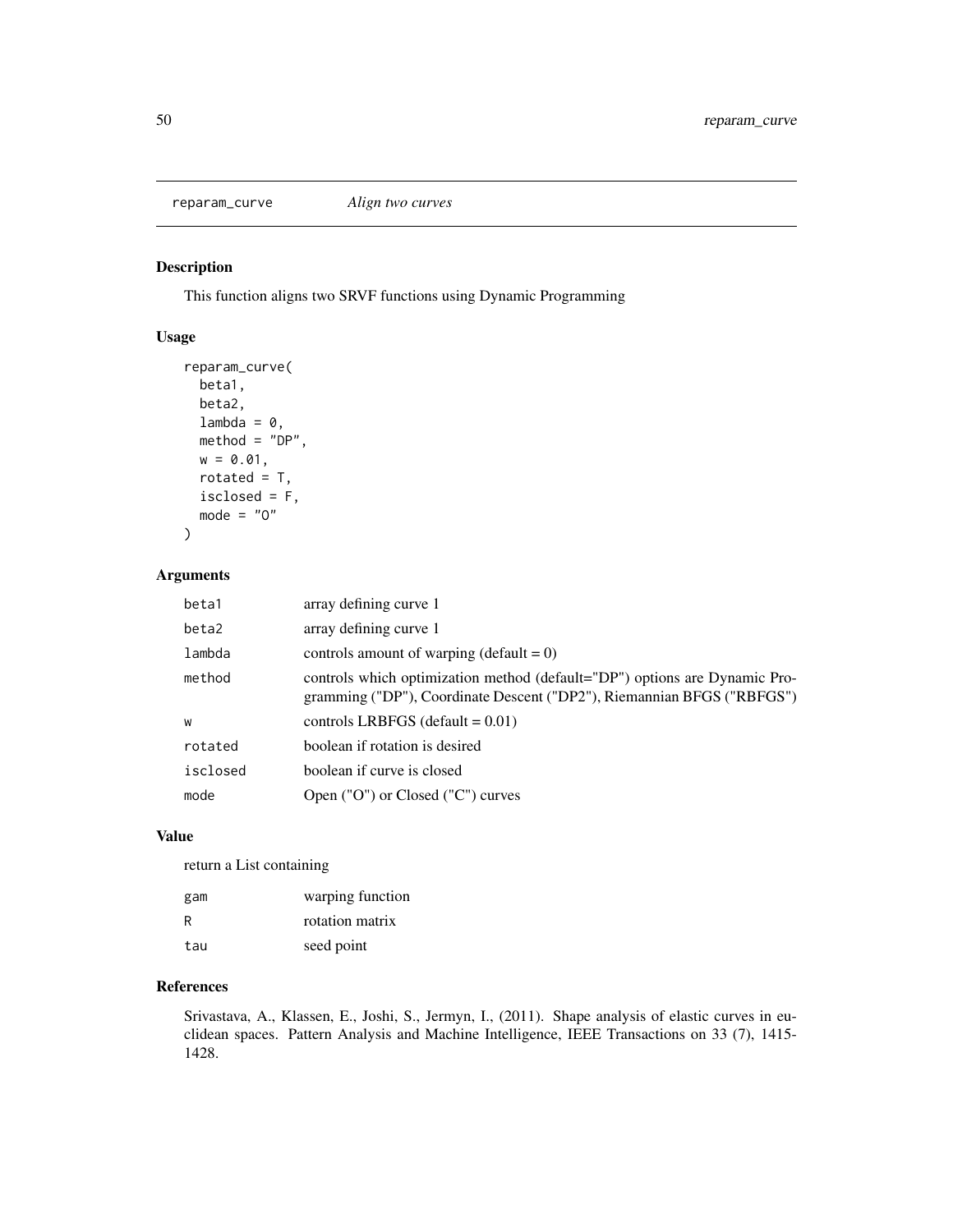### <span id="page-50-0"></span>reparam\_image 51

### Examples

```
data("mpeg7")
gam = reparam_curve(beta[,,1,1],beta[,,1,5])$gam
```
reparam\_image *Find optimum reparameterization between two images*

#### Description

Finds the optimal warping function between two images using the elastic framework

#### Usage

```
reparam_image(It, Im, gam, b, stepsize = 1e-05, itermax = 1000, lmark = FALSE)
```
### Arguments

| Ιt       | template image matrix                       |
|----------|---------------------------------------------|
| Im       | test image matrix                           |
| gam      | initial warping array                       |
| h        | basis matrix                                |
| stepsize | gradient stepsize (default=1e-5)            |
| itermax  | maximum number of iterations (default=1000) |
| lmark    | use landmarks (default=FALSE)               |

### Value

Returns a list containing

| gamnew   | final warping  |
|----------|----------------|
| Inew     | aligned image  |
| н        | energy         |
| stepsize | final stepsize |

### References

Q. Xie, S. Kurtek, E. Klassen, G. E. Christensen and A. Srivastava. Metric-based pairwise and multiple image registration. IEEE European Conference on Computer Vision (ECCV), September, 2014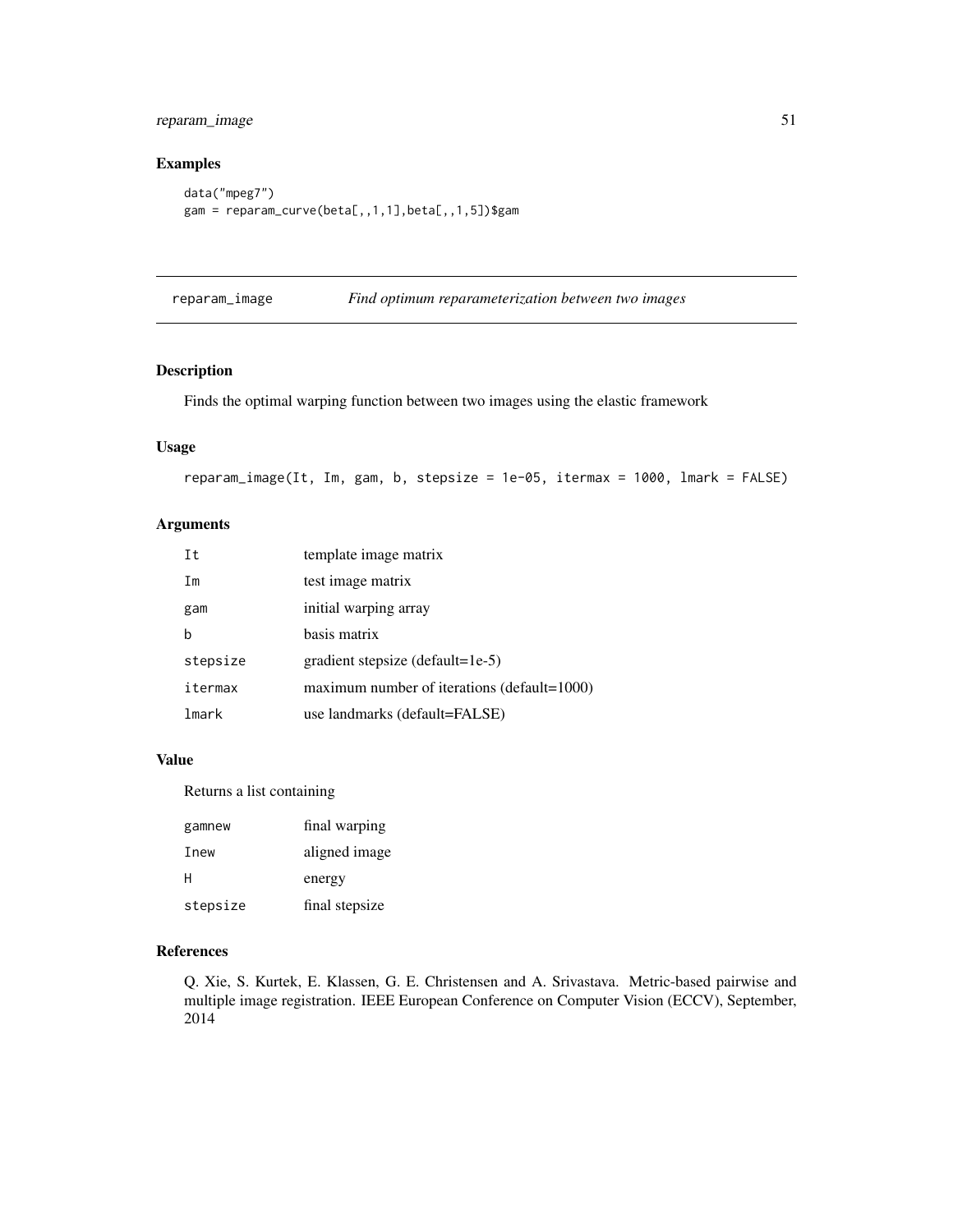<span id="page-51-0"></span>resamplecurve *Resample Curve*

### Description

This function resamples a curve to a number of points

### Usage

resamplecurve(x,  $N = 100$ , mode = "0")

### Arguments

| X    | matrix defining curve $(n,T)$                            |
|------|----------------------------------------------------------|
| N    | Number of samples to re-sample curve, N usually is $> T$ |
| mode | Open ("O") or Closed ("C") curves                        |

### Value

xn matrix defining resampled curve

### References

Srivastava, A., Klassen, E., Joshi, S., Jermyn, I., (2011). Shape analysis of elastic curves in euclidean spaces. Pattern Analysis and Machine Intelligence, IEEE Transactions on 33 (7), 1415- 1428.

### Examples

```
data("mpeg7")
xn = resamplecurve(beta[,1,1,1],200)
```
rgam *Random Warping*

### Description

Generates random warping functions

#### Usage

rgam(N, sigma, num)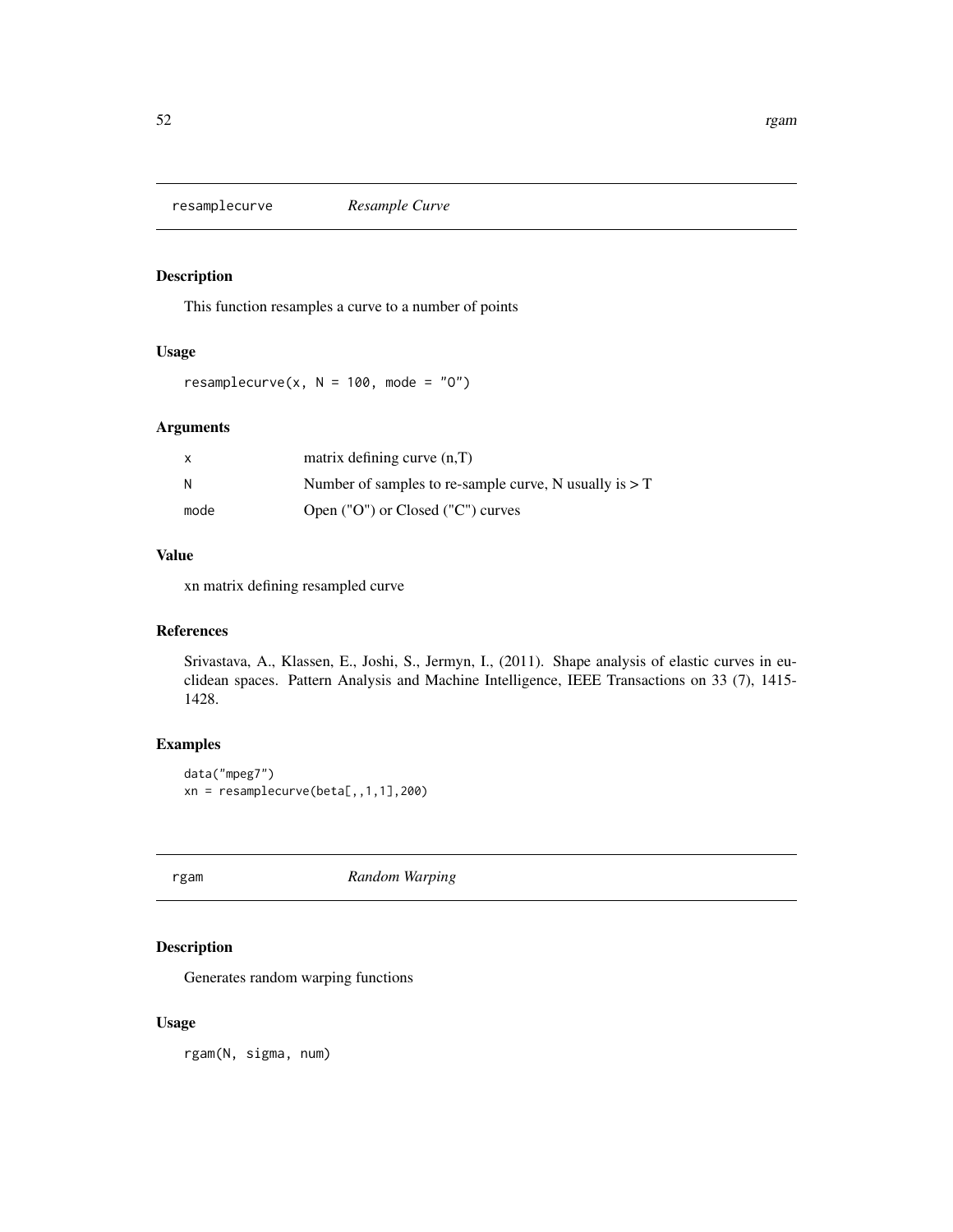### <span id="page-52-0"></span>sample\_shapes 53

#### Arguments

| N     | length of warping function    |
|-------|-------------------------------|
| sigma | variance of warping functions |
| num   | number of warping functions   |

#### Value

gam warping functions

### References

Srivastava, A., Wu, W., Kurtek, S., Klassen, E., Marron, J. S., May 2011. Registration of functional data using fisher-rao metric, arXiv:1103.3817v2 [math.ST].

Tucker, J. D., Wu, W., Srivastava, A., Generative Models for Function Data using Phase and Amplitude Separation, Computational Statistics and Data Analysis (2012), 10.1016/j.csda.2012.12.001.

### Examples

```
gam = rgam(N=101, sigma=.01, num=35)
```
sample\_shapes *Sample shapes from model*

### Description

Sample shapes from model

#### Usage

```
sample_shapes(mu, K, mode = "0", no = 3, numSamp = 10)
```
### Arguments

| mu      | $array(n,T)$ of mean srvf           |
|---------|-------------------------------------|
| K       | array $(2*T,2*T)$ covariance matrix |
| mode    | Open ("O") or Closed ("C") curves   |
| no      | number of principal components      |
| numSamp | number of samples                   |

#### Value

samples list of sample curves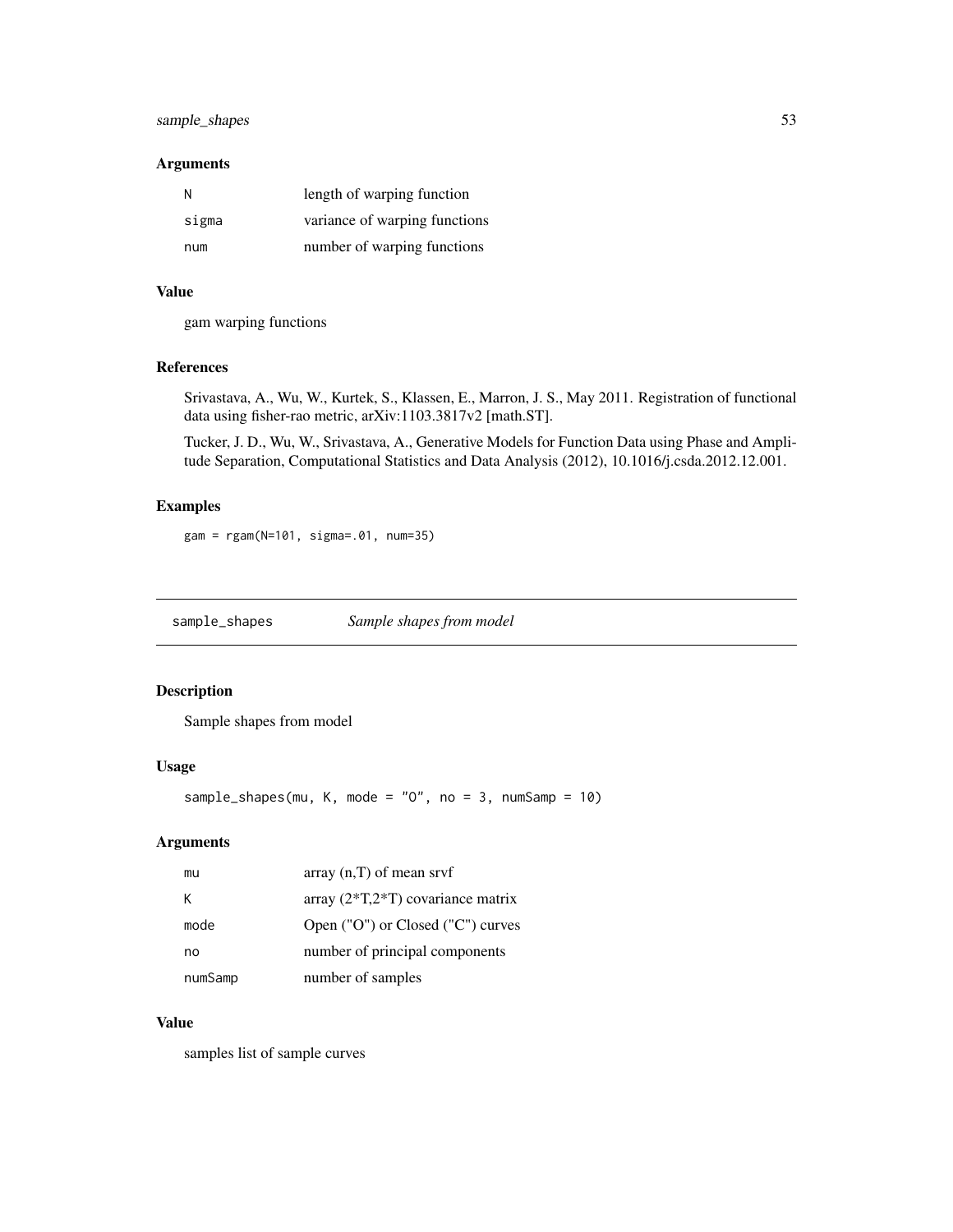#### <span id="page-53-0"></span>References

Srivastava, A., Klassen, E., Joshi, S., Jermyn, I., (2011). Shape analysis of elastic curves in euclidean spaces. Pattern Analysis and Machine Intelligence, IEEE Transactions on 33 (7), 1415- 1428.

#### Examples

```
data("mpeg7")
out = curve_karcher_mean(beta[,,1,1:2], maxit=2) # note: use more shapes, small for speed
K = curve_karcher_cov(outsv)samples = sample_shapes(out$mu, K)
```
simu\_data *Simulated two Gaussian Dataset*

#### **Description**

A functional dataset where the individual functions are given by:  $y_i(t) = z_{i,1}e^{-(t-1.5)^2/2} +$  $z_{i,2}e^{-(t+1.5)^2/2}$ ,  $t \in [-3,3]$ ,  $i = 1,2,\ldots,21$ , where  $z_{i,1}$  and  $z_{i,2}$  are *i.i.d.* normal with mean one and standard deviation 0.25. Each of these functions is then warped according to:  $\gamma_i(t)$  =  $6(\frac{e^{a_i(t+3)/6}-1}{e^{a_i}-1})-3$  if  $a_i \neq 0$ , otherwise  $\gamma_i = \gamma_{id}$  (gamm $a_{id}(t) = t$ ) is the identity warping). The variables are as follows: f containing the 21 functions of 101 samples and time which describes the sampling

#### Usage

data("simu\_data")

#### Format

A list which contains f and time

simu\_warp *Aligned Simulated two Gaussian Dataset*

#### Description

A functional dataset where the individual functions are given by:  $y_i(t) = z_{i,1}e^{-(t-1.5)^2/2} +$  $z_{i,2}e^{-(t+1.5)^2/2}$ ,  $t \in [-3,3]$ ,  $i = 1,2,\ldots,21$ , where  $z_{i,1}$  and  $z_{i,2}$  are *i.i.d.* normal with mean one and standard deviation 0.25. Each of these functions is then warped according to:  $\gamma_i(t)$  =  $6(\frac{e^{a_i(t+3)/6}-1}{e^{a_i}-1})-3$  if  $a_i \neq 0$ , otherwise  $\gamma_i = \gamma_{id}$  (gamm $a_{id}(t) = t$ ) is the identity warping). The variables are as follows: f containing the 21 functions of 101 samples and time which describes the sampling which has been aligned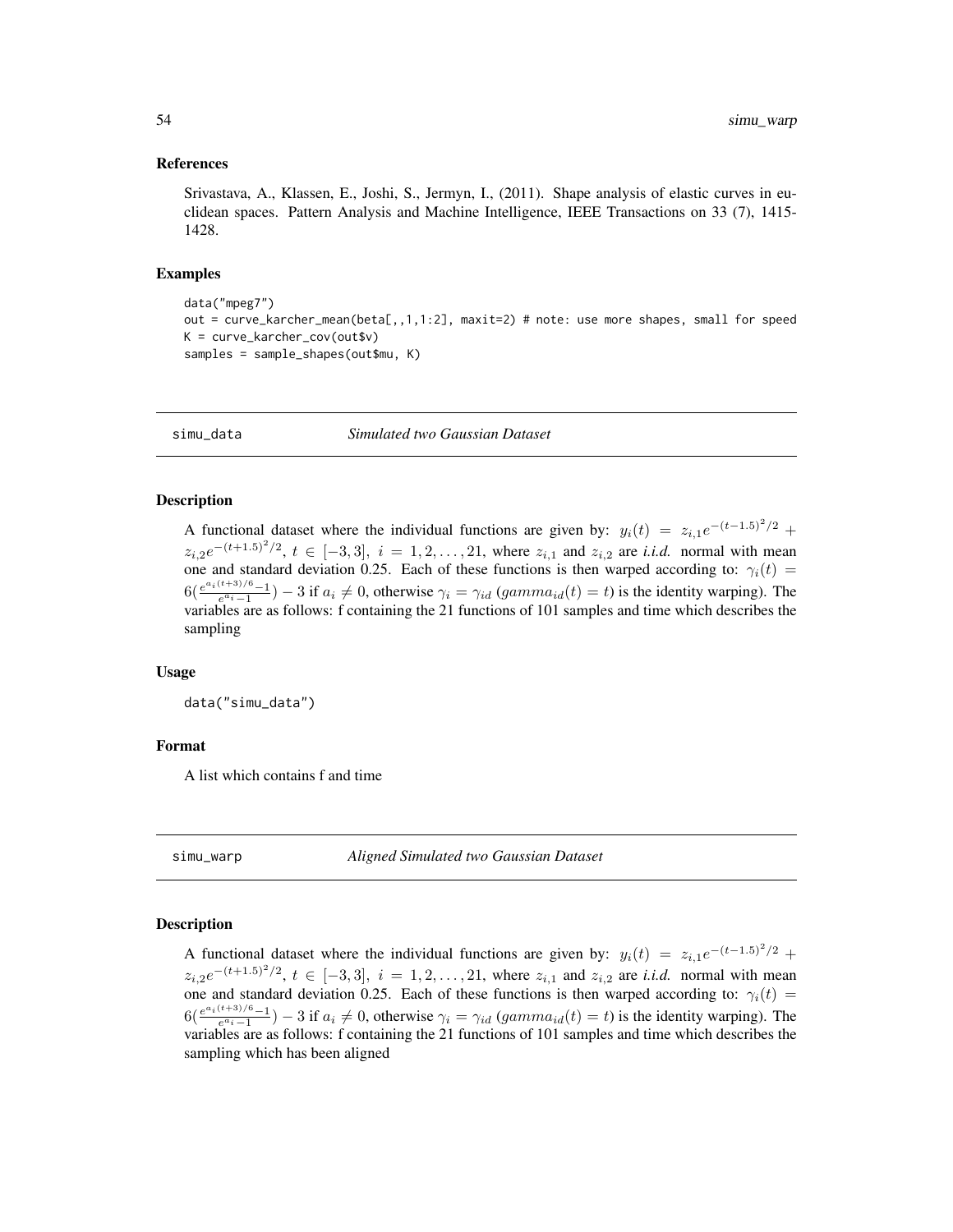<span id="page-54-0"></span>simu\_warp\_median 55

#### Usage

data("simu\_warp")

#### Format

A list which contains the outputs of the time\_warping function

simu\_warp\_median *Aligned Simulated two Gaussian Dataset using Median*

#### Description

A functional dataset where the individual functions are given by:  $y_i(t) = z_{i,1}e^{-(t-1.5)^2/2} +$  $z_{i,2}e^{-(t+1.5)^2/2}$ ,  $t \in [-3,3]$ ,  $i = 1,2,\ldots,21$ , where  $z_{i,1}$  and  $z_{i,2}$  are *i.i.d.* normal with mean one and standard deviation 0.25. Each of these functions is then warped according to:  $\gamma_i(t)$  =  $6(\frac{e^{a_i(t+3)/6}-1}{e^{a_i}-1})-3$  if  $a_i \neq 0$ , otherwise  $\gamma_i = \gamma_{id}$  (gamm $a_{id}(t) = t$ ) is the identity warping). The variables are as follows: f containing the 21 functions of 101 samples and time which describes the sampling which has been aligned

### Usage

data("simu\_warp\_median")

#### Format

A list which contains the outputs of the time\_warping function finding the median

smooth.data *Smooth Functions*

#### Description

This function smooths functions using standard box filter

#### Usage

```
smooth.data(f, sparam)
```
#### Arguments

|        | matrix $(N \times M)$ of M functions with N samples |
|--------|-----------------------------------------------------|
| sparam | number of times to run box filter                   |

#### Value

fo smoothed functions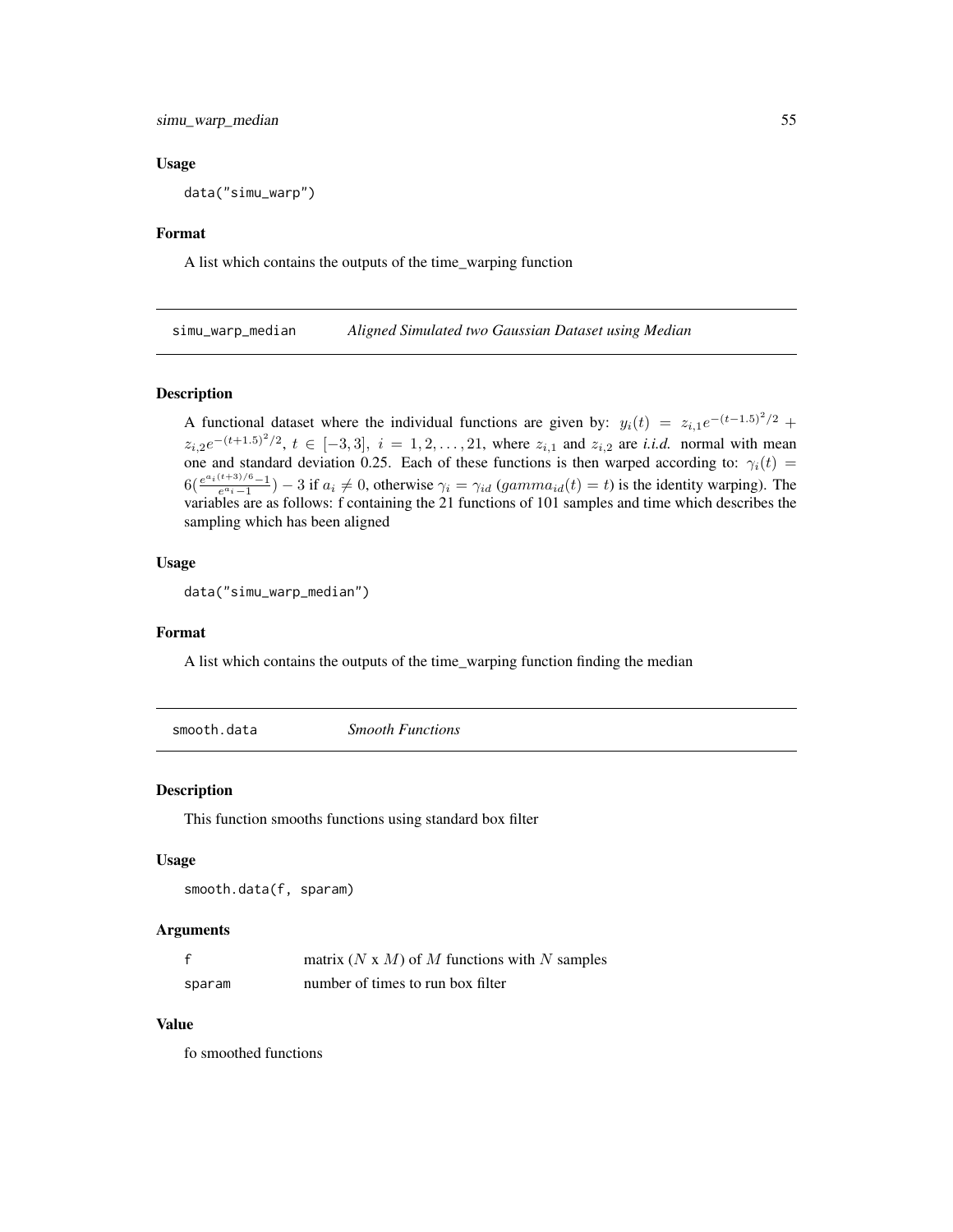#### <span id="page-55-0"></span>References

Srivastava, A., Wu, W., Kurtek, S., Klassen, E., Marron, J. S., May 2011. Registration of functional data using fisher-rao metric, arXiv:1103.3817v2 [math.ST].

Tucker, J. D., Wu, W., Srivastava, A., Generative Models for Function Data using Phase and Amplitude Separation, Computational Statistics and Data Analysis (2012), 10.1016/j.csda.2012.12.001.

#### Examples

```
data("simu_data")
fo = smooth.data(simu_data$f,25)
```
SqrtMean *SRVF transform of warping functions*

#### Description

This function calculates the srvf of warping functions with corresponding shooting vectors and finds the mean

#### Usage

SqrtMean(gam)

#### Arguments

gam matrix  $(N \times M)$  of M warping functions with N samples

### Value

Returns a list containing

| mu     | Karcher mean psi function     |
|--------|-------------------------------|
| gam_mu | Karcher mean warping function |
| psi    | srvf of warping functions     |
| vec    | shooting vectors              |

### References

Srivastava, A., Wu, W., Kurtek, S., Klassen, E., Marron, J. S., May 2011. Registration of functional data using fisher-rao metric, arXiv:1103.3817v2 [math.ST].

Tucker, J. D., Wu, W., Srivastava, A., Generative Models for Function Data using Phase and Amplitude Separation, Computational Statistics and Data Analysis (2012), 10.1016/j.csda.2012.12.001.

#### Examples

data("simu\_warp") out = SqrtMean(simu\_warp\$gam)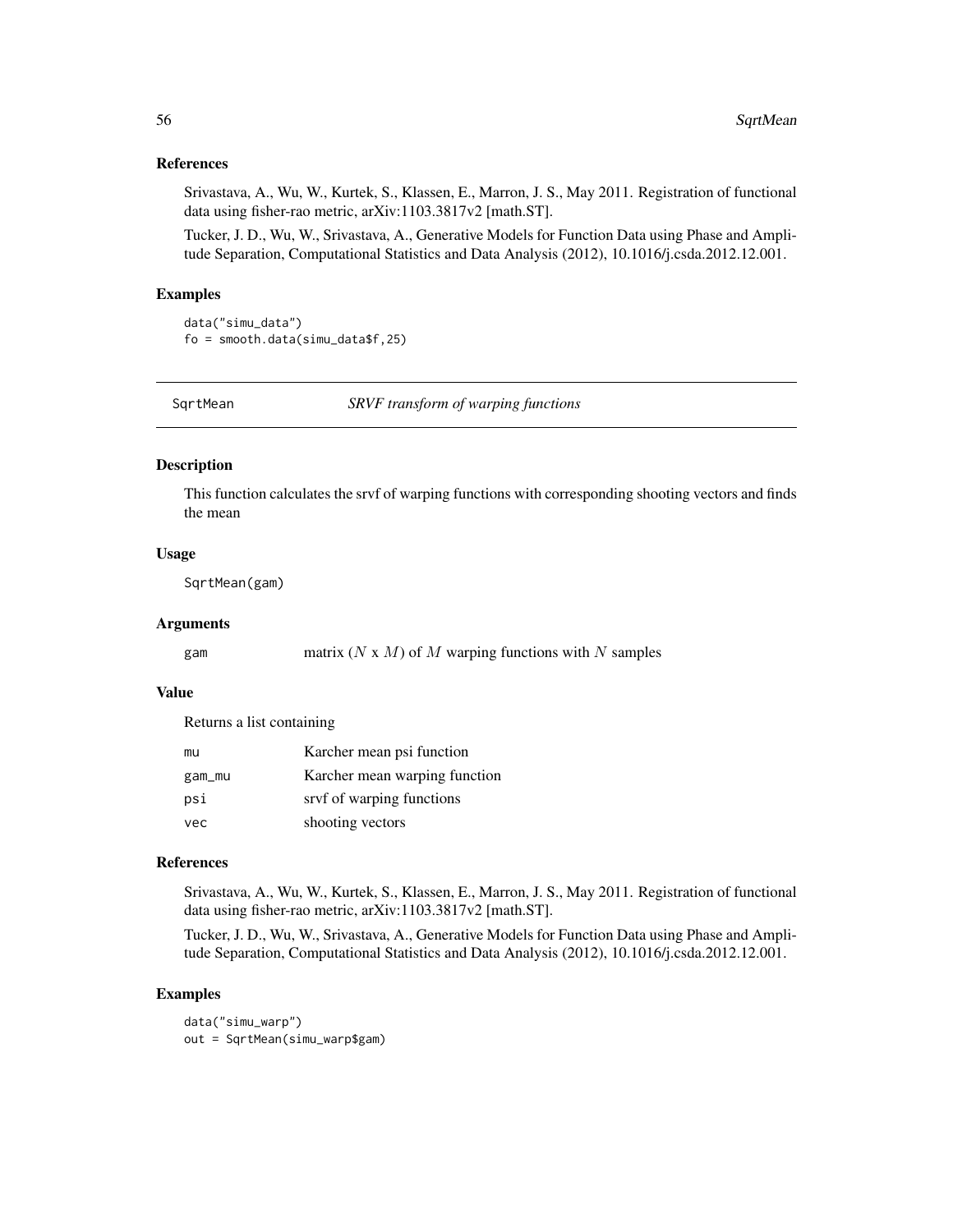<span id="page-56-0"></span>

### Description

This function calculates the srvf of warping functions with corresponding shooting vectors and finds the median

#### Usage

SqrtMedian(gam)

### Arguments

| gam | matrix $(N \times M)$ of M warping functions with N samples |  |  |
|-----|-------------------------------------------------------------|--|--|
|     |                                                             |  |  |

#### Value

Returns a list containing

| median     | Karcher median psi function   |
|------------|-------------------------------|
| gam_median | Karcher mean warping function |
| psi        | srvf of warping functions     |
| vec        | shooting vectors              |

### References

Srivastava, A., Wu, W., Kurtek, S., Klassen, E., Marron, J. S., May 2011. Registration of functional data using fisher-rao metric, arXiv:1103.3817v2 [math.ST].

Tucker, J. D., Wu, W., Srivastava, A., Generative Models for Function Data using Phase and Amplitude Separation, Computational Statistics and Data Analysis (2012), 10.1016/j.csda.2012.12.001.

```
data("simu_warp_median")
out = SqrtMedian(simu_warp_median$gam)
```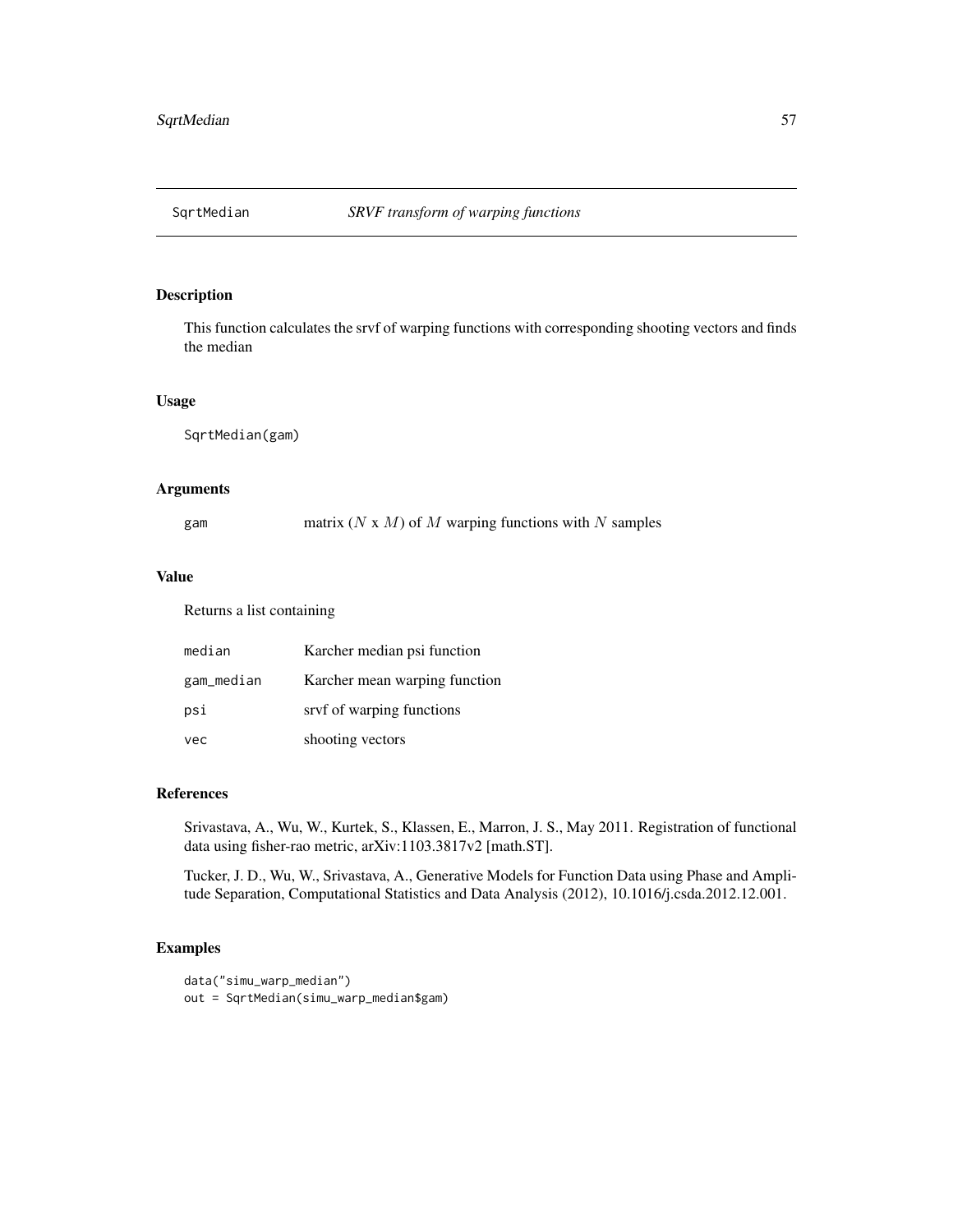<span id="page-57-0"></span>

### Description

This function converts SRVFs to functions

#### Usage

 $srvf_to_f(q, time, f0 = 0)$ 

### Arguments

| a    | matrix of sryf     |
|------|--------------------|
| time | time               |
| fa   | initial value of f |

#### Value

f matrix of functions

#### References

Srivastava, A., Wu, W., Kurtek, S., Klassen, E., Marron, J. S., May 2011. Registration of functional data using fisher-rao metric, arXiv:1103.3817v2 [math.ST].

Tucker, J. D., Wu, W., Srivastava, A., Generative Models for Function Data using Phase and Amplitude Separation, Computational Statistics and Data Analysis (2012), 10.1016/j.csda.2012.12.001.

#### Examples

```
data("simu_data")
q = f_to_srvf(simu_data$f,simu_data$time)
f = srvf_to_f(q,simu_data$time,simu_data$f[1,])
```
<span id="page-57-1"></span>time\_warping *Group-wise function alignment*

#### Description

This function aligns a collection of functions using the elastic square-root slope (srsf) framework.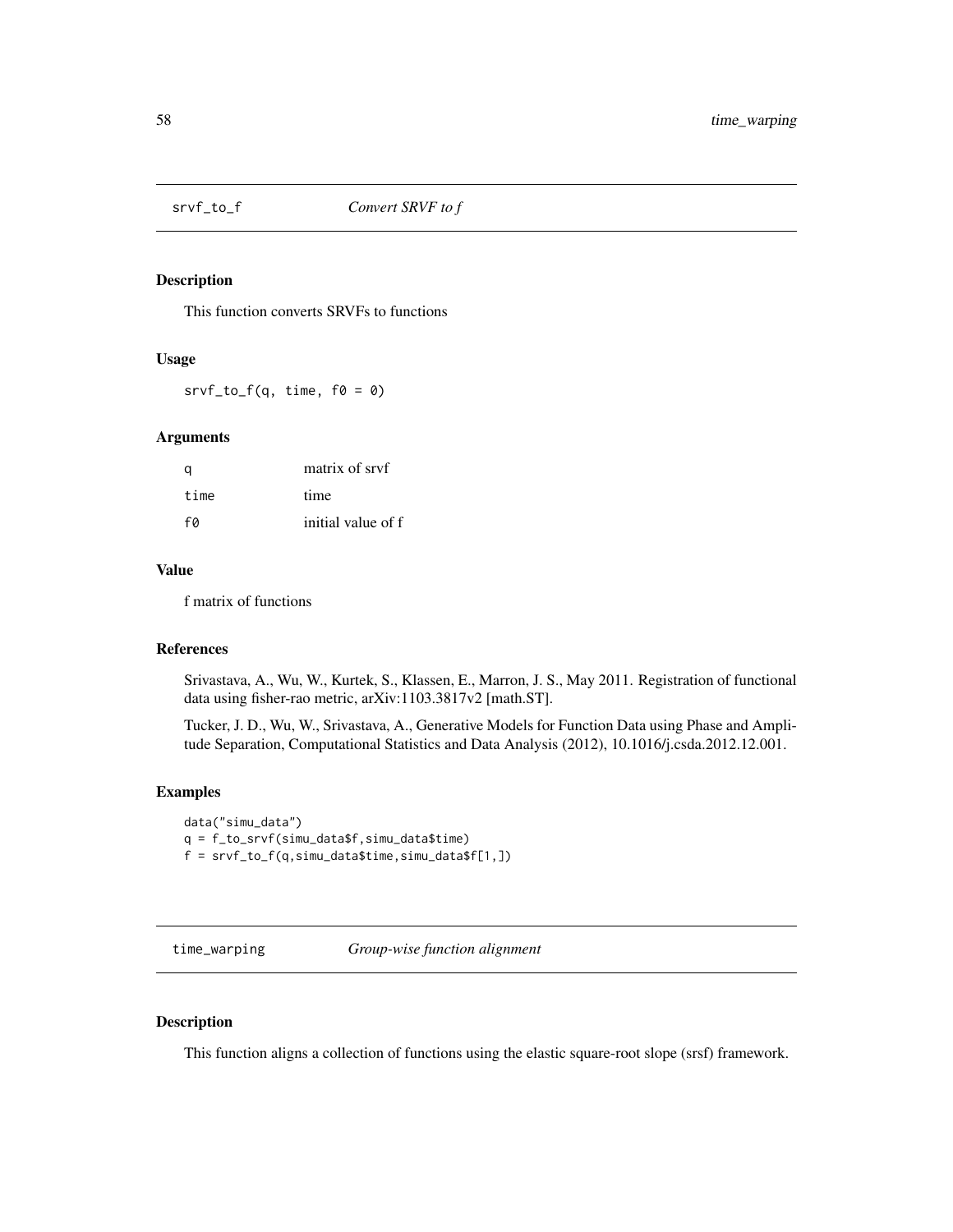<span id="page-58-0"></span>time\_warping 59

### Usage

```
time_warping(
 f,
  time,
 lambda = 0,
 method = "mean",
 center = TRUE,
  showplot = TRUE,
  smooth_data = FALSE,
 sparam = 25,
 parallel = FALSE,
 omethod = "DP",
 MaxItr = 20
\mathcal{L}
```
### Arguments

| f           | matrix $(N \times M)$ of M functions with N samples                                                |
|-------------|----------------------------------------------------------------------------------------------------|
| time        | vector of size $N$ describing the sample points                                                    |
| lambda      | controls the elasticity (default = $0$ )                                                           |
| method      | warp and calculate to Karcher Mean or Median (options = "mean" or "median",<br>$default = "mean")$ |
| center      | center warping functions (default $= T$ )                                                          |
| showplot    | shows plots of functions (default $= T$ )                                                          |
| smooth_data | smooth data using box filter (default $=$ F)                                                       |
| sparam      | number of times to apply box filter (default $= 25$ )                                              |
| parallel    | enable parallel mode using foreach and doParallel package (default=F)                              |
| omethod     | optimization method (DP,DP2,RBFGS)                                                                 |
| MaxItr      | maximum number of iterations                                                                       |

### Value

Returns a fdawarp object containing

| f0        | original functions                                                      |
|-----------|-------------------------------------------------------------------------|
| fn        | aligned functions - matrix $(N \times M)$ of M functions with N samples |
| qn        | aligned SRSFs - similar structure to fn                                 |
| q0        | original SRSF - similar structure to fn                                 |
| fmean     | function mean or median - vector of length $N$                          |
| mqn       | SRSF mean or median - vector of length $N$                              |
| gam       | warping functions - similar structure to fn                             |
| orig.var  | Original Variance of Functions                                          |
| amp.var   | Amplitude Variance                                                      |
| phase.var | <b>Phase Variance</b>                                                   |
| qun       | <b>Cost Function Value</b>                                              |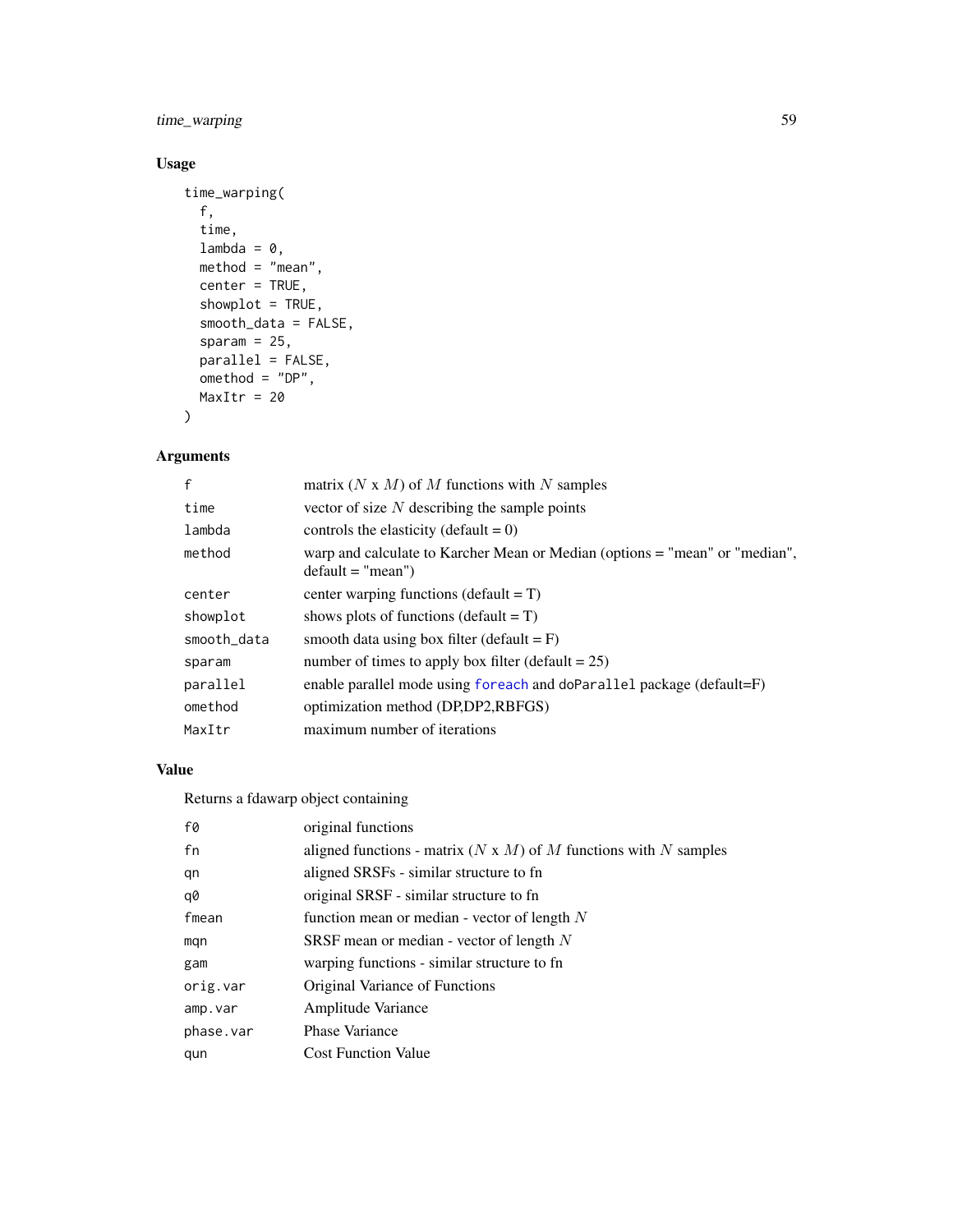#### References

Srivastava, A., Wu, W., Kurtek, S., Klassen, E., Marron, J. S., May 2011. Registration of functional data using fisher-rao metric, arXiv:1103.3817v2 [math.ST].

Tucker, J. D., Wu, W., Srivastava, A., Generative Models for Function Data using Phase and Amplitude Separation, Computational Statistics and Data Analysis (2012), 10.1016/j.csda.2012.12.001.

#### Examples

```
## Not run:
data("simu_data")
out = time_warping(simu_data$f,simu_data$time)
```
## End(Not run)

toy\_data *Distributed Gaussian Peak Dataset*

#### Description

A functional dataset where the individual functions are given by a Gaussian peak with locations along the x-axis. The variables are as follows: f containing the 29 functions of  $101$  samples and time which describes the sampling

#### Usage

data("toy\_data")

#### Format

A list which contains f and time

toy\_warp *Aligned Distributed Gaussian Peak Dataset*

### Description

A functional dataset where the individual functions are given by a Gaussian peak with locations along the x-axis. The variables are as follows: f containing the 29 functions of  $101$  samples and time which describes the sampling which as been aligned

#### Usage

data("toy\_warp")

#### Format

A list which contains the outputs of the time\_warping function

<span id="page-59-0"></span>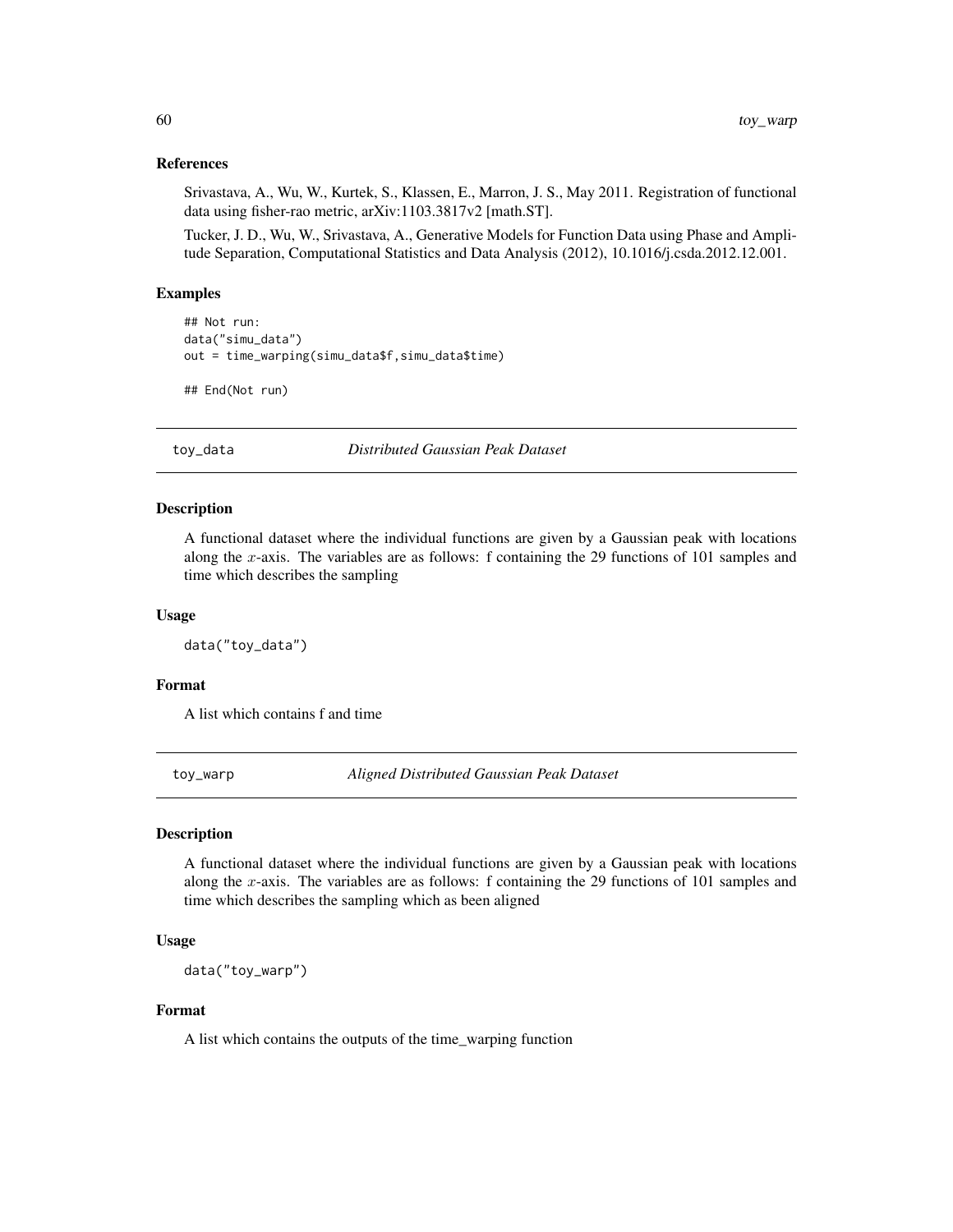<span id="page-60-0"></span>

### Description

This function calculates vertical functional principal component analysis on aligned data

### Usage

```
vertFPCA(
  warp_data,
  no,
  id = round(length(warp_data$time)/2),
  ci = c(-1, 0, 1),showplot = TRUE
\mathcal{L}
```
#### Arguments

| warp_data | fdawarp object from time_warping of aligned data      |
|-----------|-------------------------------------------------------|
| no        | number of principal components to extract             |
| id        | point to use for $f(0)$ (default = midpoint)          |
| сi        | geodesic standard deviations (default = $c(-1,0,1)$ ) |
| showplot  | show plots of principal directions (default $= T$ )   |

### Value

Returns a vfpca object containing

| q_pca  | srvf principal directions |
|--------|---------------------------|
| f_pca  | f principal directions    |
| latent | latent values             |
| coef   | coefficients              |
| U      | eigenvectors              |
| id     | point used for $f(0)$     |

### References

Tucker, J. D., Wu, W., Srivastava, A., Generative Models for Function Data using Phase and Amplitude Separation, Computational Statistics and Data Analysis (2012), 10.1016/j.csda.2012.12.001.

```
data("simu_warp")
vfpca = vertFPCA(simu_warp,no = 3)
```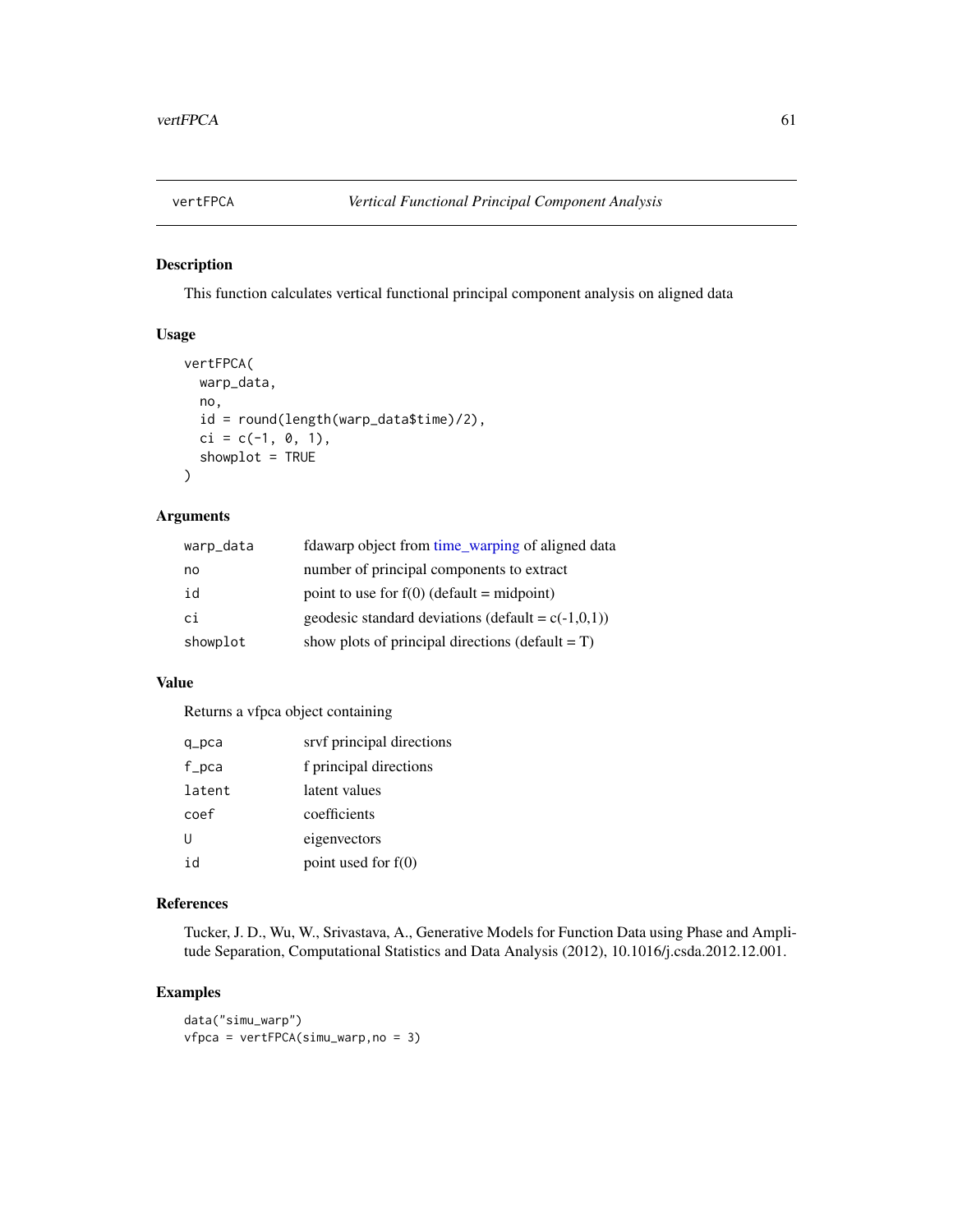<span id="page-61-0"></span>warp\_f\_gamma *Warp Function*

#### Description

This function warps function f by  $\gamma$ 

### Usage

warp\_f\_gamma(f, time, gamma, spl.int = FALSE)

### Arguments

|         | vector function                      |
|---------|--------------------------------------|
| time    | time                                 |
| gamma   | vector warping function              |
| spl.int | use spline interpolation (default F) |

### Value

fnew warped function

#### References

Srivastava, A., Wu, W., Kurtek, S., Klassen, E., Marron, J. S., May 2011. Registration of functional data using fisher-rao metric, arXiv:1103.3817v2 [math.ST].

Tucker, J. D., Wu, W., Srivastava, A., Generative Models for Function Data using Phase and Amplitude Separation, Computational Statistics and Data Analysis (2012), 10.1016/j.csda.2012.12.001.

### Examples

```
data("simu_data")
fnew = warp_f_gamma(simu_data$f[,1],simu_data$time,seq(0,1,length.out=101))
```
warp\_q\_gamma *Warp SRSF*

### Description

This function warps srsf q by  $\gamma$ 

#### Usage

warp\_q\_gamma(q, time, gamma, spl.int = FALSE)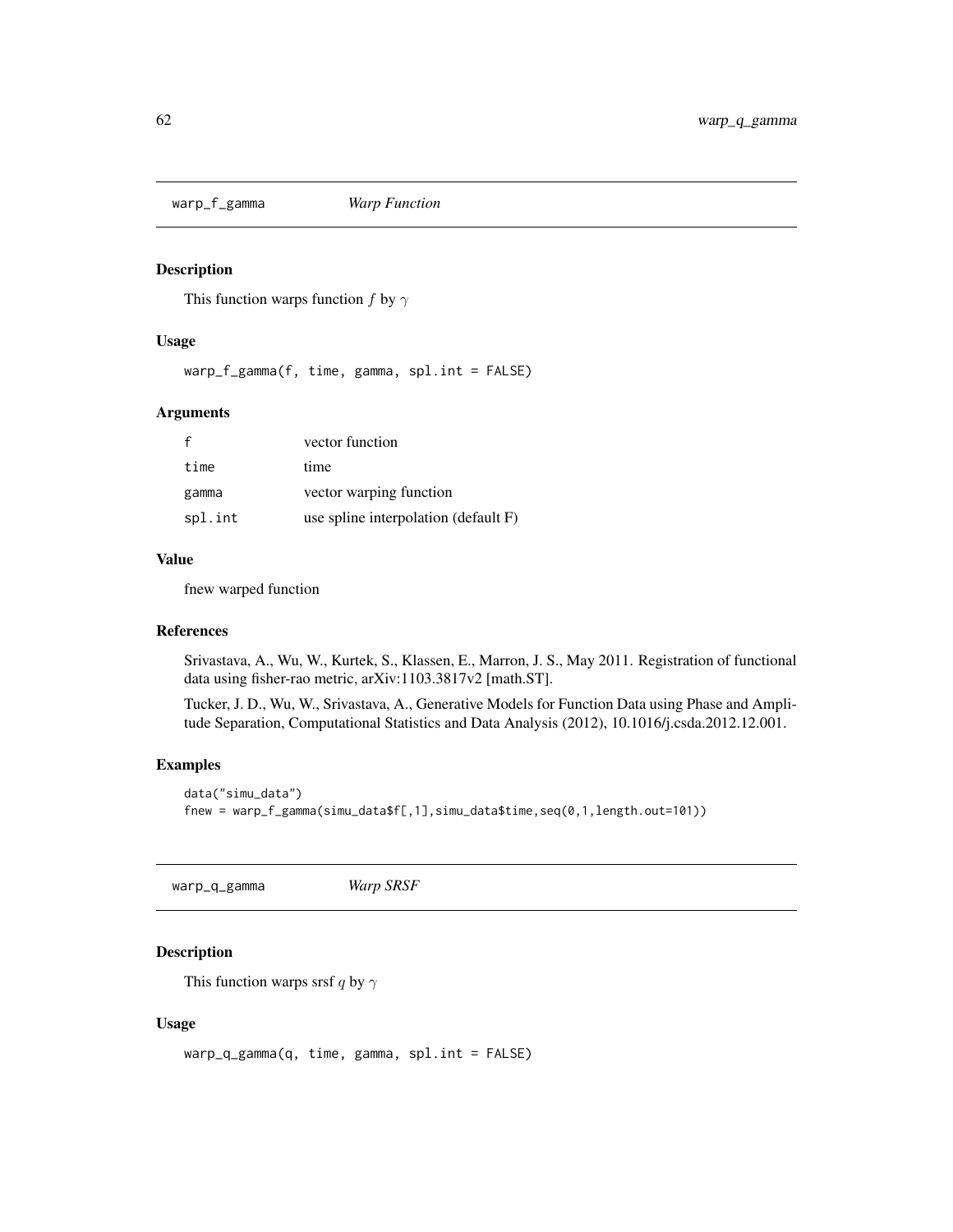### warp\_q\_gamma 63

#### Arguments

|         | vector                               |
|---------|--------------------------------------|
| time    | time                                 |
| gamma   | vector warping function              |
| spl.int | use spline interpolation (default F) |

### Value

qnew warped function

#### References

Srivastava, A., Wu, W., Kurtek, S., Klassen, E., Marron, J. S., May 2011. Registration of functional data using fisher-rao metric, arXiv:1103.3817v2 [math.ST].

Tucker, J. D., Wu, W., Srivastava, A., Generative Models for Function Data using Phase and Amplitude Separation, Computational Statistics and Data Analysis (2012), 10.1016/j.csda.2012.12.001.

```
data("simu_data")
q = f_to_srvf(simu_data$f,simu_data$time)
qnew = warp_q_gamma(q[,1],simu_data$time,seq(0,1,length.out=101))
```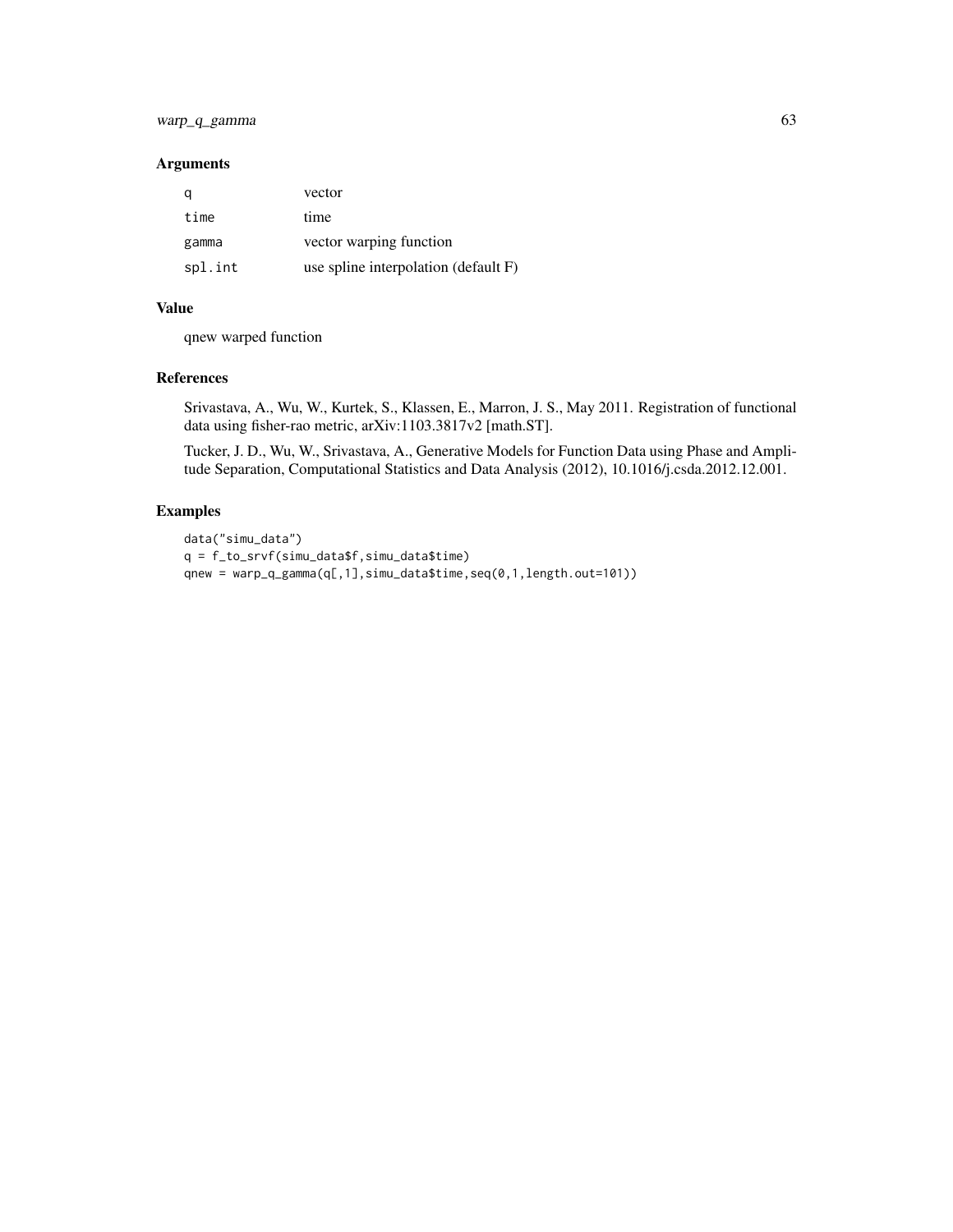# <span id="page-63-0"></span>**Index**

∗ alignment AmplitudeBoxplot, [5](#page-4-0) curve\_geodesic, [8](#page-7-0) curve\_karcher\_cov, [9](#page-8-0) curve\_karcher\_mean, [9](#page-8-0) curve\_pair\_align, [11](#page-10-0) curve\_principal\_directions, [12](#page-11-0) curve\_srvf\_align, [13](#page-12-0) curve\_to\_q, [14](#page-13-0) elastic.logistic, [16](#page-15-0) elastic.lpcr.regression, [17](#page-16-0) elastic.mlogistic, [18](#page-17-0) elastic.mlpcr.regression, [20](#page-19-0) elastic.pcr.regression, [21](#page-20-0) elastic.prediction, [22](#page-21-0) elastic.regression, [23](#page-22-0) f\_to\_srvf, [28](#page-27-0) gradient, [29](#page-28-0) horizFPCA, [30](#page-29-0) invertGamma, [31](#page-30-0) jointFPCA, [32](#page-31-0) kmeans\_align, [34](#page-33-0) multiple\_align\_functions, [36](#page-35-0) optimum.reparam, [37](#page-36-0) pair\_align\_functions, [39](#page-38-0) pair\_align\_image, [44](#page-43-0) PhaseBoxplot, [46](#page-45-0) predict.lpcr, [47](#page-46-0) predict.mlpcr, [47](#page-46-0) predict.pcr, [48](#page-47-0) q\_to\_curve, [49](#page-48-0) reparam\_curve, [50](#page-49-0) reparam\_image, [51](#page-50-0) resamplecurve, [52](#page-51-0) sample\_shapes, [53](#page-52-0) smooth.data, [55](#page-54-0) SqrtMean, [56](#page-55-0) SqrtMedian, [57](#page-56-0) srvf\_to\_f, [58](#page-57-0)

time\_warping, [58](#page-57-0) vertFPCA, [61](#page-60-0) warp\_f\_gamma, [62](#page-61-0) warp\_q\_gamma, [62](#page-61-0) ∗ bayesian function\_group\_warp\_bayes, [25](#page-24-0) function\_mean\_bayes, [26](#page-25-0) pair\_align\_functions\_bayes, [40](#page-39-0) ∗ bootstrap bootTB, [6](#page-5-0) ∗ bounds bootTB, [6](#page-5-0) ∗ boxplot AmplitudeBoxplot, [5](#page-4-0) PhaseBoxplot, [46](#page-45-0) ∗ clustering kmeans\_align, [34](#page-33-0) ∗ datasets beta, [6](#page-5-0) growth\_vel, [30](#page-29-0) im, [31](#page-30-0) simu\_data, [54](#page-53-0) simu\_warp, [54](#page-53-0) simu\_warp\_median, [55](#page-54-0) toy\_data, [60](#page-59-0) toy\_warp, [60](#page-59-0) ∗ depth elastic.depth, [14](#page-13-0) ∗ detection outlier.detection, [38](#page-37-0) ∗ diffeomorphism rgam, [52](#page-51-0) ∗ distances calc\_shape\_dist, [7](#page-6-0) elastic.distance, [15](#page-14-0) ∗ function rgam, [52](#page-51-0) ∗ image pair\_align\_image, [44](#page-43-0)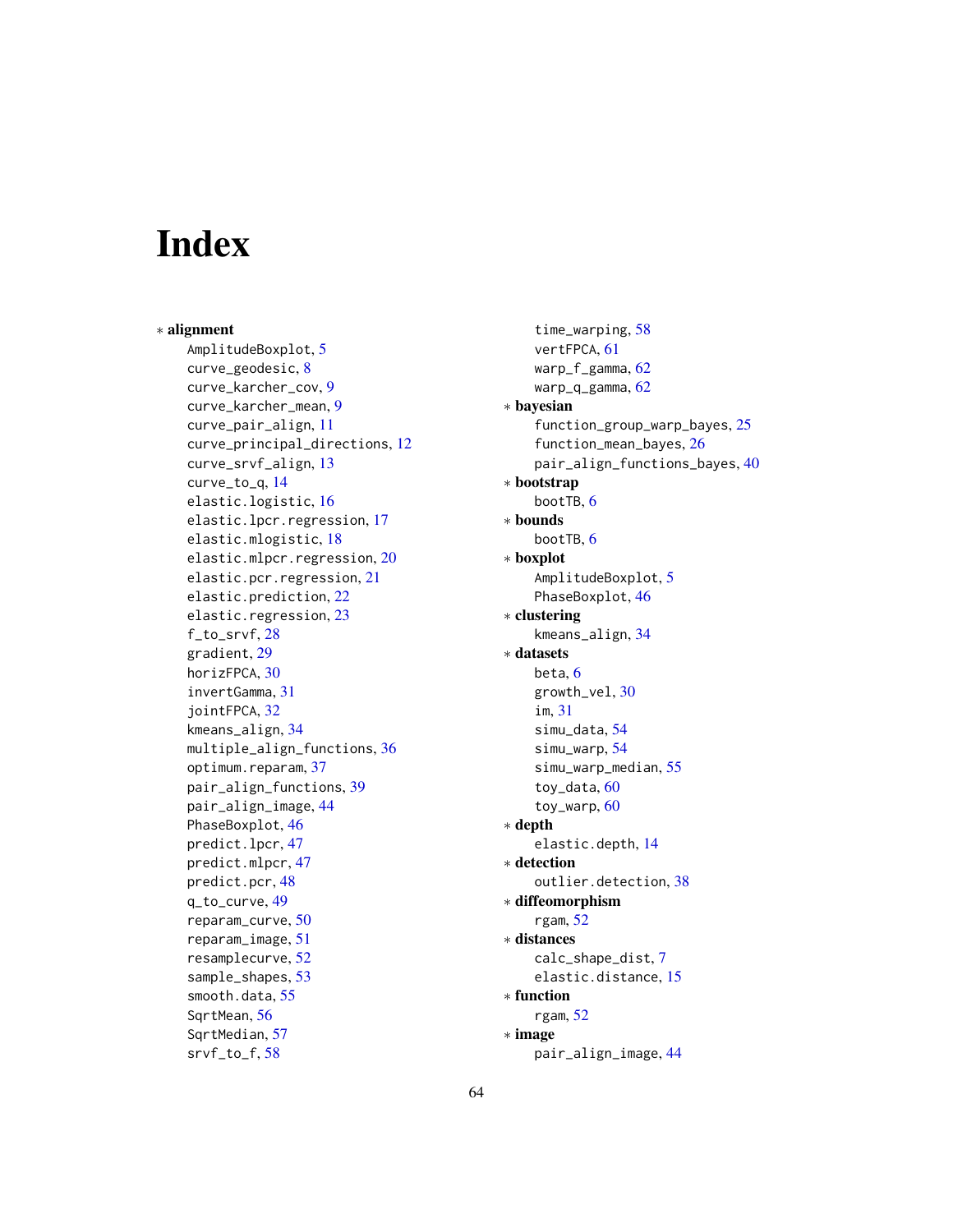#### INDEX 65

```
reparam_image
, 51
∗ outlier
    outlier.detection
, 38
∗ pca tolerance bounds
    pcaTB
, 45
∗ pca
    3
    gauss_model
, 28
    joint_gauss_model
, 33
∗ regression
    elastic.logistic
, 16
    elastic.lpcr.regression
, 17
    elastic.mlogistic
, 18
    elastic.mlpcr.regression
, 20
    elastic.pcr.regression
, 21
    elastic.prediction
, 22
    elastic.regression
, 23
    predict.lpcr
, 47
    predict.mlpcr
, 47
    predict.pcr
, 48
∗ srsf alignment
    function_group_warp_bayes
, 25
    function_mean_bayes
, 26
    pair_align_functions_bayes
, 40
∗ srsf
    f_to_srvf
, 28
    kmeans_align
, 34
    multiple_align_functions
, 36
    37
    pair_align_functions
, 39
    srvf_to_f
, 58
    time_warping
, 58
∗ srvf alignment
    3
    elastic.depth
, 14
    elastic.distance
, 15
∗ srvf
    5
    curve_geodesic
,
8
    curve_karcher_cov
,
9
    curve_karcher_mean
,
9
    curve_pair_align
, 11
    curve_principal_directions
, 12
    curve_srvf_align
, 13
    curve_to_q
, 14
    elastic.logistic
, 16
    elastic.lpcr.regression
, 17
    elastic.mlogistic
, 18
```
elastic.mlpcr.regression , [20](#page-19-0) elastic.pcr.regression , [21](#page-20-0) elastic.prediction , [22](#page-21-0) elastic.regression , [23](#page-22-0) gradient , [29](#page-28-0) horizFPCA, [30](#page-29-0) invertGamma , [31](#page-30-0) jointFPCA, [32](#page-31-0) outlier.detection , [38](#page-37-0) PhaseBoxplot, [46](#page-45-0) predict.lpcr , [47](#page-46-0) predict.mlpcr , [47](#page-46-0) predict.pcr , [48](#page-47-0) q\_to\_curve , [49](#page-48-0) reparam\_curve , [50](#page-49-0) resamplecurve , [52](#page-51-0) sample\_shapes, [53](#page-52-0) smooth.data, [55](#page-54-0) SqrtMean , [56](#page-55-0) SqrtMedian , [57](#page-56-0) vertFPCA , [61](#page-60-0) warp\_f\_gamma, <mark>6</mark>2 warp\_q\_gamma,[62](#page-61-0) ∗ tolerance bootTB, [6](#page-5-0) ∗ warping rgam , [52](#page-51-0) align\_fPCA, [3](#page-2-0) AmplitudeBoxplot, [5](#page-4-0) beta, <mark>[6](#page-5-0)</mark> bootTB, [6](#page-5-0) calc\_shape\_dist , [7](#page-6-0) curve\_geodesic , [8](#page-7-0) curve\_karcher\_cov , [9](#page-8-0) curve\_karcher\_mean , [9](#page-8-0) curve\_pair\_align , [11](#page-10-0) curve\_principal\_directions , [12](#page-11-0) curve\_srvf\_align , [13](#page-12-0) curve\_to\_q , [14](#page-13-0) elastic.depth , [14](#page-13-0) elastic.distance , [15](#page-14-0) elastic.logistic , [16](#page-15-0) elastic.lpcr.regression , [17](#page-16-0) elastic.mlogistic , [18](#page-17-0) elastic.mlpcr.regression , [20](#page-19-0)